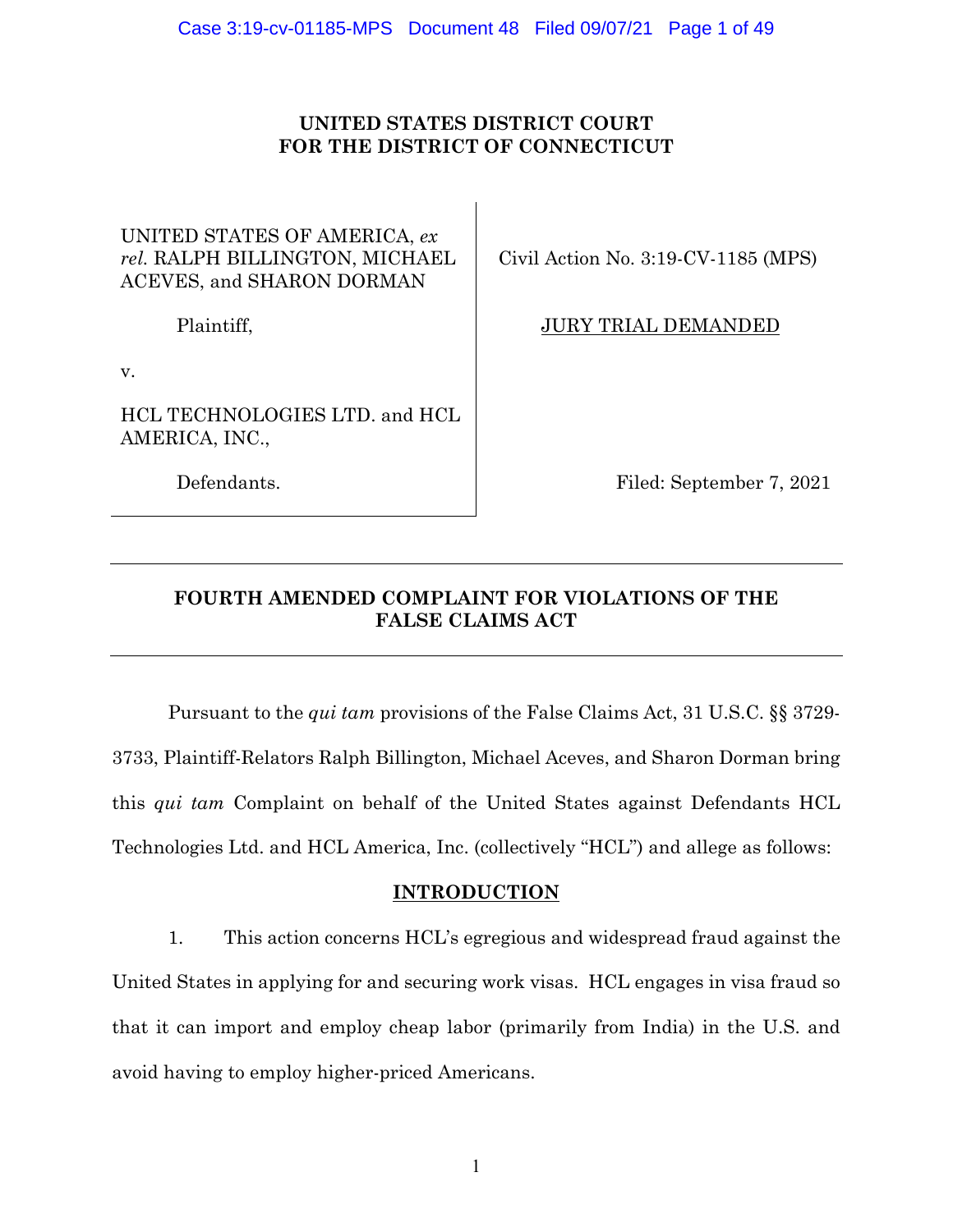#### Case 3:19-cv-01185-MPS Document 48 Filed 09/07/21 Page 2 of 49

2. HCL's fraudulent scheme involves three types of visas: H-1B, L-1, and B-1 visas. With respect to each type of visa, HCL submits to the government fraudulent applications and supporting documents each falsified specifically to meet the requirements of the visa type HCL is seeking. For example, in its visa applications and supporting documents, HCL falsely represents that: (a) visa recipients will be paid a required salary in accordance with U.S. law; (b) jobs exist (which do not) that visa recipients will assume and perform in the U.S.; and (c) visa recipients will perform specific tasks, have managerial responsibilities, or have subject matter expertise as required by the specific visa type HCL seeks. In addition, HCL applies for cheaper visas for positions and work for which more expensive H-1B visa applications are required, which enables HCL to defraud the government out of its rightful application fees and also to avoid the legislative cap on the number of the more expensive visas the government awards annually.

3. HCL's scheme has allowed it to grow and maintain a robust "visa ready" workforce in India comprised of employees who have been issued visas by the United States government without yet having any work in the country. These employees are available to fill open U.S. jobs on a moment's notice, and at a meager wage, so that HCL can minimize employing Americans. This practice has allowed HCL to reduce its own costs by employing cheap labor from India in the U.S. rather than having to pay higher American salaries.

4. Each such "visa ready" employee represents a violation of law and several acts of fraud by HCL against the United States government.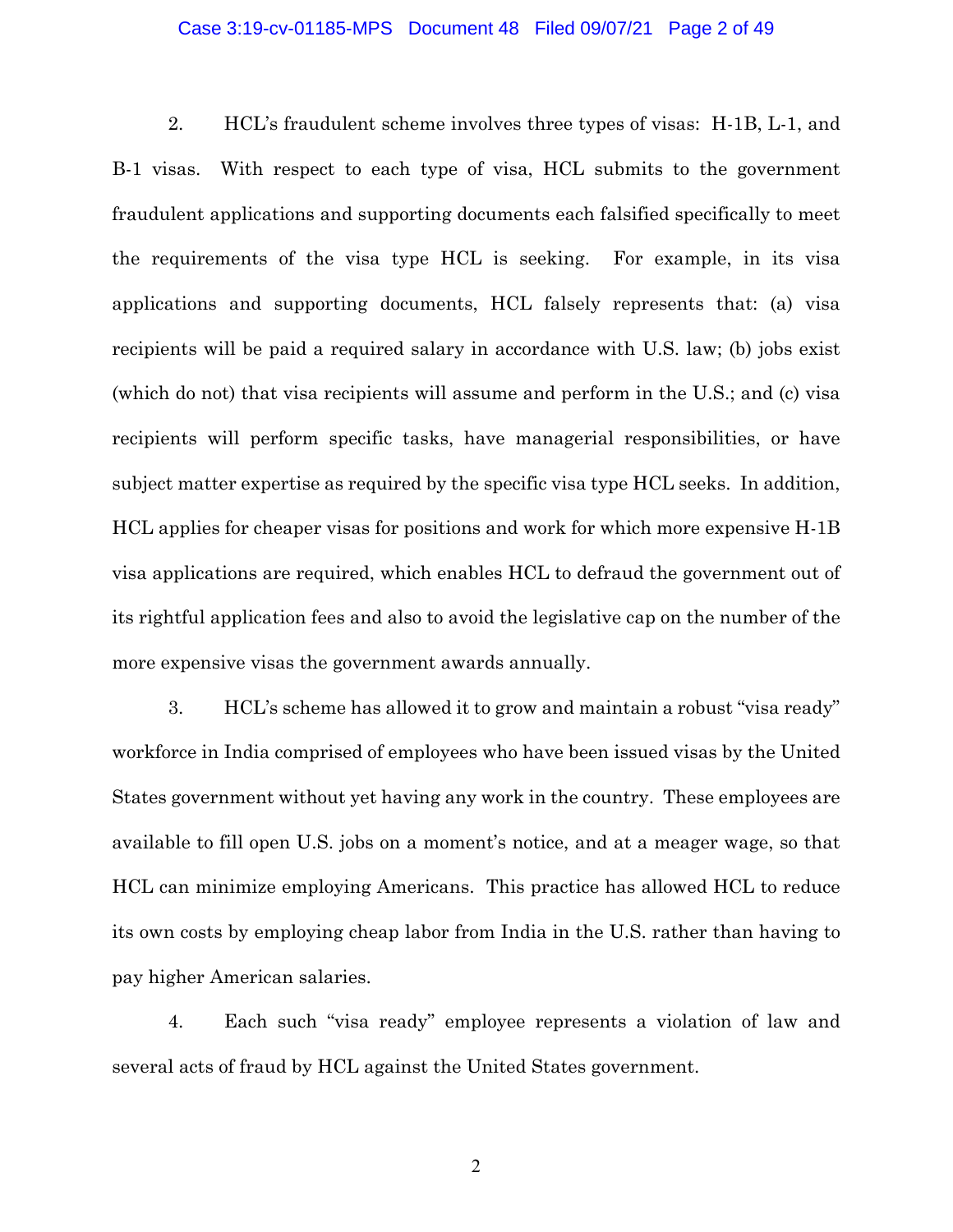#### Case 3:19-cv-01185-MPS Document 48 Filed 09/07/21 Page 3 of 49

5. HCL's scheme has deprived the government of significant tax revenue, substantial visa application fees, and its interest in work visas in violation of 31 U.S.C. § 3729(a)(1)(G), 31 U.S.C. § 3729(a)(1)(A), and 31 U.S.C. § 3729(a)(1)(B).

6. Relators seek to recover all damages, civil penalties, and other remedies available under the False Claims Act from HCL.

#### **THE PARTIES**

7. The Plaintiff in this action is the United States of America, by and through Relators Ralph Billington, Michael Aceves, and Sharon Dorman. Mr. Billington is a former HCL senior executive and a resident of Tennessee. Mr. Aceves is a former Service Delivery Manager for HCL and a resident of Texas. Ms. Dorman also resides in Texas and worked for HCL as a Deputy Manager.

8. Defendant HCL Technologies Ltd. is a multinational company that provides information technology ("IT") services, products, and engineering, including business consulting and outsourcing services, to clients located worldwide. HCL Technologies Ltd. is headquartered in Noida, India and maintains its U.S. headquarters in Sunnyvale, California.

9. Defendant HCL America, Inc. is a wholly-owned subsidiary of HCL Technologies Limited and was incorporated in California in 1988. HCL America, Inc. has 26 offices within the United States and is also headquartered in Sunnyvale, California. HCL America, Inc. provides business services similar to HCL Technologies Limited, including consulting and information technology services.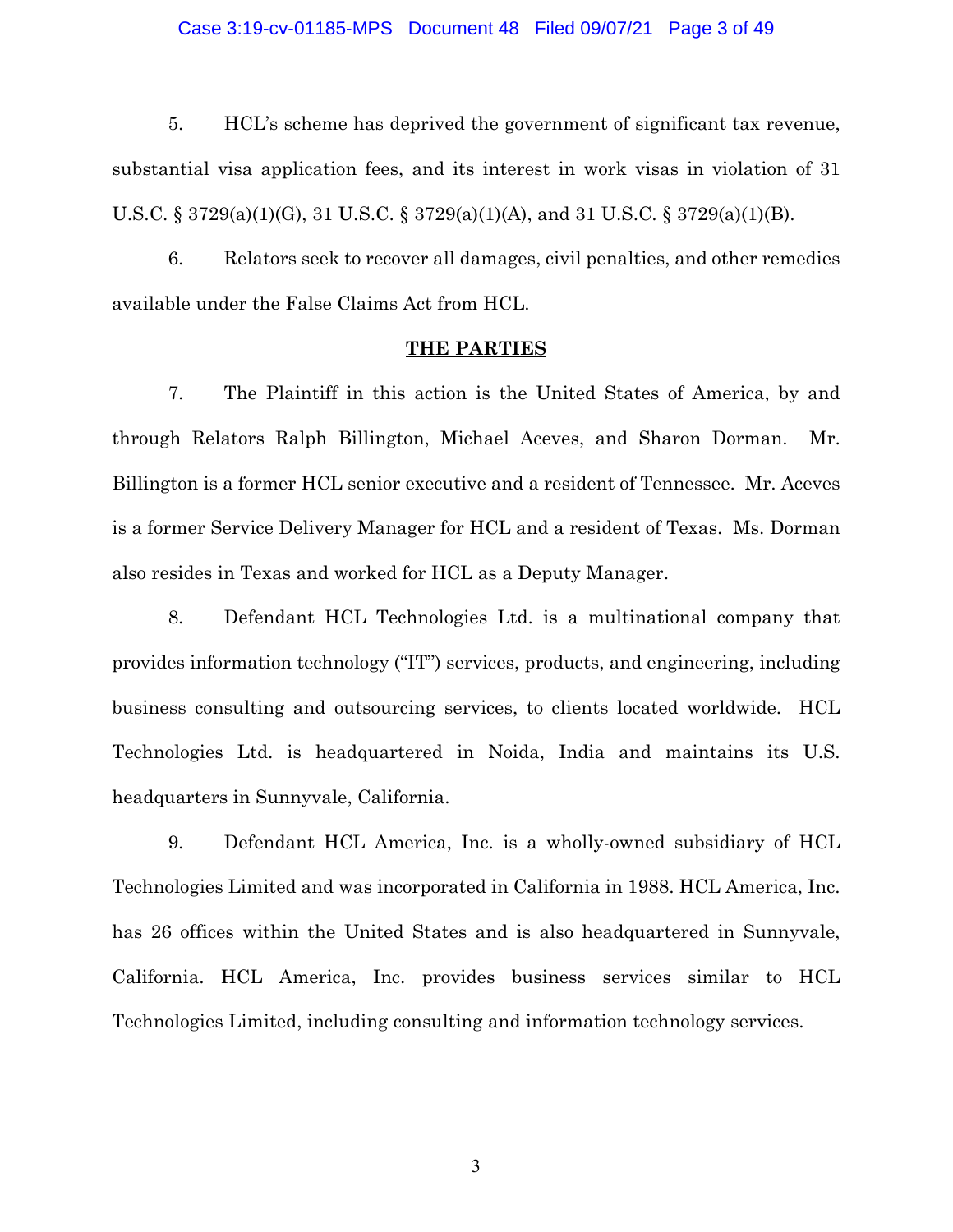10. At all times relevant thereto, HCL conducted business in the State of Connecticut and submitted fraudulent visa petitions and supporting documentation in the State.

#### **JURISDICTION AND VENUE**

11. This action arises under the False Claims Act, 31 U.S.C. § 3729 *et seq.*

12. Subject Matter Jurisdiction. The Court has subject matter jurisdiction pursuant to 28 U.S.C. § 3732(a) (False Claims Act), 28 U.S.C. § 1345 (United States as Plaintiff), and 28 U.S.C. § 1331 (Federal Question).

13. Personal Jurisdiction. This Court has personal jurisdiction because HCL regularly provides information technology and consulting services in this District and the allegations set forth in this Complaint partially arise from and relate to that conduct.

14. Venue. Venue is proper in the District of Connecticut under 28 U.S.C. § 1391(b)-(c) and 31 U.S.C. § 3732(a) because HCL conducts business within this District, and committed acts giving rise to this Action within this District, in violation of 31 U.S.C. § 3729.

#### **FACTUAL ALLEGATIONS**

#### **A. HCL's Business Model**

15. HCL has 26 offices and employs approximately 20,000 employees in the United States. HCL earned over \$10 billion in revenue in the past fiscal year and derives approximately 63% of its revenue from the United States.

16. HCL contracts with America corporations to provide IT-related services. HCL's "delivery workforce" provides these IT services to clients. HCL also employs a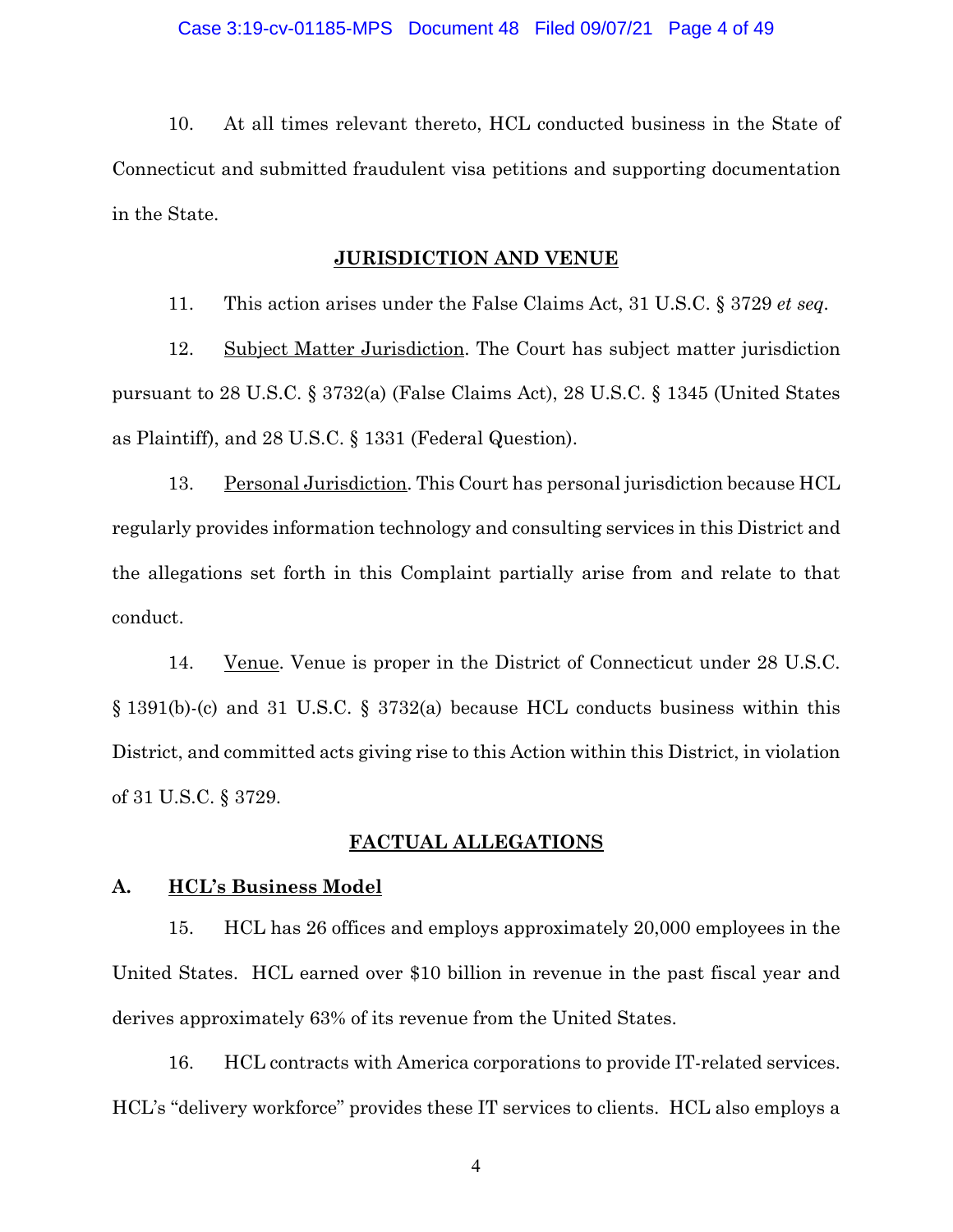#### Case 3:19-cv-01185-MPS Document 48 Filed 09/07/21 Page 5 of 49

sales workforce to generate business, secure new clients, and maintain existing client relationships.

17. American corporations rely on HCL to provide IT resources and services in lieu of maintaining in-house IT personnel. HCL's work for corporate clients is project-based, meaning a client will contract with HCL to perform specific tasks or projects, and HCL's employees are staffed to a client for a particular project position. To fill a position servicing a client, HCL considers both internal candidates (existing HCL employees) and external candidates (applicants to HCL), selecting only one person to fill a given position on the project.

18. HCL competes for business based on price. By minimizing its own costs for providing technological services, HCL is able to offer lower prices to clients and still earn a substantial profit. Employee pay is a primary cost in HCL's service offerings of its services to U.S.-based clients. If HCL can employ people who are willing to work for less, it can better compete for corporate clients and reap larger profits.

19. India is a poor country with low salaries. In the technology industry, Indians earn much less than Americans. Thus, in order to reduce its costs of providing technology services in America, HCL has adopted a business model in which it mostly employs Indian citizens in the United States for whom it has secured a visa, as these employees are paid a fraction of what American technology workers demand.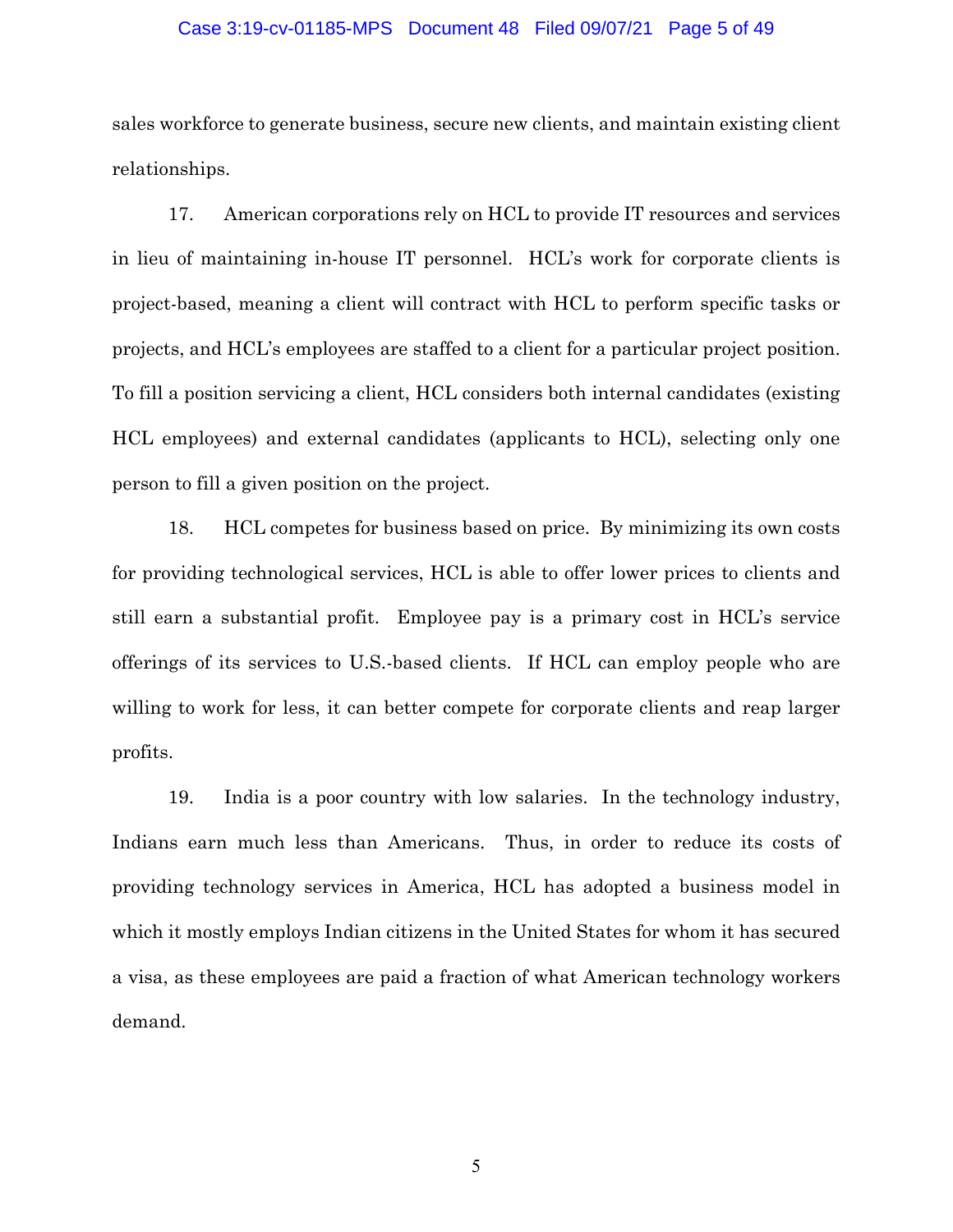#### Case 3:19-cv-01185-MPS Document 48 Filed 09/07/21 Page 6 of 49

20. The majority of HCL's 20,000-person U.S. workforce consists of visa workers. *See* Ex. 3 at 2 (workforce of about 1,000 on UTC project is "<5%" "Local Nationals," "Previously 0%"). Of those visa workers, the vast majority come from India.

21. To work in the United States, Indian citizens require work visas issued by the federal government. HCL applies for and secures three types of visas for its foreign workforce: H-1B, L-1, and B-1 visas.

22. H-1B visas. H-1B visas are intended to bring foreign workers to the United States to perform services in specialty occupations when there are insufficient workers in the U.S. to perform a specific job. *See* 8 C.F.R. § 214.2(h)(1)(ii)(B); 8 C.F.R.  $\S 214(i)(1)$ . As part of each H-1B visa application, the petitioner must establish that an actual job at a specific location is available for the person for whom the company seeks the visa. *See* 20 C.F.R. § 655.730(c)(4) (discussing required content of Labor Condition Applications that accompany visa petitions). H-1B visa petitions cannot be filed for speculative or future work. *See* PM-602-0157 at 4, U.S. CITIZENSHIP AND IMMIGRATION SERVICES (Feb. 22, 2018), https://bit.ly/2JoOxLn ("When a beneficiary will be placed at one or more third-party worksites, the petitioner must demonstrate that it has specific and non-speculative qualifying assignments in a specialty occupation for the beneficiary for the entire time requested on the petition.").

23. In applying for an H-1B visa, HCL must submit a Labor Condition Application ("LCA") in which it describes the visa worker's intended occupation and employment location and attests that: (a) the job for which a visa is sought actually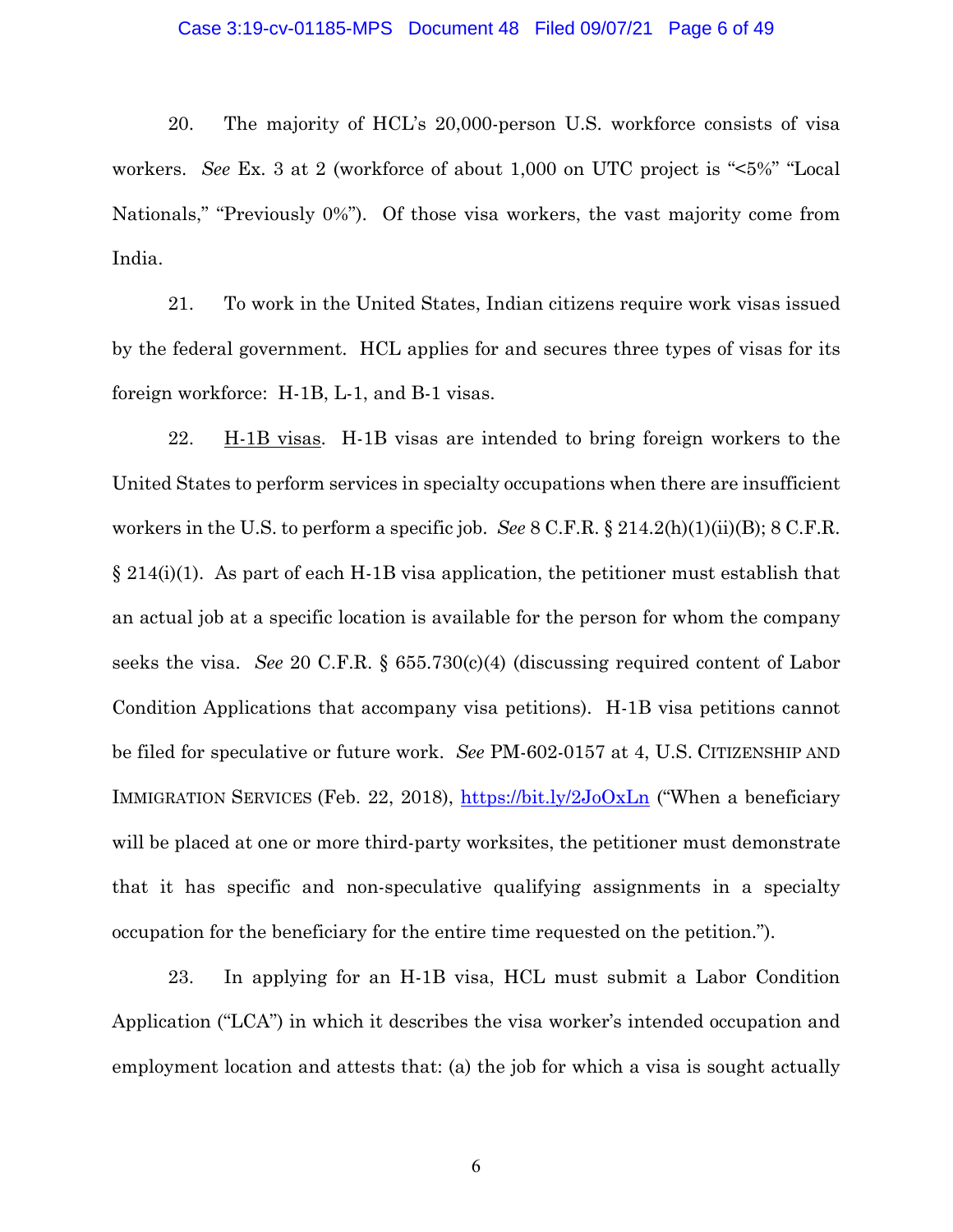#### Case 3:19-cv-01185-MPS Document 48 Filed 09/07/21 Page 7 of 49

exists and (b) that HCL will pay the visa holder a "prevailing wage" (*i.e.*, at least as much as HCL pays American workers for the same work in the same geography). *See id.*; 20 C.F.R. § 655.731(a). H1-B dependent employers (those with 51 or more workers whose workforce consists of at least 15% H-1B visa holders) such as HCL must provide additional attestations on the LCA, including that the employer will not displace U.S. workers with the H-1B employee and that the employer engaged in good faith efforts to recruit a U.S. worker for the position before filing the LCA. *See* 20 CFR § 655.738; 20 CFR § 655.739*.* H-1B dependent employers can avoid providing these additional attestations, however, if the LCA is only used for an "exempt" H-1B employee  $-i.e.,$  an individual who holds a master's degree or who will be paid  $$60,000$ or more annually once in the U.S. *See* 20 CFR § 655.737.

24. An LCA must be sent electronically by the employer to employees at the worksite where the H-1B visa holder will be employed or posted at two conspicuous locations at the prospective worksite for ten days before being certified by the Department of Labor. 20 CFR § 655.734. And each H-1B visa petition must be accompanied by an approved LCA. *See* Form I-129 Instructions for Petition for Nonimmigration Worker at 7, USCIS, *available at*  https://www.uscis.gov/sites/default/files/files/form/i-129instr.pdf. Failure to include the certified LCA with the visa petition will led to its denial by the United States Citizenship and Immigration Services ("USCIS").

25. In addition to LCAs, the federal government will review other evidence submitted with the visa application to demonstrate that a job actually exists for the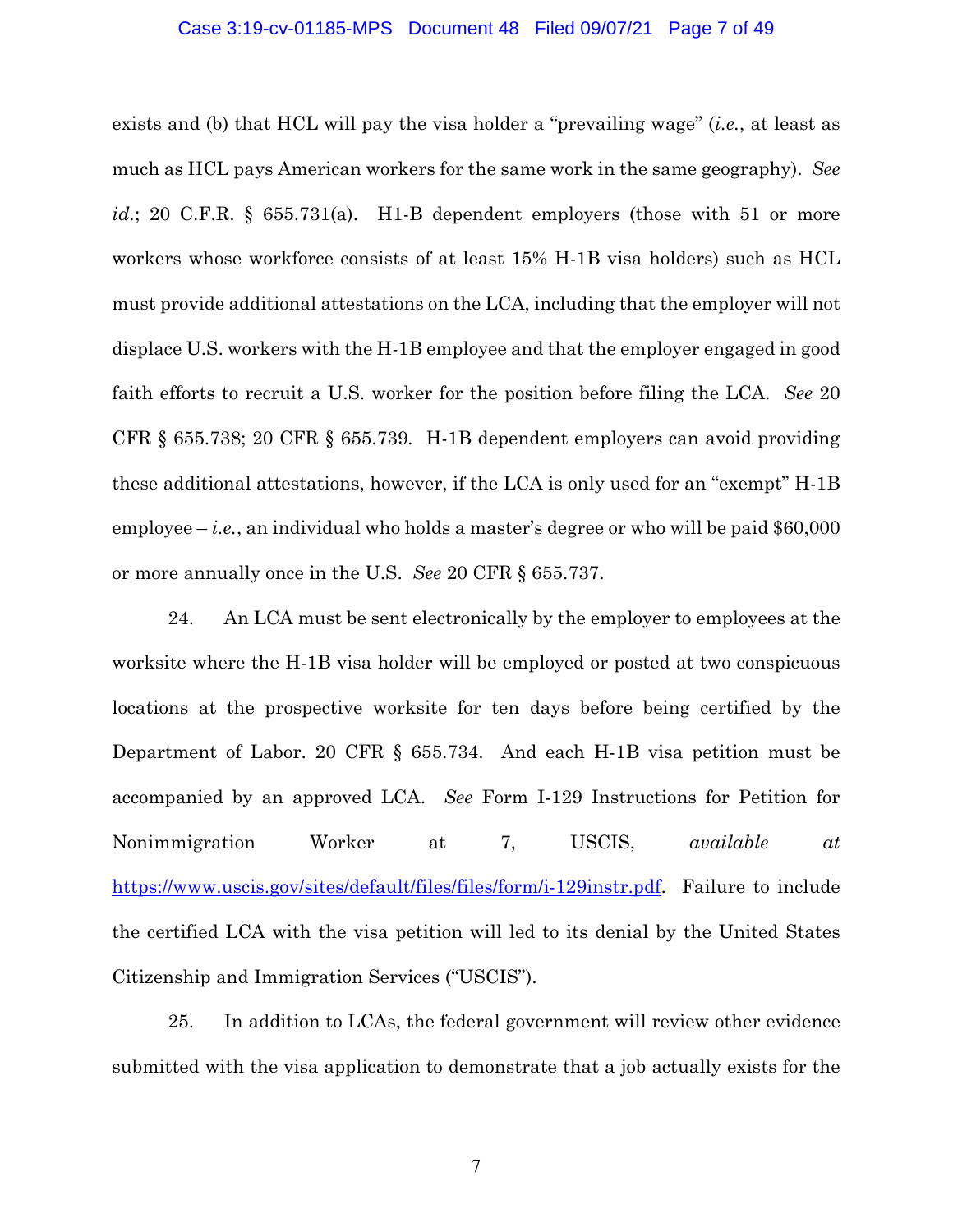#### Case 3:19-cv-01185-MPS Document 48 Filed 09/07/21 Page 8 of 49

intended visa recipient, including letters (sometimes called invitation letters) setting forth job duties, qualifications, salary, supervisor, etc. of the H-1B worker.

26. The government issues only 65,000 H-1B visas each year (plus an additional 20,000 for individuals with graduate degrees from American universities). The government awards H-1B visas through a lottery process, which is extremely competitive. Companies can begin applying for H-1B visas on April 1 of a calendar year, and the government closes the application process once the H-1B cap is met. The cap is generally met within the first five business days. For example, in 2019, the H-1B filing period opened on April 1, and the USCIS announced on April 5 that it had received sufficient H-1B visa petitions to reach the 65,000 cap. In total, 190,098 H-1B visa petitions were received by USCIS during the 2019 filing period, and 65,000 H-1B visas were then awarded through a lottery.

27. H-1B visas are awarded by the government in October. Thus, it takes six months from the date on which an H-1B visa application is submitted to the government for its approval. The delay obtaining an H-1B visa need can far exceed this six month application-to-approval time frame considering that USCIS only accepts H-1B applications for a short window in April of each year. Thus, H-1B needs that arises in May (or later) of a given year will have to wait roughly 1.5 years (until two Octobers hence) even to have a chance for an H-1B visa through the lottery process.

28. H-1B visa holders may work in the United States for a maximum initial stay of three years, followed by another three year extension, and then on a year-to-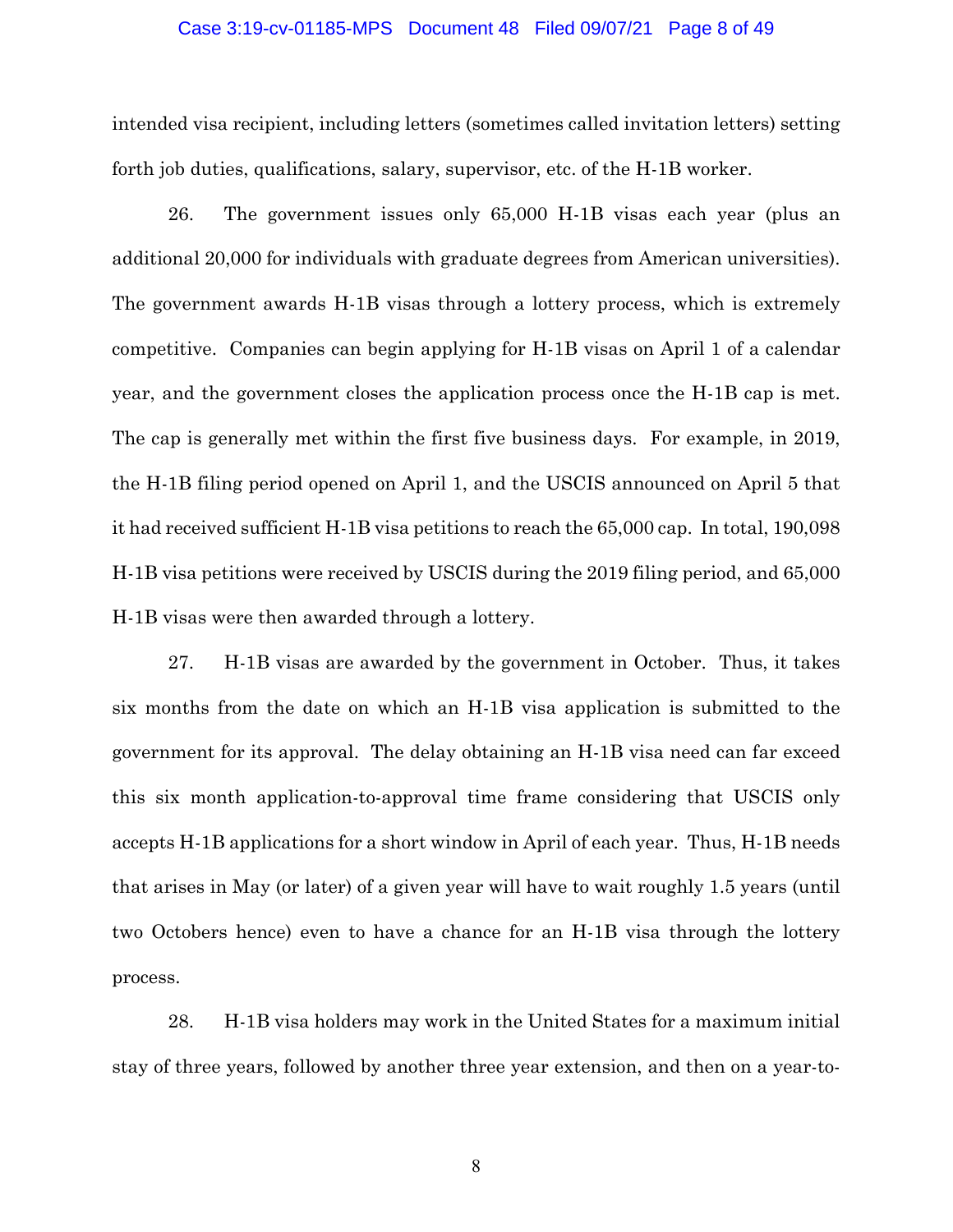#### Case 3:19-cv-01185-MPS Document 48 Filed 09/07/21 Page 9 of 49

year basis for those visa holders seeking permanent U.S. residency. H-1B visa petitions are submitted under penalty of perjury and cost \$2,460 per application.1

29. L-1 visas. L-1 visas are intended for a substantially narrower range of work and workers than H-1B visas. There are two types of L-1 visas: L-1A and L-1B visas. L-1A visas are available only for management-level employees—*i.e.*, those that principally supervise and control the work of other personnel, including the hiring, firing, and/or promotion of subordinate employees, or "if no other employee is directly supervised, [he or she must] function at a senior level within the organization hierarchy or with respect to the function managed." *See* 8 C.F.R. § 214.2(l)(1)(ii)(B). L-1B visas, on the other hand, are reserved for subject matter experts—*i.e.*, employees with "an advanced level of knowledge or expertise in the organization's processes or procedures." *See* 8 C.F.R. § 214.2(l)(1)(ii)(D). The L-1B petitioner "has .

[the] burden of demonstrating by a preponderance of the evidence that the beneficiary's knowledge or expertise is special or advanced, [] that the beneficiary's position requires such knowledge[, and] that qualities of [the company's] own processes or products require this employee to have knowledge beyond what is common in the industry." File No. [REDACTED] at 8-9, U.S. CITIZENSHIP AND IMMIGRATION SERVICES (Oct. 14, 2014), https://bit.ly/3p19MCl.

30. As with H-1B visas, an L-1 visa applicant is required to provide detailed documentation in support of the application.

<sup>1</sup> *See* H and L Filing Fees for Form I-129, Petition for a Nonimmigrant Worker, U.S. CITIZENSHIP AND IMMIGRATION SERVICES (last accessed Jan. 27, 2021), *available at* https://bit.ly/3qp3qhg (listing \$460 filing fee, \$1,500 American Competitiveness and Workforce Improvement Act fee, and \$500 Fraud Prevention and Detection fee).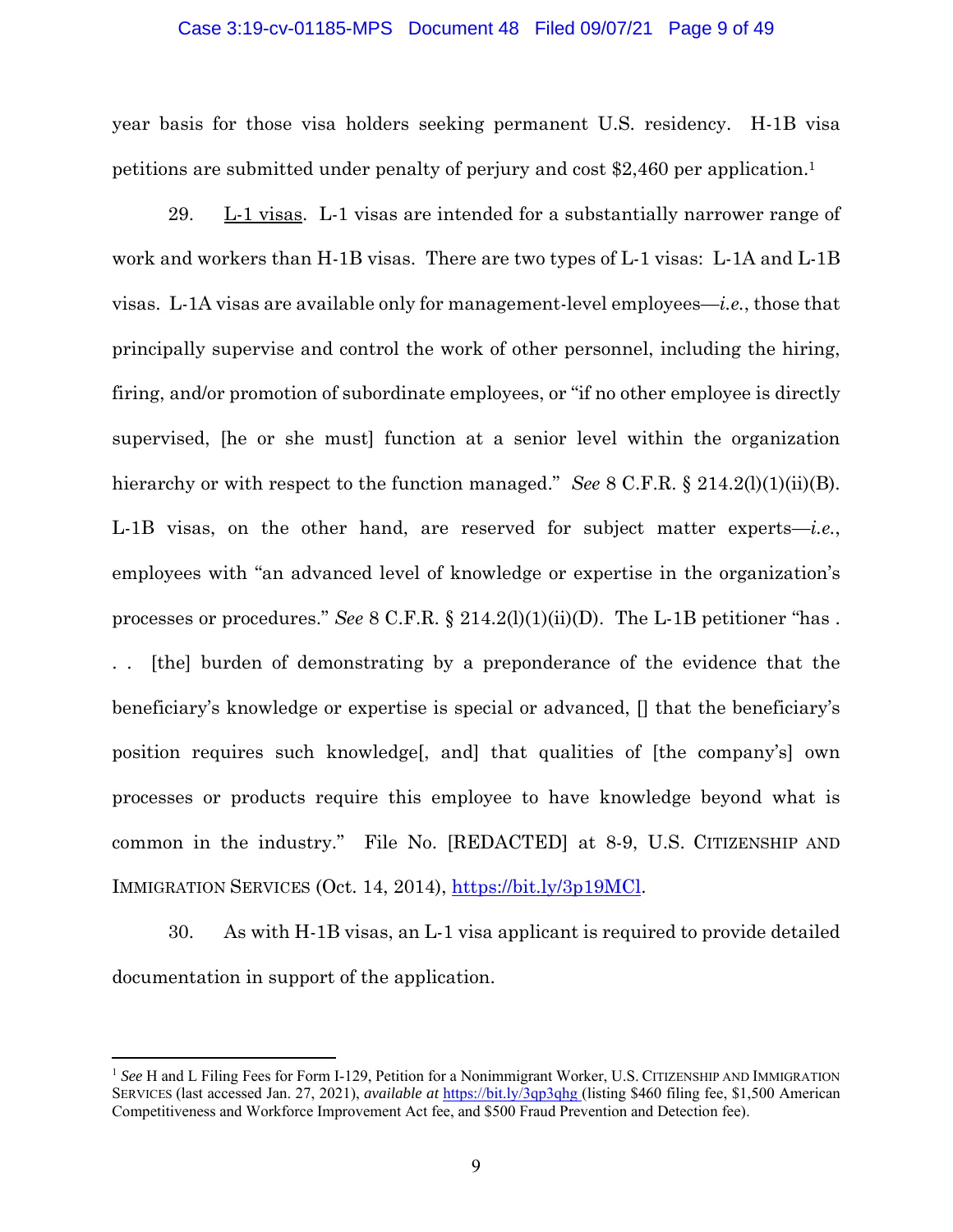#### Case 3:19-cv-01185-MPS Document 48 Filed 09/07/21 Page 10 of 49

31. Given the limited scope of work for which an L-1 visa can be awarded, the government has no cap on the number of L-1 visas it issues each year. L-1 visas also do not have a prevailing wage requirement like H-1B visas. L-1 visa holders may work in the United Sates for a maximum initial stay of three years, which may be extended once (for L-1B visas) or twice (for L-1A visas) in increments of two years. L-1 petitions are also submitted under penalty of perjury and cost \$1,460 per application (\$1,000 less than an H-1B visa application).2

32. B-1 visas. The B-1 visa is a short-term visitor visa that allows a foreign national to temporarily enter the United States for limited business purposes, such as attending a business meeting or conference, negotiating a contract, or participating in short-term training. B-1 visa holders may not perform skilled or unskilled labor while in the United States. *See* 8 U.S.C. § 1101(a)(15)(B); 9 Dep't of State, Foreign Affairs Manual § 402.2-5(A) (May 13, 2019). As such, B-1 visa holders are prohibited from performing *any* billable client work for their employer while in the U.S.

33. A B-1 visa applicant is required to provide detailed documentation in support of the application that the employee will be traveling to the U.S. for purposes that comport with B-1 visa law.

<sup>2</sup> *See* H and L Filing Fees for Form I-129, Petition for a Nonimmigrant Worker, U.S. CITIZENSHIP AND IMMIGRATION SERVICES (last accessed Jan. 27, 2021), *available at* https://bit.ly/3qp3qhg (listing \$460 filing fee and \$500 Fraud Prevention and Detection fee).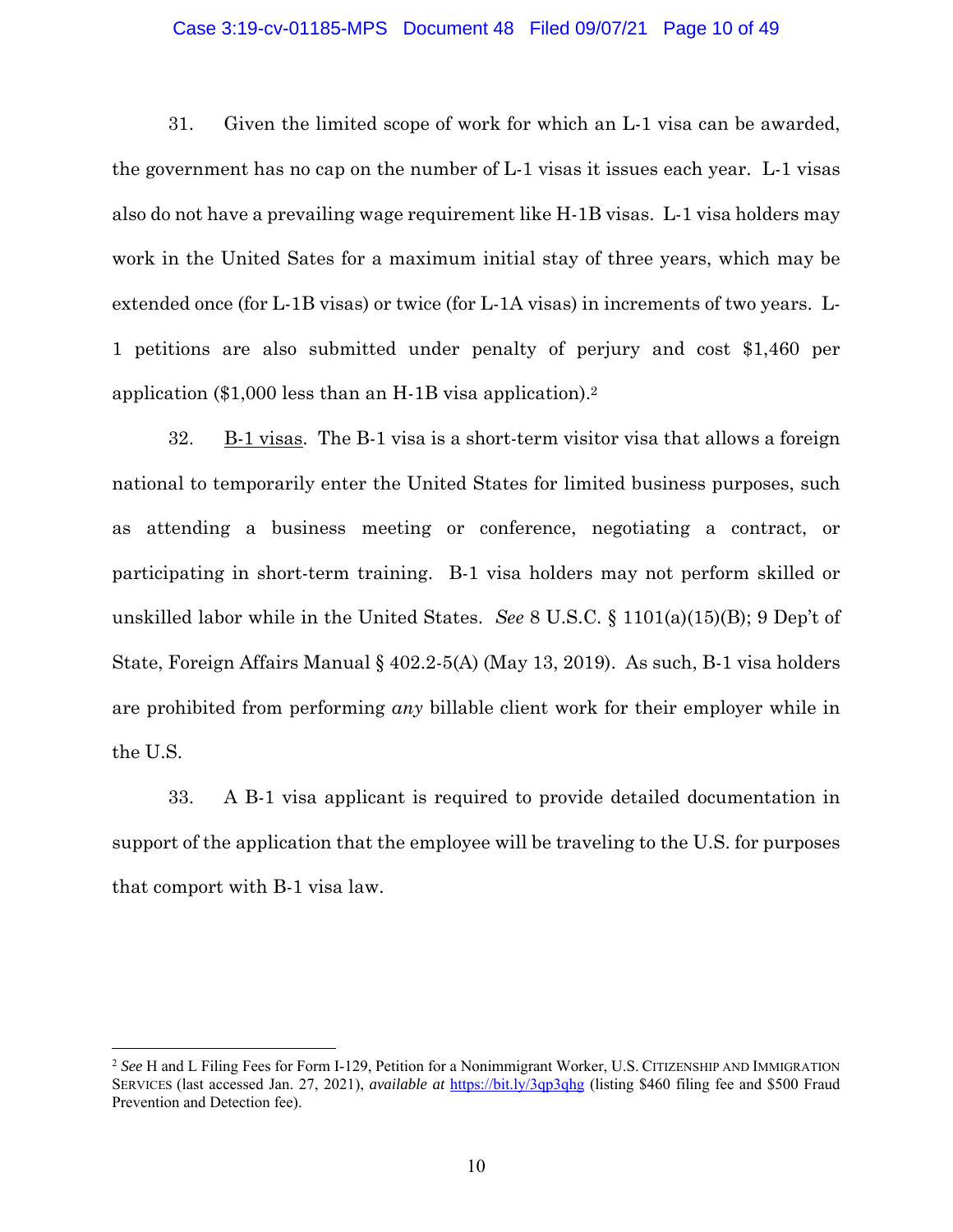#### Case 3:19-cv-01185-MPS Document 48 Filed 09/07/21 Page 11 of 49

34. B-1 visas cost \$160 per application (\$2,300 less than H-1B applications), and can be applied for and obtained year-round.3

### **B. Relator Ralph Billington**

35. HCL hired Relator Ralph Billington in May 2016 as an Associate Vice President and Client Partner in its manufacturing vertical. In that role, he was responsible for developing new business and ensuring the success of existing client projects.

36. In his first year with HCL, Mr. Billington was responsible for HCL's business with EMC Corporation (later acquired by Dell).

37. EMC Corporation is a data storage company in the greater Boston, Massachusetts area.

38. After the first year, Mr. Billington took over HCL's business with United Technologies Corporation ("UTC").

39. UTC is an aerospace company in Hartford, Connecticut. Mr. Billington reported to Siba Satapathy, HCL's Senior Vice President – Aerospace & Defense.

40. Mr. Billington oversaw about 1,000 HCL employees on the UTC project.

41. Mr. Billington's position gave him considerable access to, and knowledge of, HCL's visa and staffing practices.

42. As part of his job, Mr. Billington had responsibility for ensuring his projects' profitability and regularly reviewed reports concerning project margins and financials.

<sup>&</sup>lt;sup>3</sup> See Fee for Visa Services, UNITED STATES DEPARTMENT OF STATE - BUREAU OF CONSULAR AFFAIRS (last accessed Jan. 27, 2021), *available at* https://bit.ly/3o71eZf.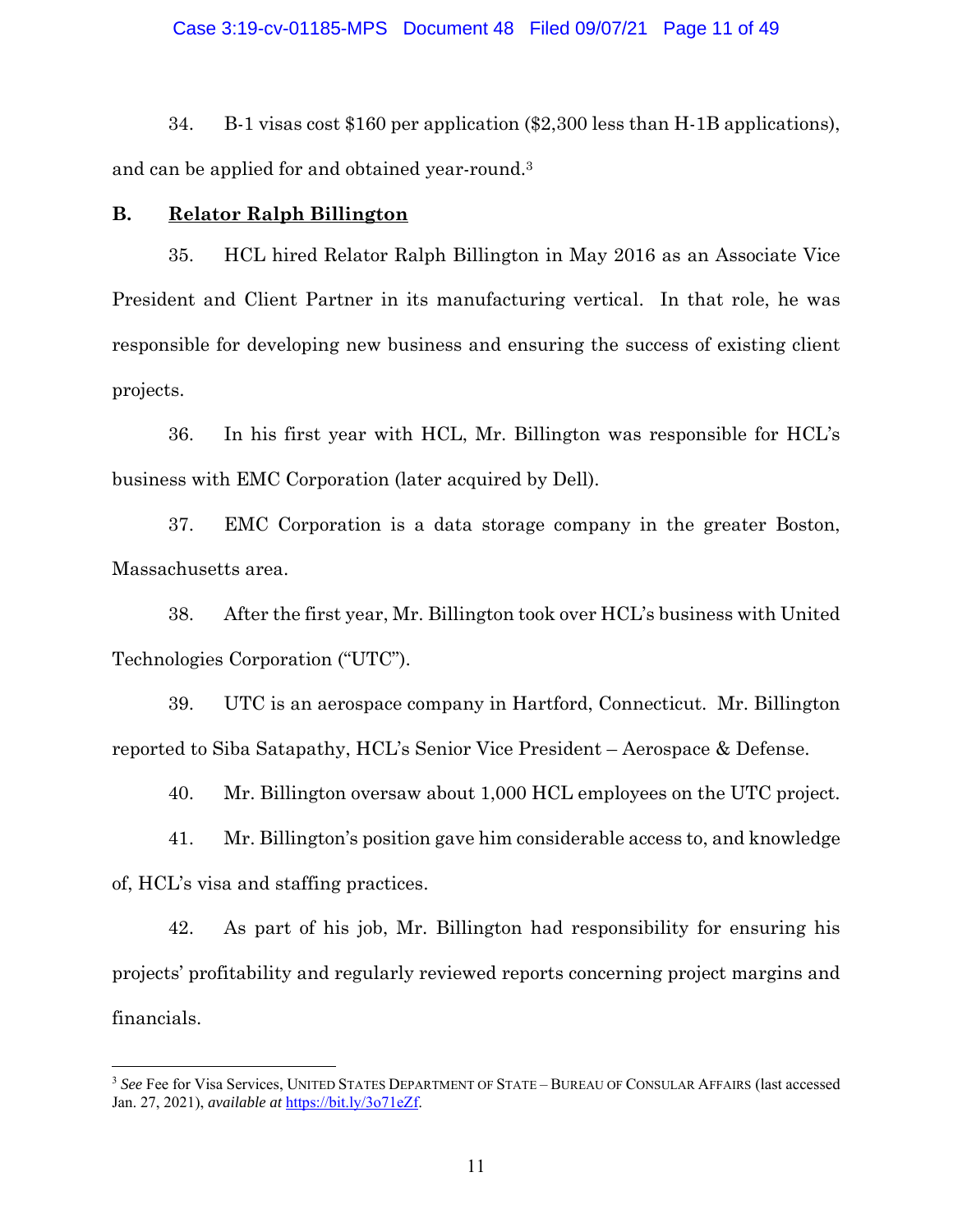#### Case 3:19-cv-01185-MPS Document 48 Filed 09/07/21 Page 12 of 49

43. He was also intimately involved in contract negotiations, which included staffing matters, as part of his responsibility to secure new business for HCL.

44. Mr. Billington left HCL in January 2019 upon his retirement, which was motivated in significant part by the illegal practices he observed at HCL.

#### **C. Relator Michael Aceves**

45. Relator Michael Aceves worked for HCL as a Service Delivery Manager from 2011 through August 2019 in Dallas, Texas.

46. In his Service Delivery Manager role, Mr. Aceves supported five tracks (*i.e.*, technology groups) and was responsible for working directly with account managers to support current business and to grow new business.

47. The two main accounts Mr. Aceves serviced were Oncor Electric Delivery Company ("Oncor") and Keurig / Dr. Pepper, but he also worked on the Pepsi client account briefly prior to his termination in August 2019.

48. As part of his job supporting and growing new business, Mr. Aceves oversaw the addition of HCL resources to client accounts, including the hiring and staffing of visa-dependent employees on those accounts. He was responsible for reviewing and approving LCAs at client sites in support of H1-B visa petitions and securing client invitation letters in support of HCL's visa petitions.

49. HCL terminated Mr. Aceves' employment in August 2019 after removing him from the Dr. Pepper client project and placing him in an unallocated status referred to as being on the "bench."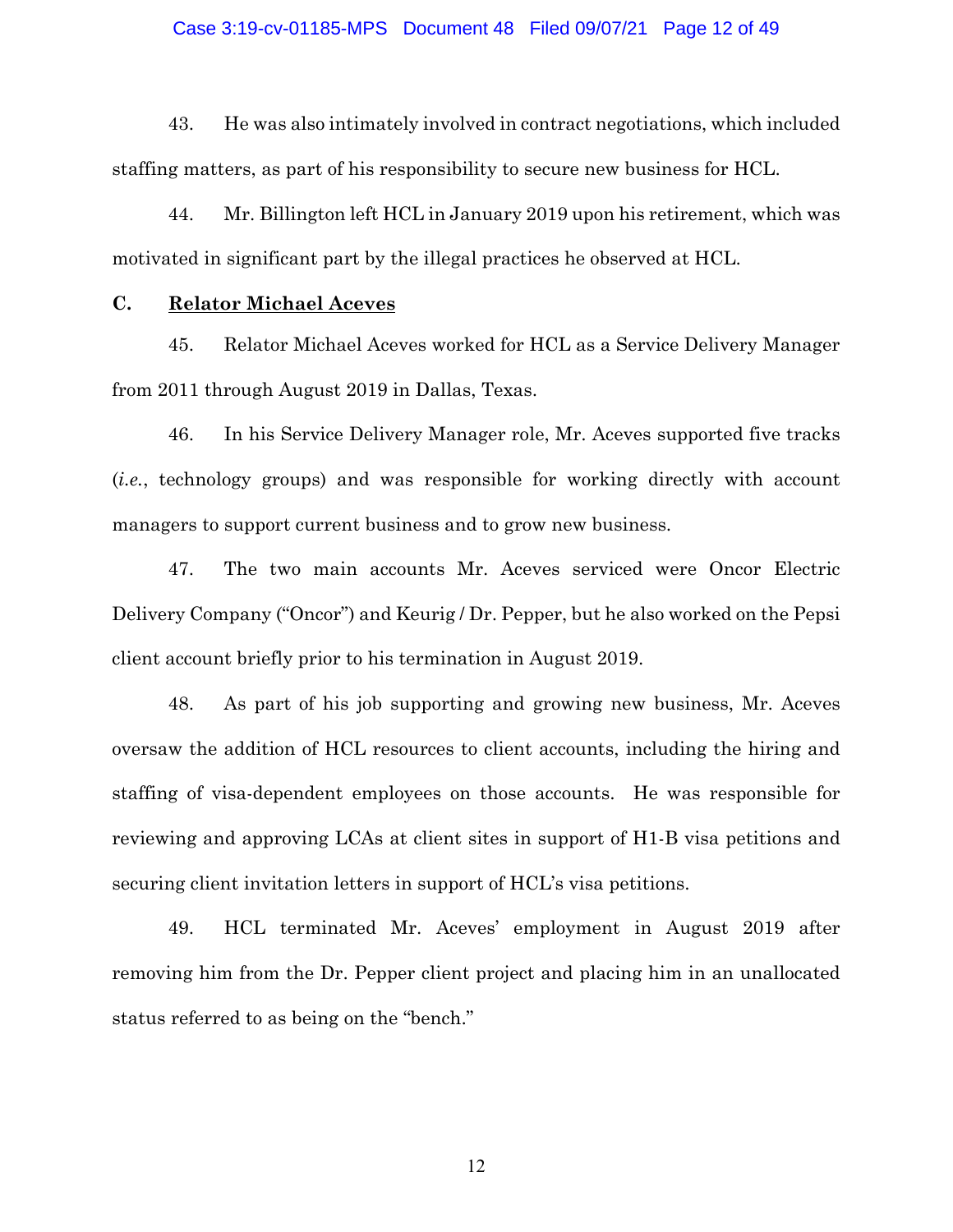#### **D. Relator Sharon Dorman**

50. HCL hired Relator Sharon Dorman in July 2011 as a contractor and converted her to a full-time employee in 2012.

51. Ms. Dorman worked for HCL as a Deputy Manager in Dallas, Texas, serving as the project and service delivery coordinator for Energy Future Holdings ("EFH") and its subsidiary Oncor client accounts for the majority of her tenure with the company. Ms. Dorman also filled a project coordinator role at Dean Foods for her last six months with HCL.

52. In her Deputy Manager role, Ms. Dorman was responsible for printing and posting LCAs and LCA notices, and having LCAs signed before sending them to the immigration department on the EFH and Oncor client accounts. She also regularly communicated with HCL's immigration department and was intimately involved in HCL's visa practices.

53. HCL terminated Ms. Dorman on December 1, 2017 after having removed her from the Dean Foods project and having placed her on the "bench."

## **E. HCL's Fraudulent Scheme**

54. HCL's business model is predicated on being able to use cheap foreign labor to staff positions in the United States, affording HCL a competitive advantage in the IT services industry. HCL recognizes that its "reliance on visa resources" is "extreme." *See* Ex. 2 at 3.

55. The United States visa system, though, is not designed to enable largescale reliance on visa workers, much less visa workers who will accept a fraction of the pay demanded by Americans. For starters, only H-1B visas are generally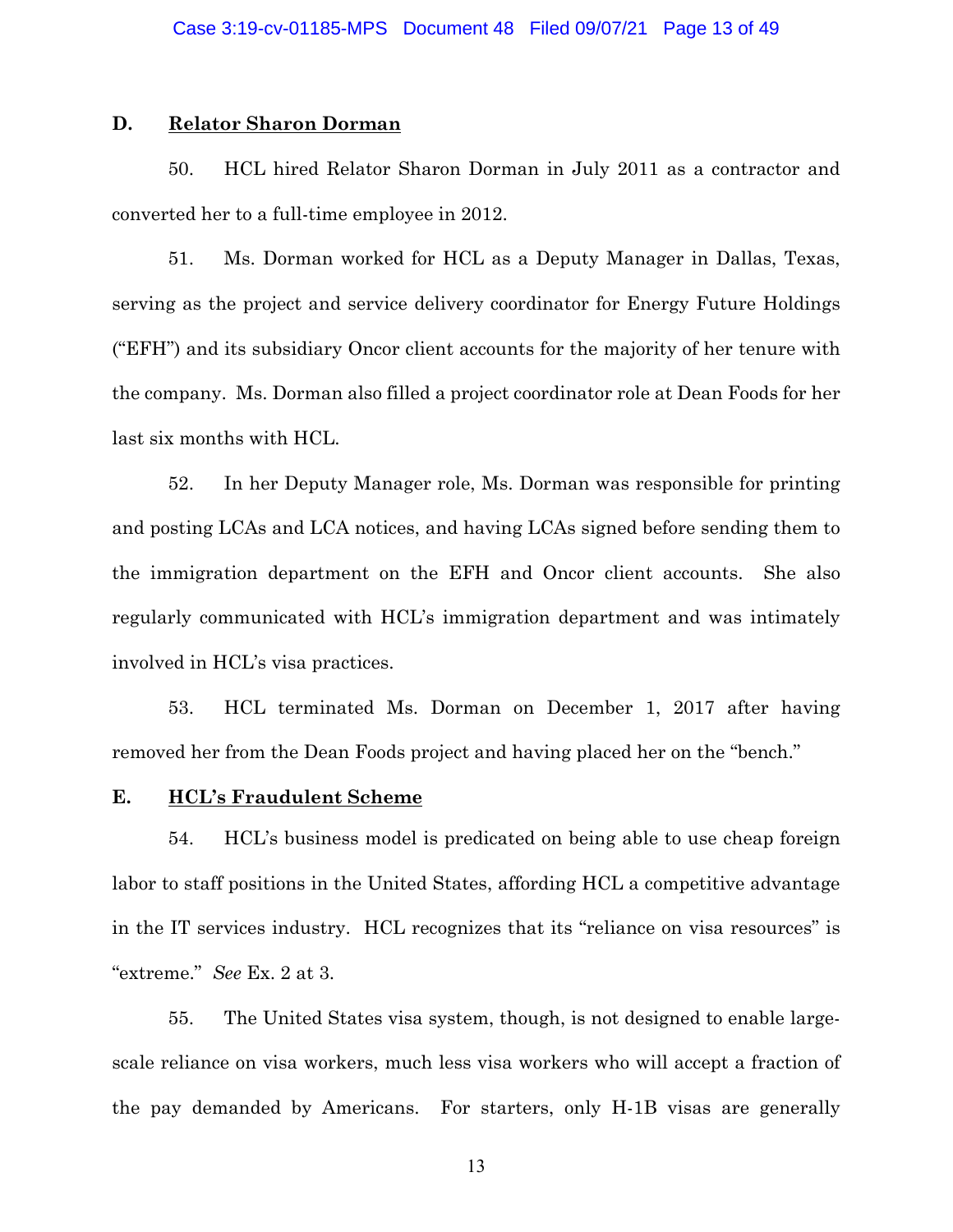#### Case 3:19-cv-01185-MPS Document 48 Filed 09/07/21 Page 14 of 49

available for the type of work HCL needs to service clients in the U.S.—*i.e.*, nuts-andbolts, day-to-day IT project work for which clients pay HCL. But H-1B visas are in limited supply, are difficult to secure given the competitive lottery process by which they are awarded, and have prevailing wage requirements that far exceed what HCL pays its foreign employees for whom it seeks visas.

56. In addition, it takes a long time to secure visas—not just H-1B visas (which take between 6 months and 1.5 years to receive after a visa need first arises), but also L-1 and B-1 visas. HCL thus has to take the time to prepare paperwork, collect documentary evidence and wait for government review of the paperwork before learning the fate of individual visa applications. And visa approval is always uncertain. Sometimes the government will ask for additional supporting documentation (referred to as Requests for Evidence or "RFEs") before making a visa decision, and the government could always deny a visa application. During Mr. Billington's tenure with HCL, HCL began "experiencing more RFEs," or requests for evidence supporting visa applications from the USCIS. *See* Ex. 6 at 1; Ex. 27 at 927

 $($ ").

57. And H-1B visa applications, of course, must go through the competitive lottery process, such that HCL can only expect to receive a fraction of the H-1B visas for which it applies.

58. In servicing clients in the U.S., HCL does not have the luxury of time or uncertainty because as soon as it secures a client's business, HCL must have staff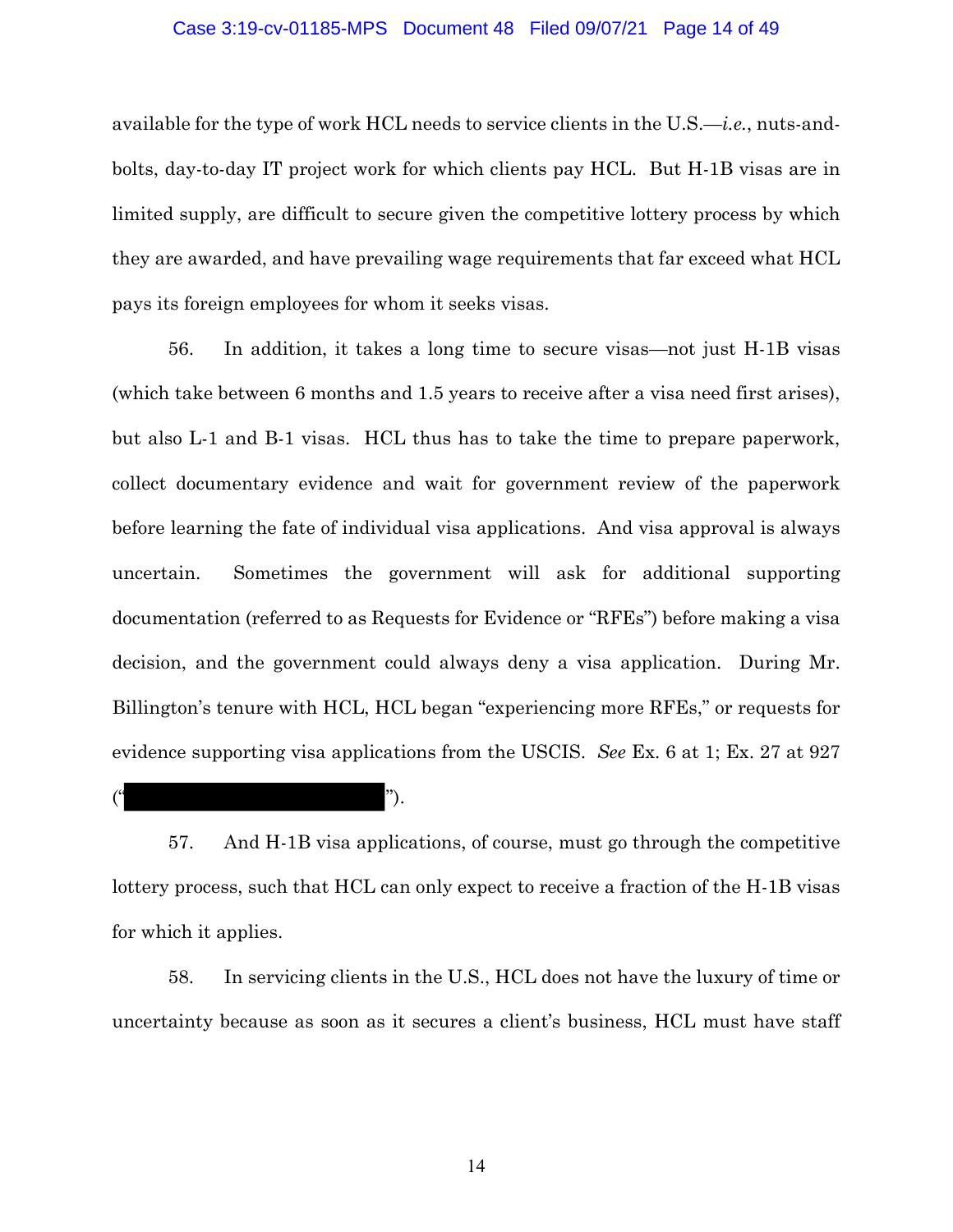#### Case 3:19-cv-01185-MPS Document 48 Filed 09/07/21 Page 15 of 49

available to fulfill the client's service needs. Otherwise, HCL risks losing the business altogether.

59. Given these pressures, HCL has elected to engage in a vast visa fraud scheme to create a cheap foreign workforce to whom visas have been issued by the U.S. government when the purported jobs or work against which the visas were issued do not in fact exist. As a result of this scheme, HCL visa holders are free to travel to the U.S. to perform future work when it becomes available, minimizing HCL's burden of having to hire or staff its client's project with more expensive Americans.

60. HCL refers internally to foreign workers who have been issued a visa without any work available in the U.S. as being "visa ready"—*i.e.*, ready with approved (but unused) visas to travel to the U.S. on a moment's notice to perform work when it becomes available in the future. HCL maintains a substantial number of so-called "visa ready" workers in India to fill positions in the U.S. as they arise. *See, e.g.*, Ex. 4 at 2 ("We have some urgent immediate requirements for UTC SIS at onsite (Burnsville, MN). We need HCL internal visa holders currently available at US or visa ready(L1) engineers at India for these positions."); Ex. 5 ( $\degree$ I found 2 internal suitable candidates . . . . LCA amendment and travel arrangements may take 4-6 weeks . . . . [T]hey start from offshore and travel onsite after 4-6 weeks."); Ex. 28

at 117

").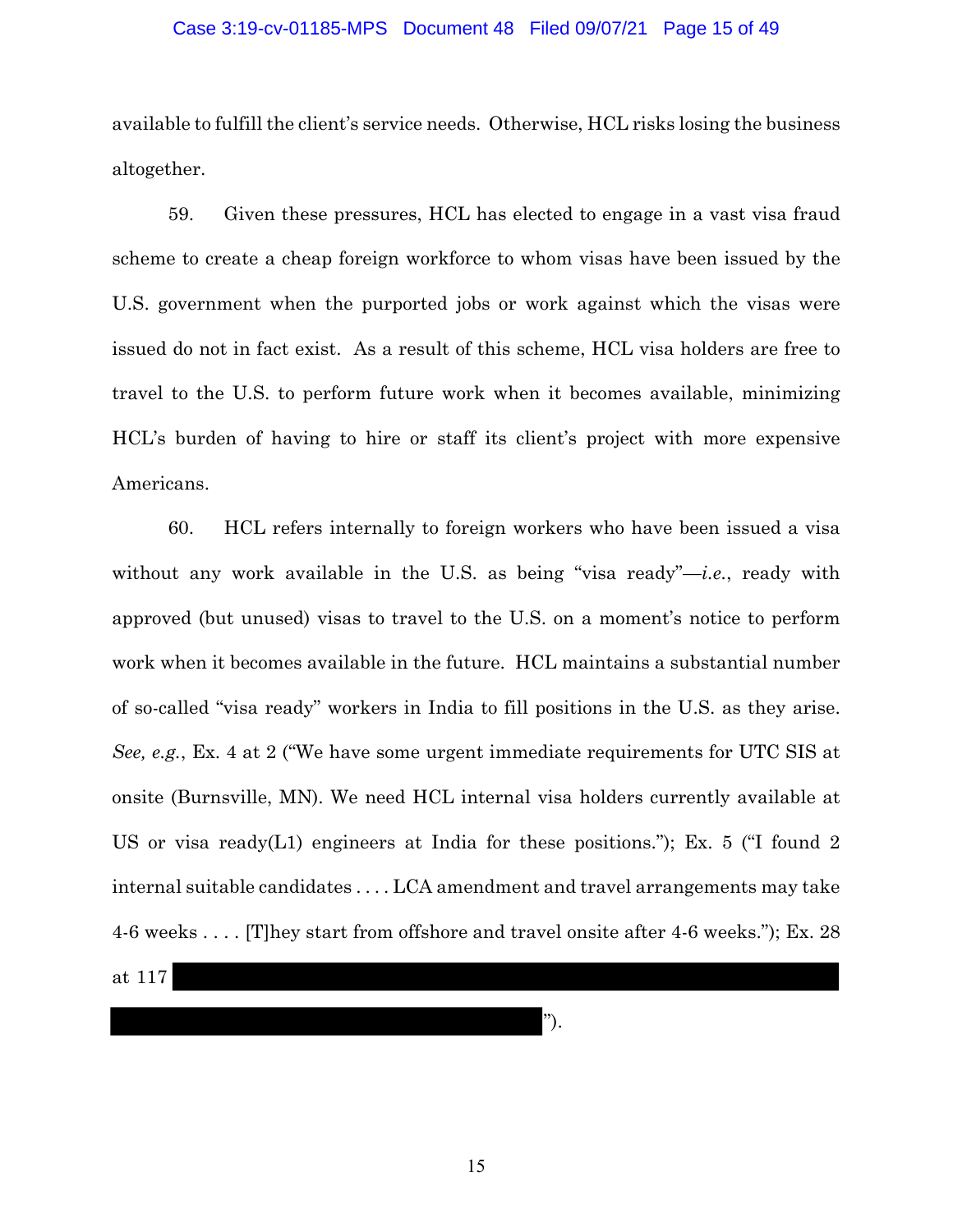#### Case 3:19-cv-01185-MPS Document 48 Filed 09/07/21 Page 16 of 49

61. When staffing client projects in the U.S., these visa ready individuals are given preference for open positions, to the disadvantage of both HCL applicants and U.S. employees who do not require a visa. *See, e.g.*, Ex. 29 at 11

|        |               | Ex. 30          |
|--------|---------------|-----------------|
|        |               |                 |
|        | Ex. 31 at 084 |                 |
|        |               |                 |
|        | Ex. 32 at 083 |                 |
|        |               |                 |
|        |               | $E$ x. 33 at 11 |
|        |               |                 |
| Ex. 34 |               |                 |

62. When HCL secures a visa for a position and client for which it has no present staffing need, the employee either remains "visa ready" abroad until a position becomes available in the U.S., at which point an amended visa petition and LCA is filed to reflect the actual location where the employee will be working in the U.S. *See*, *e.g.*, Ex. 25 at 4-5 (S. Dorman: "Greetings ISG. Sanjay Gupta's LCA situation is similar to Gopinath Venkatesh. Their original LCA was submitted under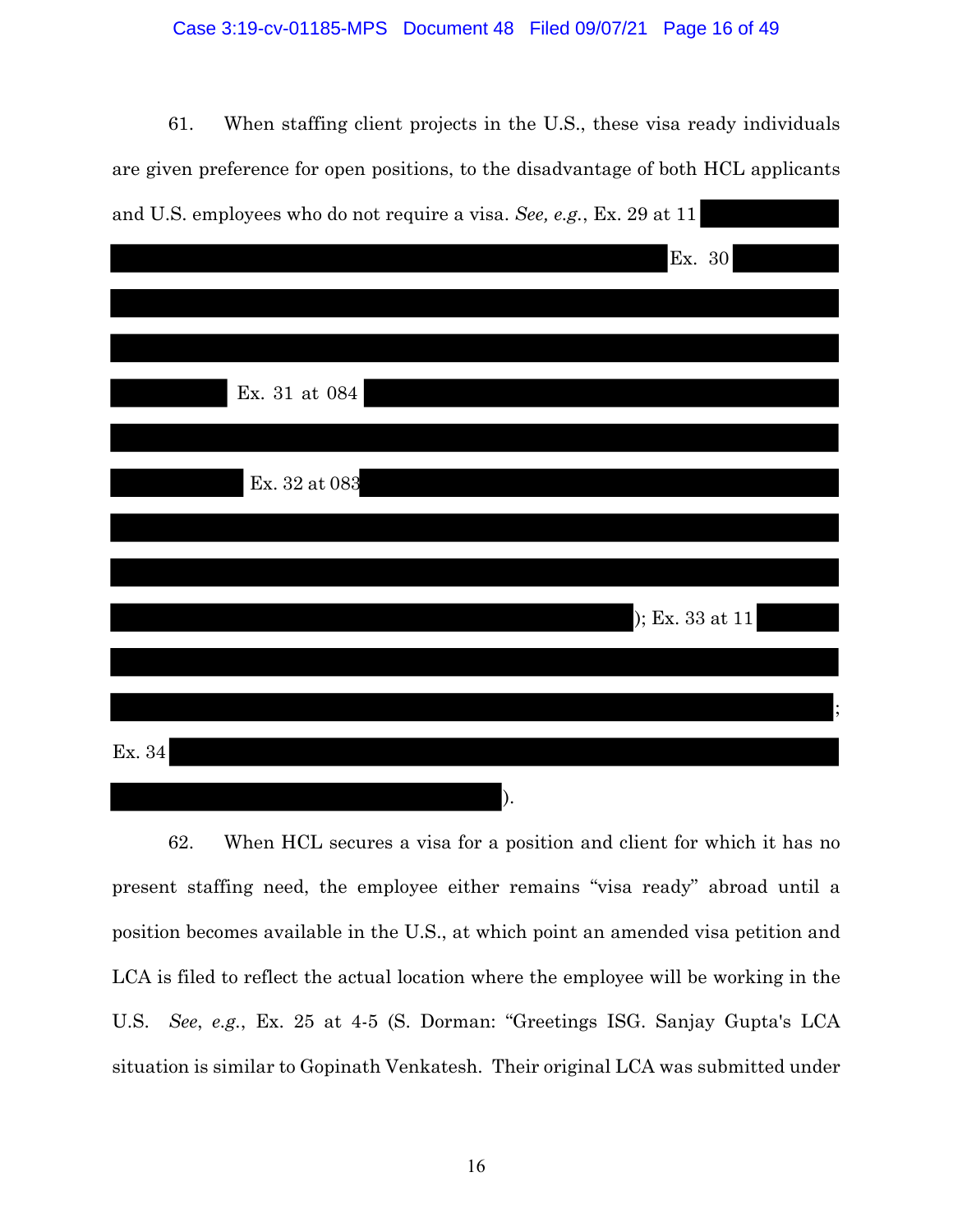#### Case 3:19-cv-01185-MPS Document 48 Filed 09/07/21 Page 17 of 49

EFH but they have since bee<sup>[n]</sup> transferred to the Oncor project. With your permission, or a new LCA form, I can post LCA I-200-14185-830174 with the correct address and change the number of H-1B sought to '2.'"); Ex. 35 at 031

).

63. The existence of HCL's bench of "visa ready" individuals in India was and is well-known throughout the company and freely discussed in staffing emails. *See, e.g.*, Ex. 19 ("I found 2 internal suitable candidates[.] . . . Both of them are in India and have valid H1 visa. LCA amendment and travel arrangements may take 4- 6 weeks."); Ex. 20 ("We have some urgent immediate requirements for UTC SIS at onsite (Burnsville, MN). We need HCL internal visa holders currently available at US or visa ready(L1) engineers at India for these positions."); Ex. 36 at 3

); Ex. 37 at 1

).

64. HCL's scheme includes three types of fraud: (i) failing to pay H-1B visa recipients required salaries (thereby saving on employee costs and reducing federal taxes paid); (ii) falsification of jobs and work for which visas are sought; and (iii) applying for L-1 visas for work for which an H-1B visa is required and B-1 visas for work for which an H-1B or L-1 visa is required (thereby reducing the amount paid to the federal government in visa application filing fees).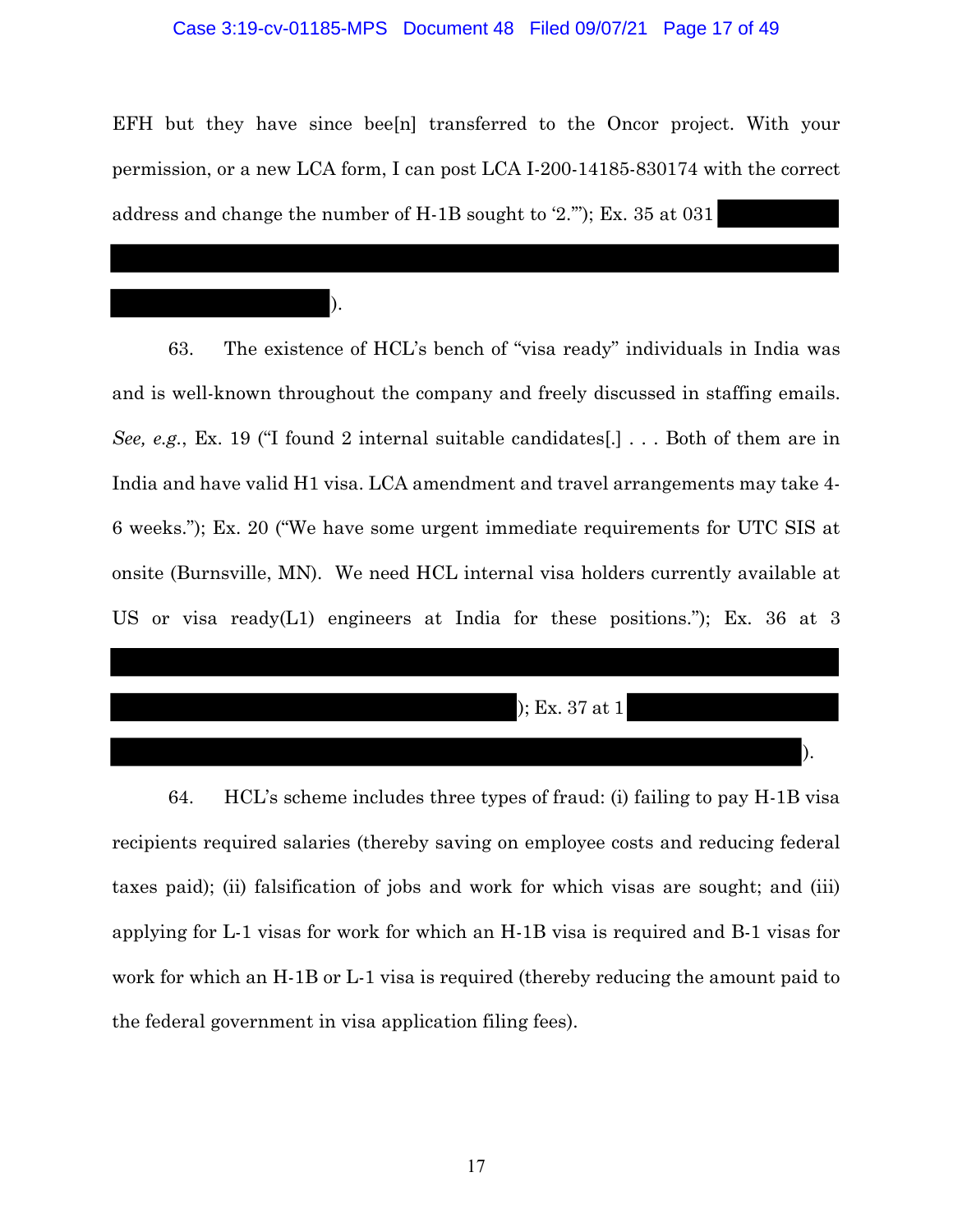# *i. Underpayment of H-1B Visa Workers*

65. Given the difficulties in securing work visas, including the annual H-1B visa cap, HCL cannot employ only visa workers in the U.S. It must also employ "local hires," which largely consist of Americans. In order to obtain an H-1B visa, HCL must certify to the government that, once an H-1B visa holder is in the United States, HCL will pay the employee at least as much as it pays local hires performing the same work in the same geography. *See* 20 C.F.R. § 655.731(a). However, HCL has no intention of paying H-1B visa workers as much as local hires, as H-1B visa workers are willing to work for much less than their American counterparts.

66. As HCL admits, compared to HCL's local hires. Ex. 58 at 669; *see also* Ex. 59 at 245 ). 67. HCL often refers to its visa holding employees as "landed resources" and analyzes how much less it can pay its "landed resources" compared to local hires. *See, e.g.,* Ex. 60 at 972 ); Ex. 61 at 325

("Cost of local hiring significantly higher than landed"); Ex. 43 at 9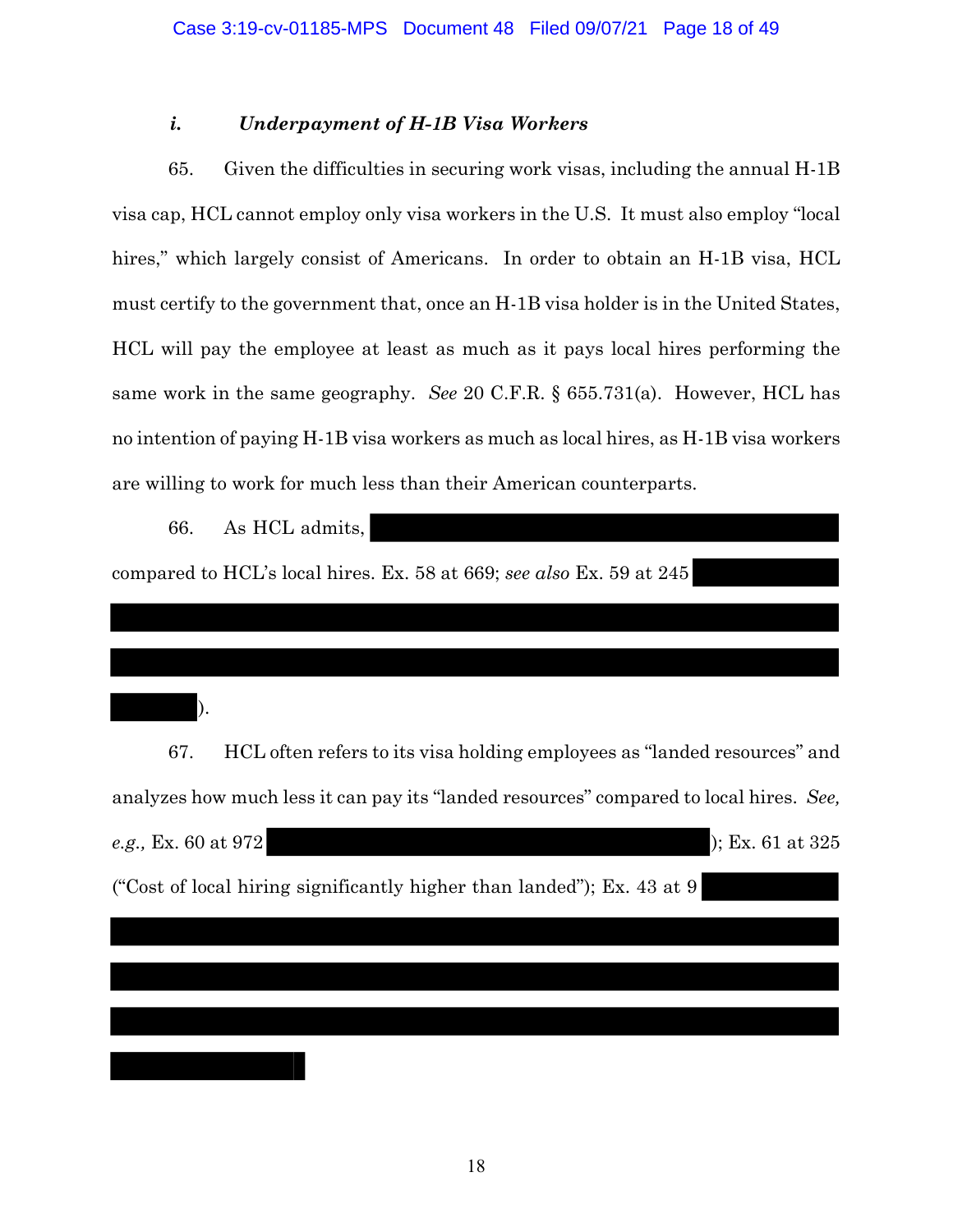#### Case 3:19-cv-01185-MPS Document 48 Filed 09/07/21 Page 19 of 49

68. Because local hires are more expensive than visa workers, HCL has implemented company-wide guidelines for its H-1B nominations to minimize the local hires it must employ in roles where the difference in pay between local hires and H-1B visa holders is greatest. Ex. 57 at 1. Specifically, HCL analyzed the roles that cost substantially more to employ local hires over employees on H-1B visas, and maximized the H-1B nominations for these roles to minimize its local hires employed in those roles. *See id.* (HCL's H-1B nominations have been "carefully constructed along with the delivery teams focusing on" the "[c]ost of local hiring [being] significantly higher than landed [resources (i.e., visa workers] / margin impact on specific customers."). Through this analysis, for each line of business ("LOB"), HCL "crunched down the number of roles" for which it sought H-1B visas, resulting in "~90% of nominations . . . on 20 or less roles and skills." *Id.* 

69. For example, HCL grouped 70% of all H-1B nominations for the Apps  $\&$ SI LOB to just 6 skills groups, "where local hiring [wa]s 70% more expensive than landed" resources, thereby minimizing the number of local hires it needed to employ in these roles. *Id.* at 4, 10; *see also id.* at 10 (Oracle skill 64% more expensive for citizens vs. visa workers). This LOB was allocated 1,770 H-1B visa nominations that year, given the fact that for all positions within Apps & SI, the "[additional resource cost] difference between Landed and Local hires" was 58%, meaning that locals were, on average 58% more expensive than visa workers to employ. *Id.* at 4. HCL's analysis of the pay differential between its local hires and H-1B visa holders is in the following chart that compares the additional resource cost ("ARC") of employing "visa workers"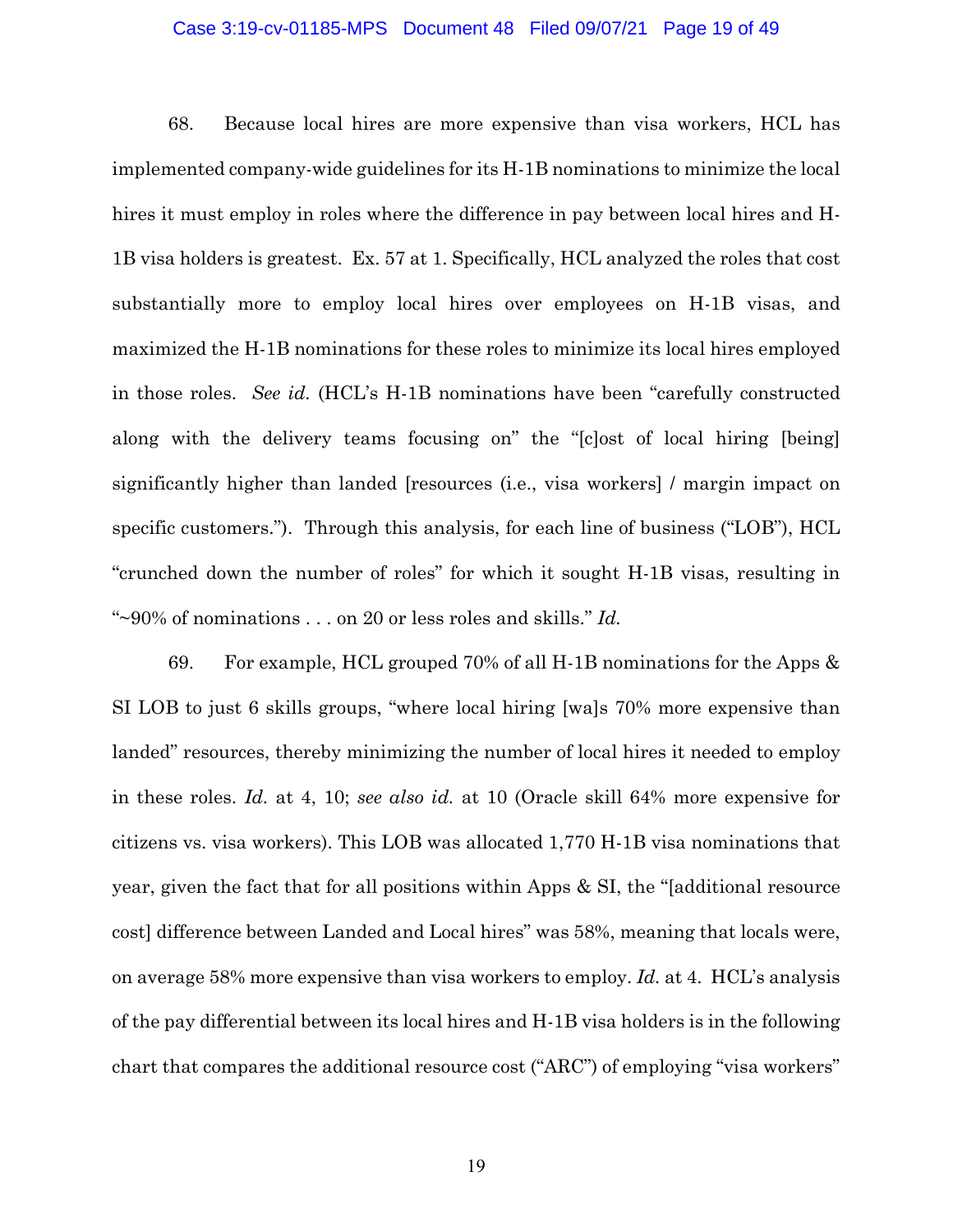over "citizens" for Apps & SI LOB roles, with the fifth column reflecting the percentage amount HCL pays citizens over H-1B visa holders for the associated role:

|                          | Citizen |                              |     | Landed - Visa Dependent                   |       |                       |      |
|--------------------------|---------|------------------------------|-----|-------------------------------------------|-------|-----------------------|------|
| <b>Skill</b>             | #       | <b>Average</b><br><b>ARC</b> | %HC | <b>Citizen Vs</b><br>Landed<br><b>ARC</b> | #     | Average<br><b>ARC</b> | % HC |
| <b>Grand Total</b>       | 766     | 120,976                      |     |                                           | 1,851 | 82,426                |      |
| Developer - Senio        | 92      | 115,713                      | 22% | 43%                                       | 169   | 81,070                | 41%  |
| Technical Lead           | 132     | 122,661                      | 14% | 51%                                       | 343   | 81,023                | 36%  |
| Support Engineer         | 35      | 119,933                      | 19% | 52%                                       | 91    | 79,036                | 50%  |
| Project Manager          | 45      | 131,147                      | 16% | 56%                                       | 122   | 83,866                | 44%  |
| <b>Track Lead</b>        | 41      | 126,362                      | 17% | 52%                                       | 127   | 82,878                | 54%  |
| <b>Technical Consult</b> | 19      | 122,768                      | 15% | 58%                                       | 35    | 77,927                | 27%  |
| Developer - Junio        | 21      | 110,796                      | 32% | 26%                                       | 27    | 87,769                | 41%  |
| Project Lead             | 30      | 128,656                      | 13% | 62%                                       | 73    | 79,231                | 31%  |
| <b>Lead Consultant</b>   | 17      | 117,250                      | 17% | 42%                                       | 52    | 82,843                | 52%  |
| <b>Support Engineer</b>  | 5       | 91,955                       | 21% | 7%                                        | 9     | 85,883                | 38%  |
| <b>Test Lead</b>         | 19      | 127,740                      | 13% | 52%                                       | 60    | 83,918                | 41%  |
| Project Manager          | 14      | 131,522                      | 15% | 46%                                       | 64    | 89,782                | 68%  |
| Tester - Senior          | 7       | 119,443                      | 10% | 50%                                       | 29    | 79,476                | 42%  |
| Consultant - Seni        | 4       | 107,000                      | 17% | 37%                                       | 6     | 77,920                | 26%  |
| Business Analyst         | 15      | 133,040                      | 16% | 74%                                       | 26    | 76,616                | 28%  |
| Technical Archite        | 25      | 119,442                      | 22% | 43%                                       | 48    | 83,438                | 43%  |
| Program Manage           | 15      | 130,054                      | 19% | 53%                                       | 47    | 85,127                | 59%  |
| <b>Test Manager</b>      | 11      | 142,177                      | 19% | 67%                                       | 28    | 84,939                | 49%  |
| <b>SDM</b>               | 8       | 124,919                      | 13% | 46%                                       | 42    | 85,434                | 67%  |
| <b>Functional Consu</b>  | 3       | 120,800                      | 10% | 54%                                       | 11    | 78,242                | 37%  |

70. HCL conducts analyses like that reflected in the above chart for other LOBs, and the results of the analyses are substantially similar. *See id.* at 5-6 (for Engineering and R&D Services ("ERS") LOB, "local hiring [wa]s 30% more expensive than landed" and finding an almost \$40,000 difference in salaries for one skill set); *id*. at 4, 12, 13 (for Infra LOB, local hiring on average 30% more expensive than local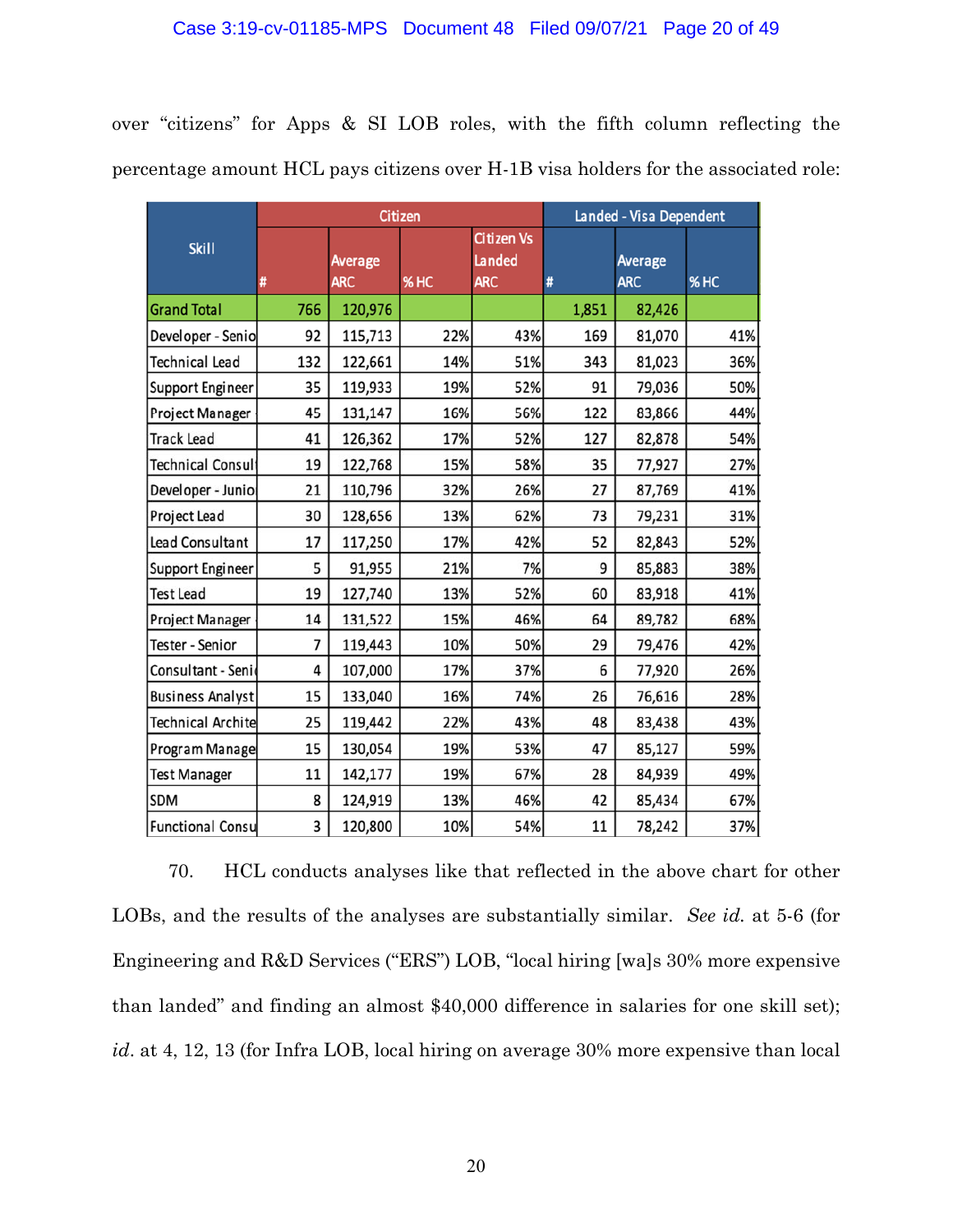### Case 3:19-cv-01185-MPS Document 48 Filed 09/07/21 Page 21 of 49

resources, and 71% more expensive for employees performing Senior Functional Consultant roles).

71. HCL has also compared, by job band, the salaries of local hires and visadependent employees. Ex. 39 at 3. HCL noted that there was a associated with utilizing underpaid H-1B visa workers in lieu of citizens. *See id.*

. Most of HCL's H-1B visa

holders are in

(as indicated below). *See id.* 



72. Given the costs saving associated with using H-1B visa holders, HCL recommended in March 2016 that *Id.* HCL concluded that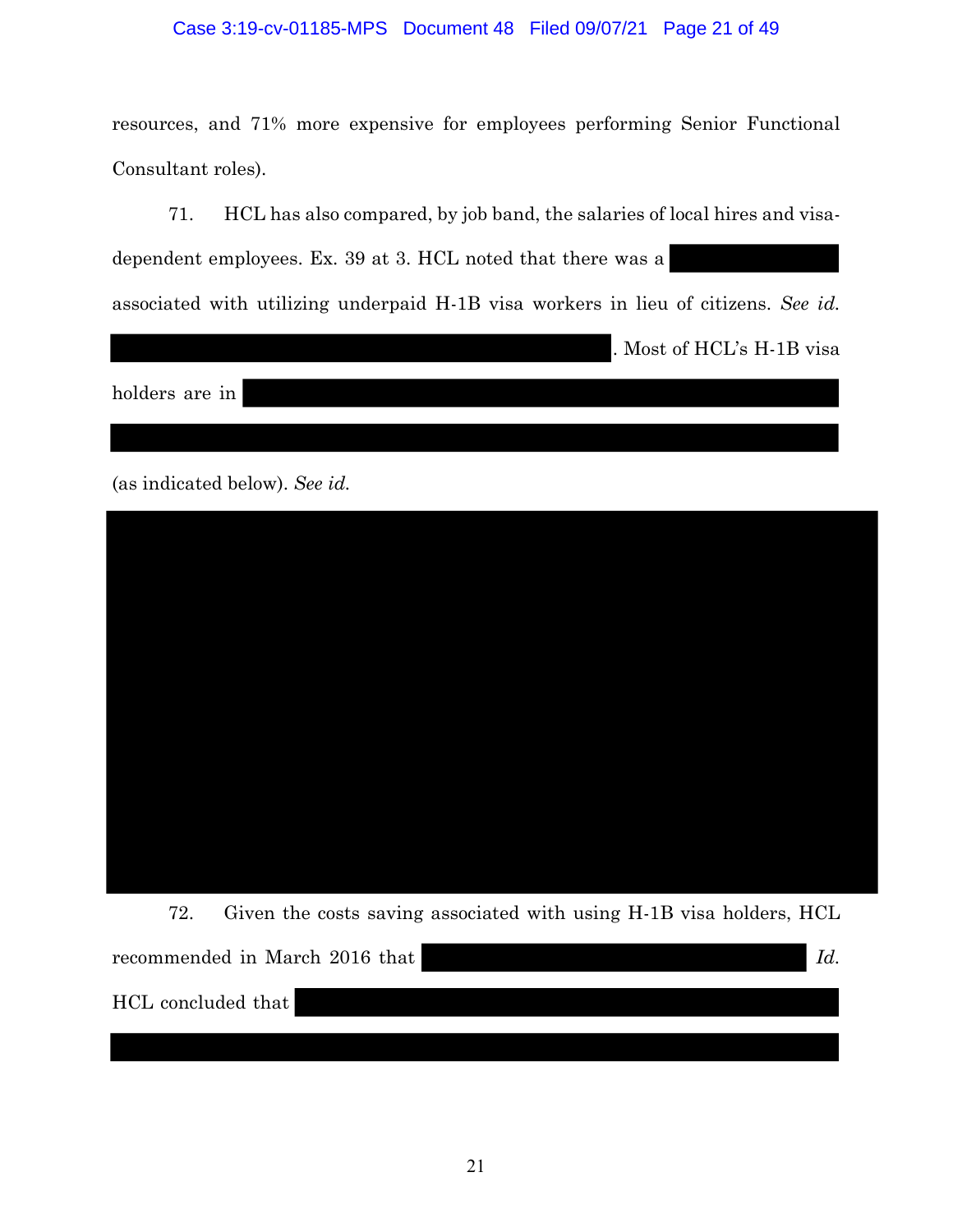*Id.* at 4.

.

73. Thus, while HCL knows that it underpays its H-1B visa workers in violation of U.S. visa laws, this practice is the norm within HCL. *See, e.g.*, Ex. 57 (discussing underpayment in ERS, Apps & SI, and Infra LOBs); Ex. 39 at 1, 3  $(creating)$ ; Ex. 63 at 509 at (discussing underpayment of 61 H-1B visa workers in Texas where "[a]ssured salary" was lower than "LCA wages"); Ex. 64 at 639-42

74. In fact, an internal audit of HCL in 2017 revealed that "[o]n review of the current wages paid to local and expat employees and current compensation model, . . . wages paid to locally hired employees were 20 to 25 % higher as compared to expat employees working in the same role at same location." Ex. 65 at 1. *see also* Ex. 66 at 673.

75. HCL's Ex. 67 at 267.

76. HCL is well aware that its H-1B visa workers must be paid the higher of the prevailing wage rate or the actual wage rate for the position, but consciously disregards this requirement in order to defraud the government:

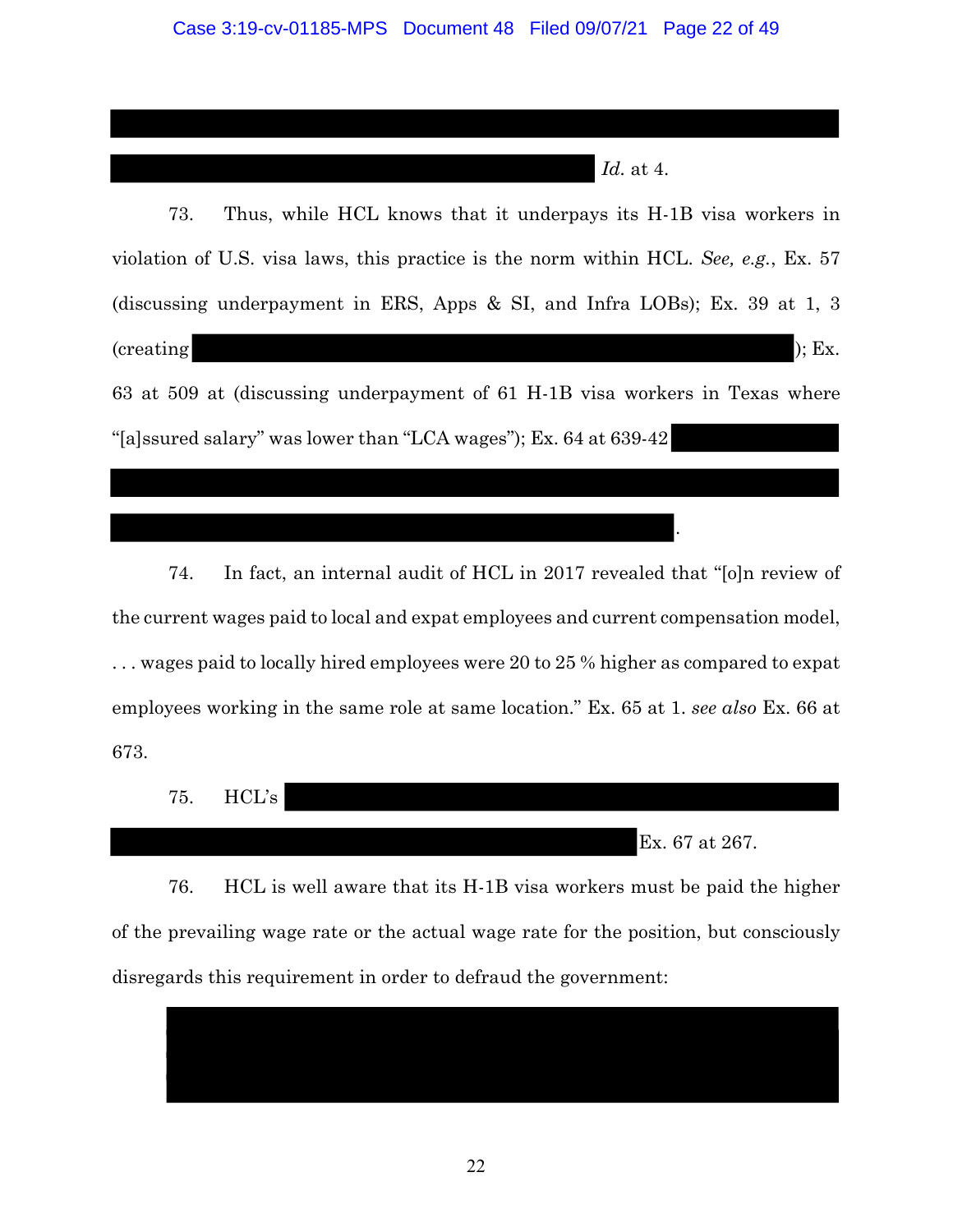Ex. 68 at 448.

77. Given its fraudulent underpayment of wages, HCL refused to share visa employee salary information with those who did not facilitate the fraudulent scheme and goes to considerable lengths to keep its fraudulent underpayment of H-1B visa workers secret. For example, despite Mr. Billington's responsibility for profits and losses on the UTC project, and his role in negotiating contracts, HCL refused to provide him with salary data for its H-1B visa workers. When Mr. Billington requested such data, he was told it was provided on a "need to know" basis, and that he did not need to know this information. However, Mr. Billington was able to discern this information based on HCL's billing rates for visa holders vs. non-visa holders and expected profit margins. And when Mr. Billington questioned HCL executives, including CFO Goutam Rungta, about pay-related discrepancies, suggesting that H-1B employees were not being paid the required wage, his questions were ignored.

78. In addition, in 2018, Mr. Billington sought to hire an American for his sales team—Gregory Handloser. Mr. Billington's manager, Siba Satapathy, refused to approve the hire. When Mr. Billington asked why, Mr. Satapathy told him it was because "Americans are too expensive," and that he could hire two Indian visa workers for the price of one American. Mr. Satapathy said that as a last resort, Mr. Billington could hire an Indian local (*i.e*., a non-visa dependent Indian located in the United States).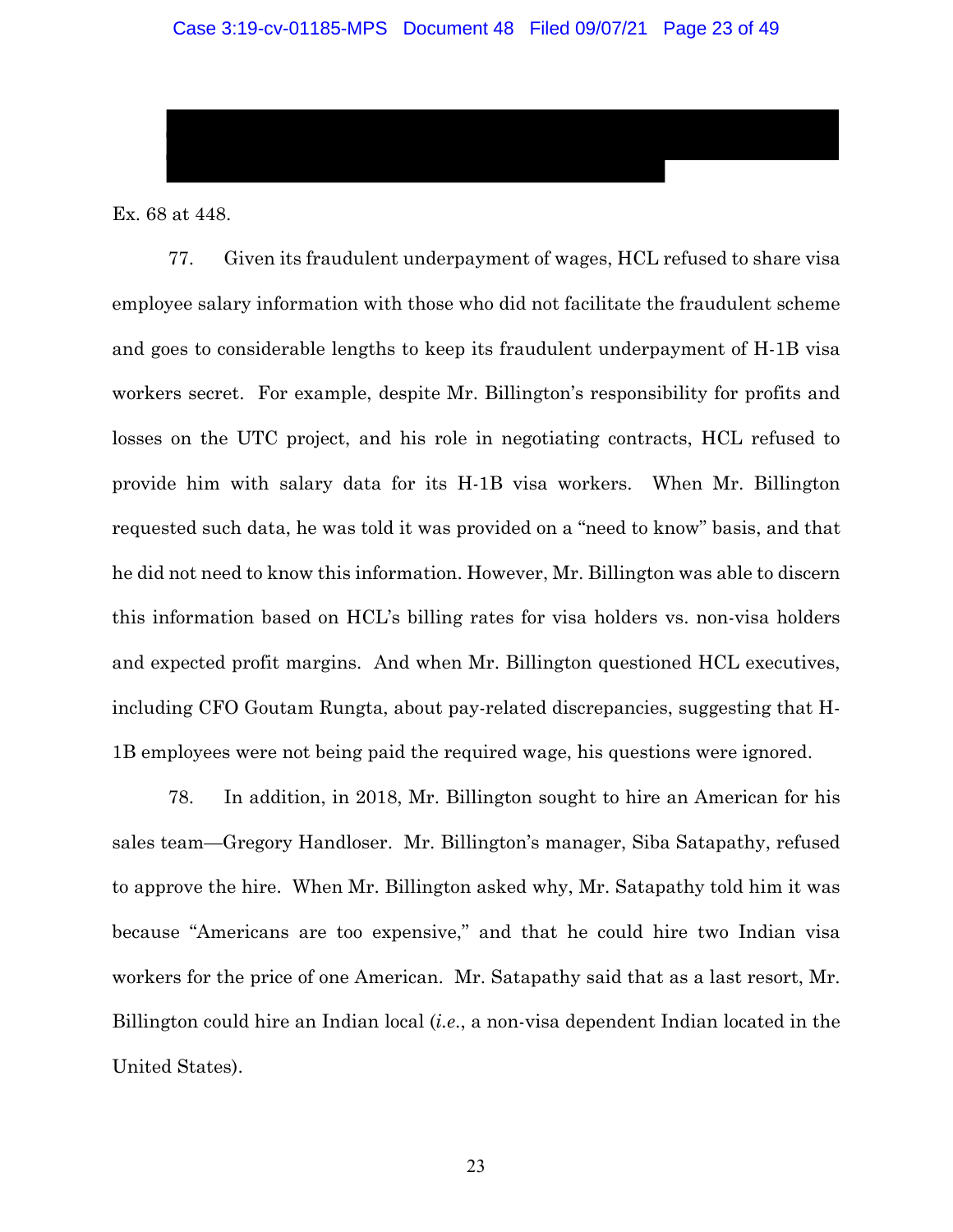# *ii. Falsification of Jobs and Work*

79. Given the substantial difference in the amount HCL pays visa holders over local hires, HCL has sought to maximize the number of visas it applies for and secures, including H-1B and L-1 visas. This has required that HCL falsifies jobs (and work) for which visas are sought. Fake jobs and duties are identified in LCAs posted at client sites4 and in applications and materials submitted to the government as evidence that the jobs for which visas are sought actually exist in the U.S. This practice occurs throughout the organization, and executives in various business units are asked to sign visa application paperwork and approve LCAs for jobs that do not exist. *See, e.g.*, Ex. 38 at 689-90

; Ex. 57 at 5 ("545 [H-1B] nominations [in

Engineering and R&D Services] are for the same customer the resources are currently working on, 320 are for new customers and *107 nominations are unmapped to customers*") (emphasis added); *id.* at 1 (H-1B nominations based on "[e]xpected headcount growth in US").

80. For instance, it is typical for HCL to file *three times* as many H-1B visa applications as its actual demand to maximize the number of visas it receives in the

<sup>4</sup> Specifically, even when HCL has no immediate staffing need, it will post LCAs at client sites which certify, in purported compliance with 20 CFR § 655.731(a), the prospective visa worker's intended occupation, employment location, and wage rate in the U.S. When there is a legitimate staffing need at a client site, HCL exaggerates the number open positions on its LCA filings. *See* Ex. 41 (excerpt of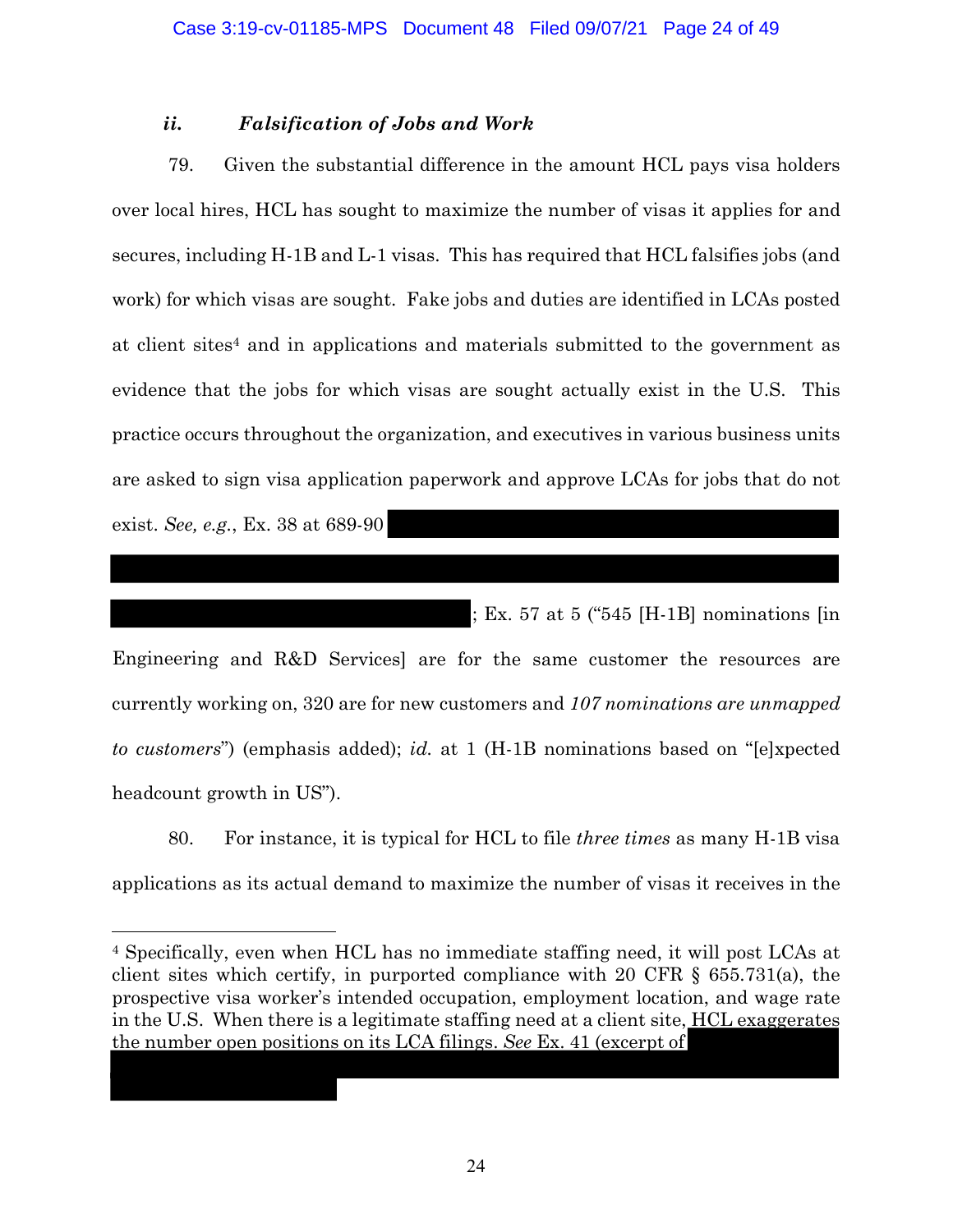#### Case 3:19-cv-01185-MPS Document 48 Filed 09/07/21 Page 25 of 49

lottery process. *See* Ex. 57 at 3 (recommending the filing of 1,770 H-1Bs for net demand of 590). Ex. 39 at 5

|  |  | Ex. 40 at 758 |  |  |
|--|--|---------------|--|--|
|  |  |               |  |  |
|  |  |               |  |  |

81. Once onshore, H-1B visa holders often perform roles that do not match the job listed on their LCA and visa petition, given that the jobs for which visas were sought did not actually exist. *See, e.g.*, Ex. 42 at 606-07

82. In support of applications seeking visas for jobs that do not actually exist, HCL often submits fraudulent invitation letters with false representations concerning the work that visa recipients would be performing in the U.S. Mr. Billington was one of a number of executives directed to sign such letters, including for visa applicants who Mr. Billington did not know and who never reported to him onsite, contrary to representations made in the fraudulent invitation letters.

83. For instance, on February 15, 2018, Mr. Billington was required to sign a letter in support of an H-1B visa application for Pavan Kumar Karanam Chennampalli, a delivery-side employee. Ex. 7 at 1. Even though Mr. Billington did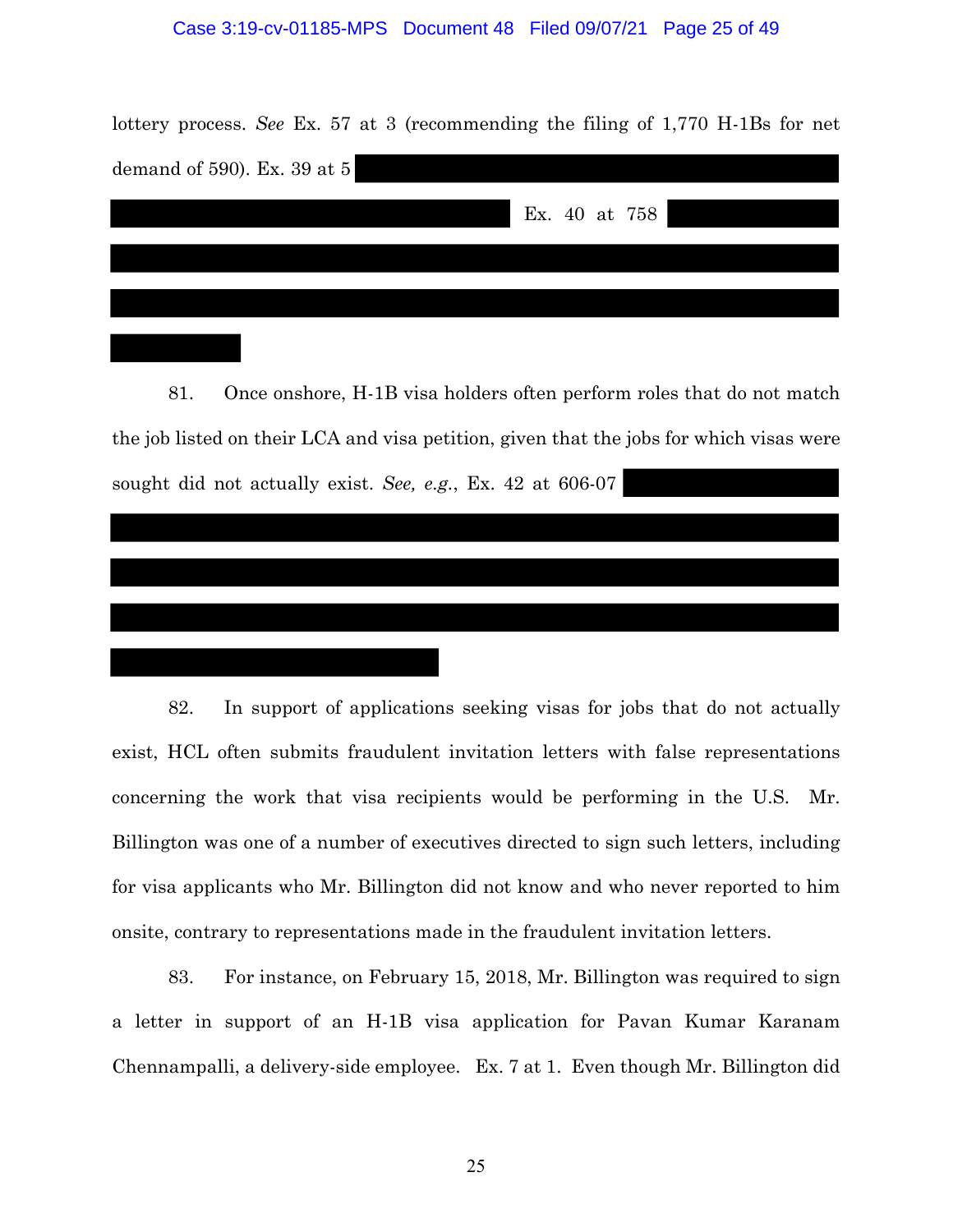#### Case 3:19-cv-01185-MPS Document 48 Filed 09/07/21 Page 26 of 49

not oversee delivery-side employees, the letter claimed that Mr. Chennampalli "[would] be reporting to [Mr. Billington]" and that he would "be responsible for all his /her activities during the period of assignment." Ex. 8 at 1. When Mr. Billington pushed back on signing the letter, he was told that this was "a practice from ages," and that the "person who signs [the paperwork] should be based out in USA." Ex. 7 at 1.

84. Mr. Chennampalli's H-1B visa application was subsequently denied, as several months later, on or about April 2, 2018, Mr. Billington was required to sign a letter in support of *another* visa application for Mr. Chennampalli—this time for an L-1B visa. Ex. 9 at 2. Before signing, Mr. Billington asked a colleague for confirmation that the representations in the letter about Mr. Chennampalli were "correct and truthful," but he never received a response. *Id*. at 1. Like the letter in support of the H1-B visa, the L-1B letter falsely claimed that Mr. Billington "[would] be reporting to [Mr. Billington]" and that he would "be responsible for all his /her activities during the period of assignment." Ex. 11 at 1.

85. On March 8, 2018, Mr. Billington was directed to sign H-1B visa application paperwork for two more delivery-side employees, Vijay Kumar Bojjagani and Samantha Thoutam. Ex. 12 at 2. Mr. Billington requested that "someone from delivery" sign the paperwork "since I do not know thes[e] individuals and do not know the basis for [their] visa application[s]." Ex. 12 at 1. Ultimately, at HCL's urging, Mr. Billington signed the paperwork, which falsely attested to the experience and work responsibilities of both individuals. Ex. 13; Ex. 14.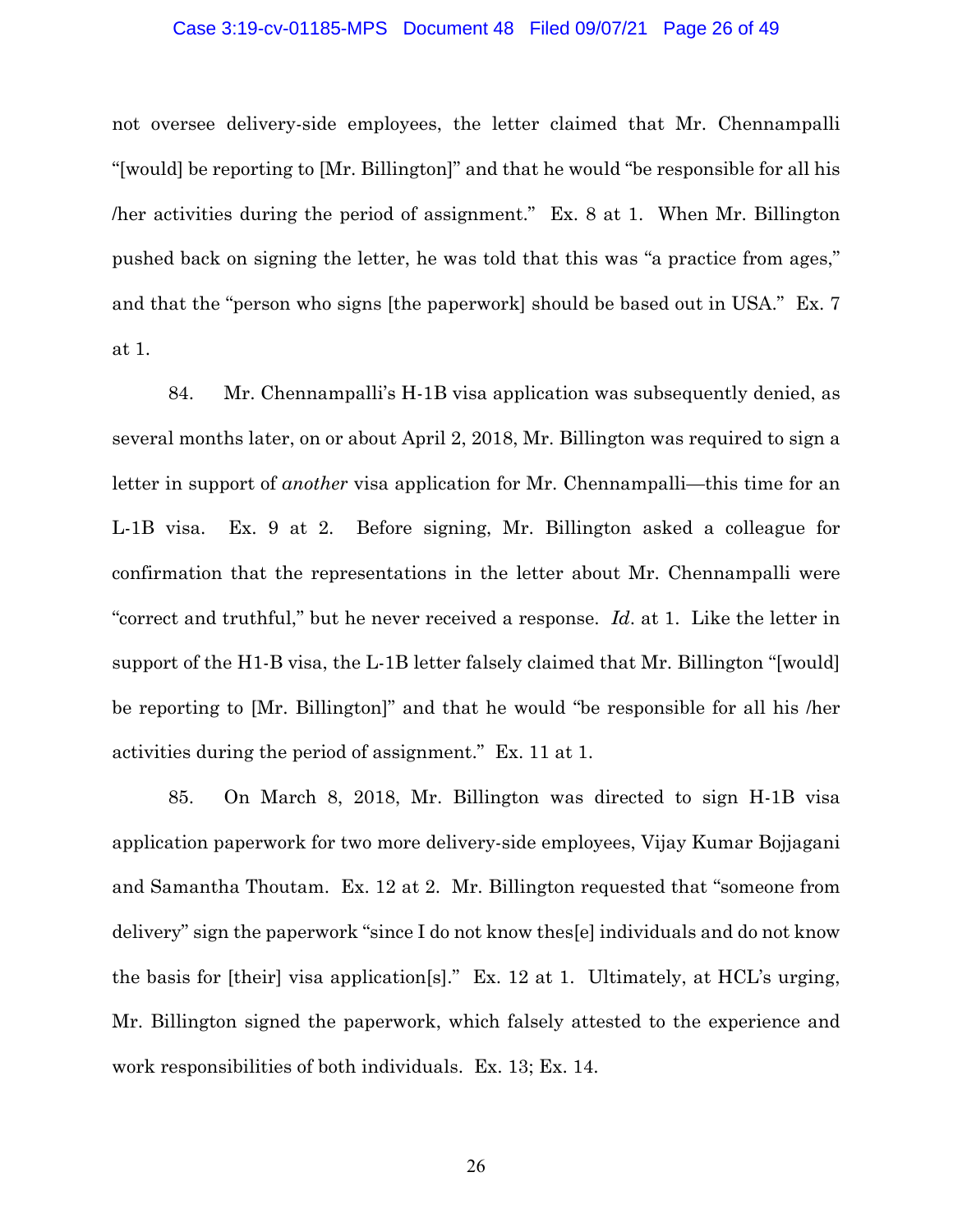#### Case 3:19-cv-01185-MPS Document 48 Filed 09/07/21 Page 27 of 49

86. Mr. Billington complained about the fraudulent nature of the submissions, including on March 14, 2018, after being asked once again to sign visa paperwork for an individual that he did not know. Ex. 15. Mr. Billington responded that he did not know the "context" of the visa application and that "[i]f immigration called me today I would have no clue and that would not be good." *Id*. Mr. Billington reiterated that it would be hard for him to support visa applications for individuals, and departments with which he was unfamiliar. *Id.* 

87. Mr. Billington also raised concerns about HCL's practice of falsifying jobs and work to other Client Partners and to HCL's Chief Risk Officer, Kevin McGee on a boat cruise in Washington, D.C. in or around October 2017. Mr. Billington subsequently followed-up with Mr. McGee about his concerns on two separate occasions, but he was summarily dismissed and the practices continued. Mr. Billington also complained to Arthur Filip, Executive VP, Chief Marketing Officer, and Head of the Client Partner Program, but his concerns were again dismissed.

88. In his managerial role, Mr. Aceves was similarly asked to falsify jobs and work in order to staff visa-dependent employees on client accounts. For example, Mr. Aceves was frequently asked to review and approve LCA postings in support of H-1B visa petitions on the Oncor client account for positions that did not exist. Mr. Aceves also saw that LCAs were regularly posted at employees' desks, rather than in common areas such as break rooms, as required by law. *See* 20 CFR § 655.734.

89. In or around 2013, Mr. Aceves raised concerns about the fraudulent job postings to the Delivery Unit Head for HCL's Energy Vertical, Tushar Trivedi.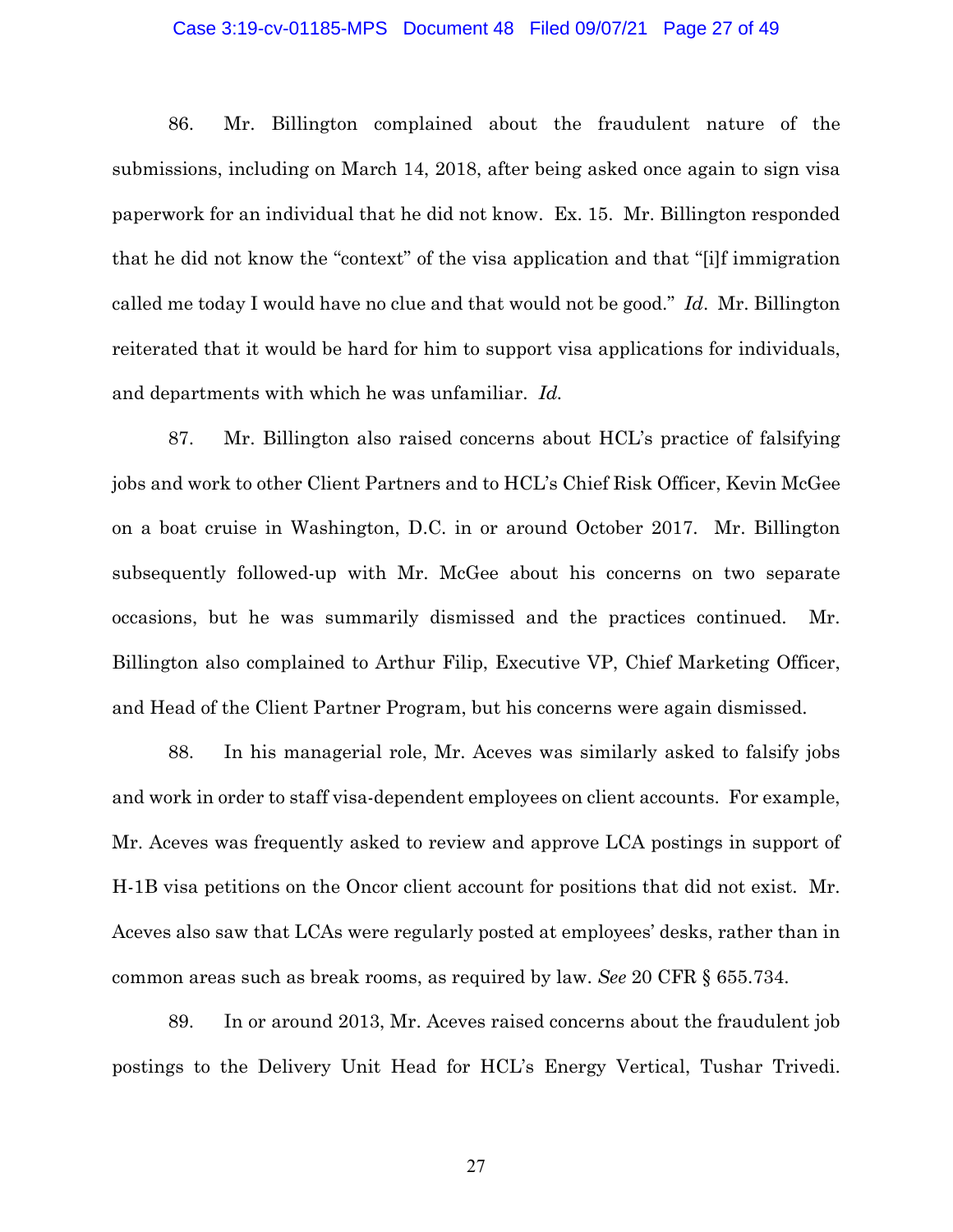#### Case 3:19-cv-01185-MPS Document 48 Filed 09/07/21 Page 28 of 49

Specifically, after Mr. Trivedi asked Mr. Aceves to approve a list of positions that did not exist on the Oncor account, Mr. Aceves pushed back, asking whether HCL had signed a new project or was increasing its staffing for incoming work—*i.e.*, whether the positions were real. Mr. Trivedi refused to respond, and ordered Mr. Aceves to approve the list. When Mr. Aceves refused, Mr. Trivedi threatened to fire him, and the following week, HCL transferred the responsibility of approving LCAs to an Indian account manager, Prashant Kacherikar. Mr. Trivedi oversaw multiple accounts, including all of HCL's oil, gas, and electric company client accounts, meaning, upon information and belief, that HCL's fraudulent practices were widespread throughout the company's Energy Vertical.

90. Mr. Aceves also observed that visa recipients that HCL staffed on the Oncor client account frequently lacked the requisite "specialized knowledge" and experience required for their roles. Mr. Aceves observed that these visa workers had to be trained by an offshore colleague in India each day in order to perform their roles in the U.S., and that there were non-visa workers without positions available locally to fill HCL's staffing needs.

91. Like Mr. Billington and Mr. Aceves, Ms. Dorman was required to make false representations about jobs and job duties for visa recipients. For example, Ms. Dorman was repeatedly asked by HCL to post LCAs for positions that did not exist on the EFH and Oncor client accounts. *See* Ex. 23 at 4 ("Regarding the 2 referenced LCAs, can you please provide the names of the individuals who are identified for each? One LCA is for 10 Systems Architects and the other is for 5 Network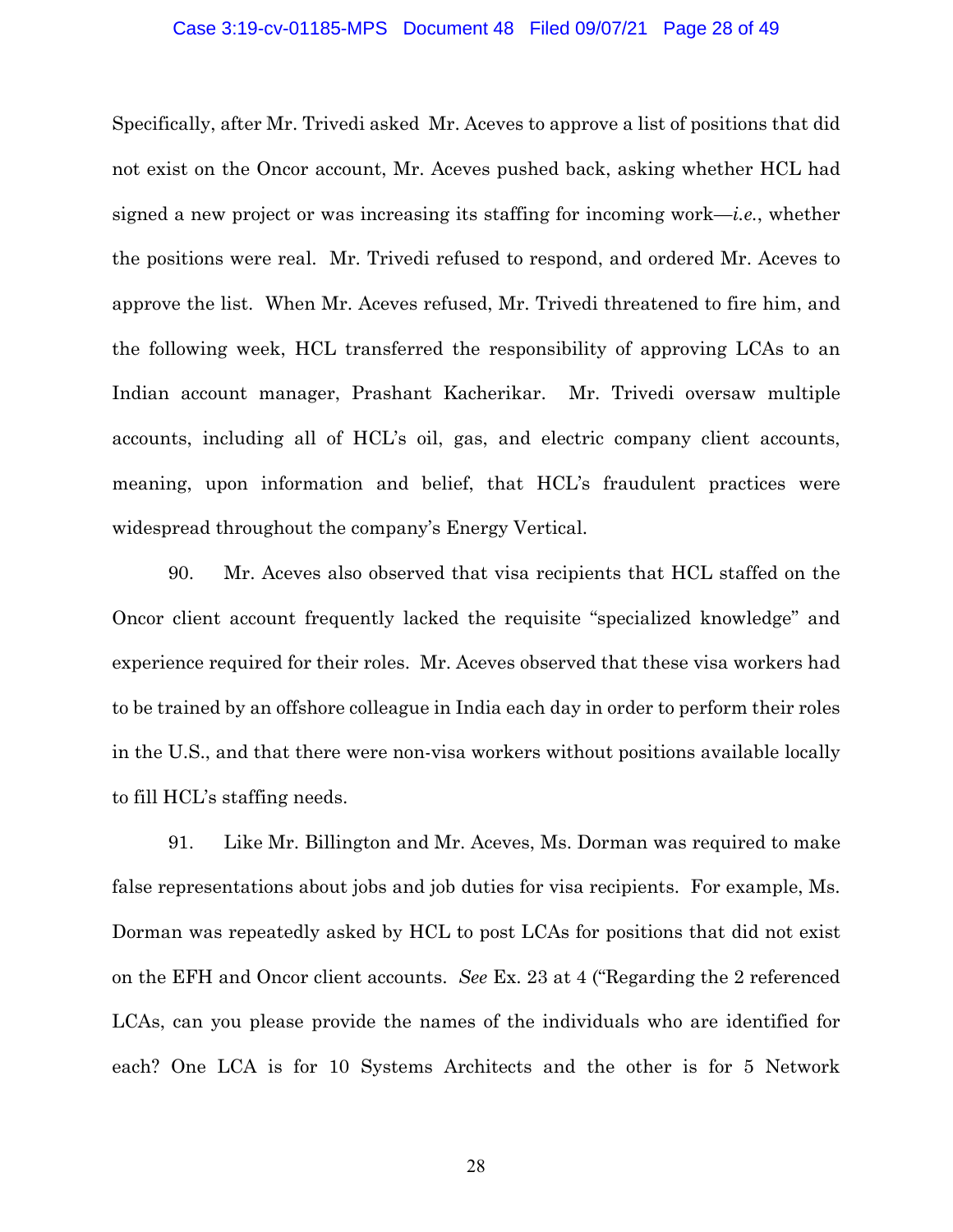#### Case 3:19-cv-01185-MPS Document 48 Filed 09/07/21 Page 29 of 49

Administrators. I have been advised that this account has not requested this number of people to transfer onshore"). This type of fraud was widespread at HCL, particularly on the Oncor client account—while Oncor was comprised of about 50 onsite employees, HCL posted LCAs in 2013 listing 37 available positions and 96 in 2014—far more positions than actually existed. *See* Ex. 21 (2013 LCA filings for Oncor account in Dallas); Ex. 22 (2014 LCA filings for Oncor account in Dallas). When Ms. Dorman asked her supervisor at EFH why she was being asked to post LCAs when there was no staffing need on the account, she was told not to worry about it, and to continue posting the LCAs.

92. HCL's immigration group as well as other HCL employees admitted to Ms. Dorman in 2014 that HCL often filed visas for positions that did not exist. *See*  Ex. 23 at 3 ("PFB list of employees aligned under these LCAs. We have initiated blanket LCAs considering future request also."); Ex. 24 at 1 ("LCA is initiated with 10 slots, keeping future requirement.").

93. In addition, Ms. Dorman is aware of multiple individuals who worked on the EFH and Oncor client accounts pursuant to visas that HCL secured by overstating the skills and experience of the visa recipients. As a result, these employees have repeatedly been transferred to new projects in the U.S. after being released by the clients for lacking the requisite skills. One such individual, Anarag Bhanot, was removed from two separate client accounts at the clients' request for his inability to perform well on the projects.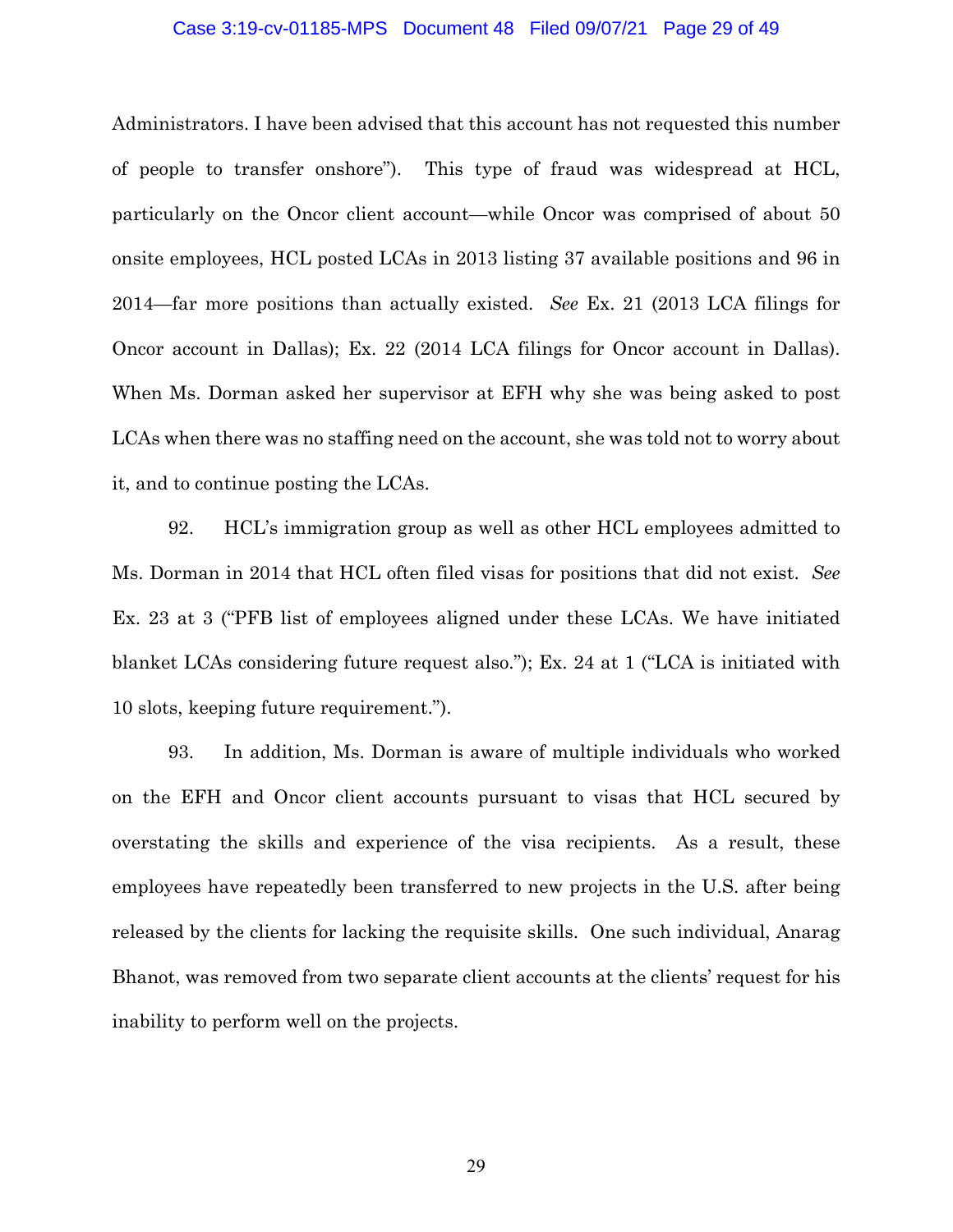# *iii. Applying for L-1 and B-1 Visas in Lieu of H-1B Visas*

94. H-1B visa applications (\$2,460) are substantially more expensive than L-1 applications (\$1,460) and B-1 applications (\$160), and H-1B visa applications are subject to the time consuming, highly competitive, and highly uncertain lottery process. Accordingly, as part of its "visa ready" visa process and to reduce visa application fees, HCL fraudulently seeks L-1 and B-1 visas for employees who ultimately perform work for which H-1B visas are required.

95. **L-1 Visas**: L-1 visas are exceedingly limited in scope, particularly compared to the scope of work allowed under H-1B visas. H-1B visas are for specialty occupations that requires highly specialized knowledge and a bachelor's degree or higher. *See* 8 U.S.C. § 1184(i)(1); 8 C.F.R. § 214.2(h)(4)(iii)(A). In comparison, L-1A visas require that an actual job exist in which a prospective visa recipient primarily *supervises and controls* the work of others, as compared to completing technical client project work. *See* 8 C.F.R. § 214.2(l)(1)(ii)(B). L-1B visas are available only to individuals with highly specialized, *uncommon* knowledge within HCL, and the position for which the visa is sought must require such knowledge. *See* 8 C.F.R. §  $214.2(l)(1)(ii)(D)$ . These narrow visa categories, however, do not deter HCL from seeking L-1 visas for employees who will perform H-1B-level work. *See, e.g.*, Ex. 43 at

7

HCL ranks 7th among

its competitors in L-1 visa usage, having obtained 1,974 L-1 visas between 2002 and 2011. Ex. 57 at 18.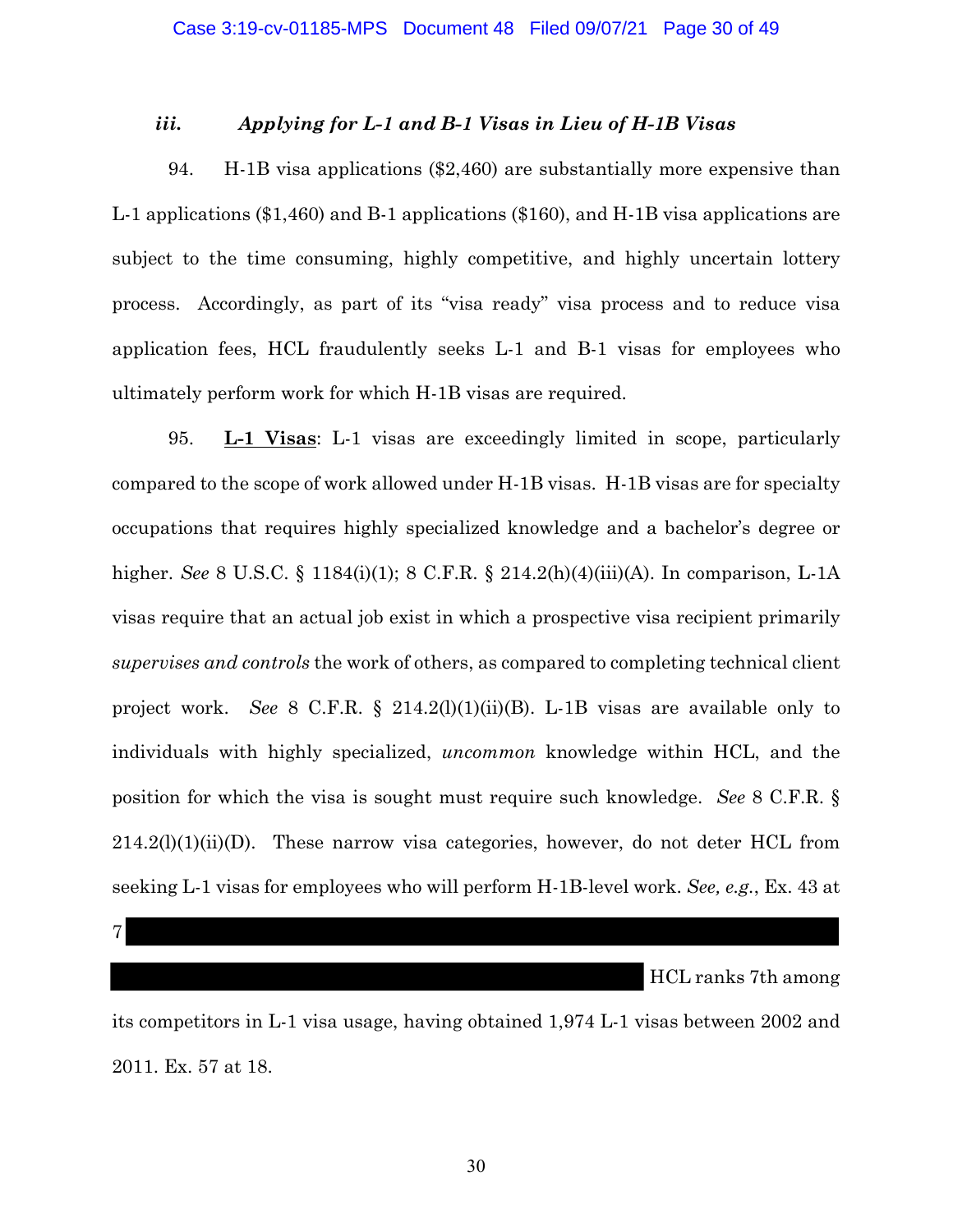# Case 3:19-cv-01185-MPS Document 48 Filed 09/07/21 Page 31 of 49

96. This fraudulent practice is evidenced by the fact that L-1 visa holders are utilized by HCL when there is an H-1B visa demand and H-1B visas should instead be used to meet these staffing needs. Ex. 44 at 234

|     | Ex. 45 at |
|-----|-----------|
| 020 |           |
|     |           |

97. Moreover, HCL often employs workers in the U.S. on an L-1 visa for a period of three years, but then converts those workers to H-1B visas to extend their stay in the U.S. (without a change in role). *See, e.g.*, Ex. 46 at 488 (

|  | Ex. 47 |           |
|--|--------|-----------|
|  |        |           |
|  |        |           |
|  |        | Ex. 48 at |

399 (seeking to convert L-1 to H-1B visa for employee whose L-1 is expiring at the end of the year).

98. HCL is well aware of the cost-savings associated with applying for L-1 visas in lieu of H-1B visas. *See* Ex. 49 at 901

; Ex. 50 at 921 ("We should maximize the filings before December 2015 so as to maximize the benefit of reduction in L-1 visa costs.").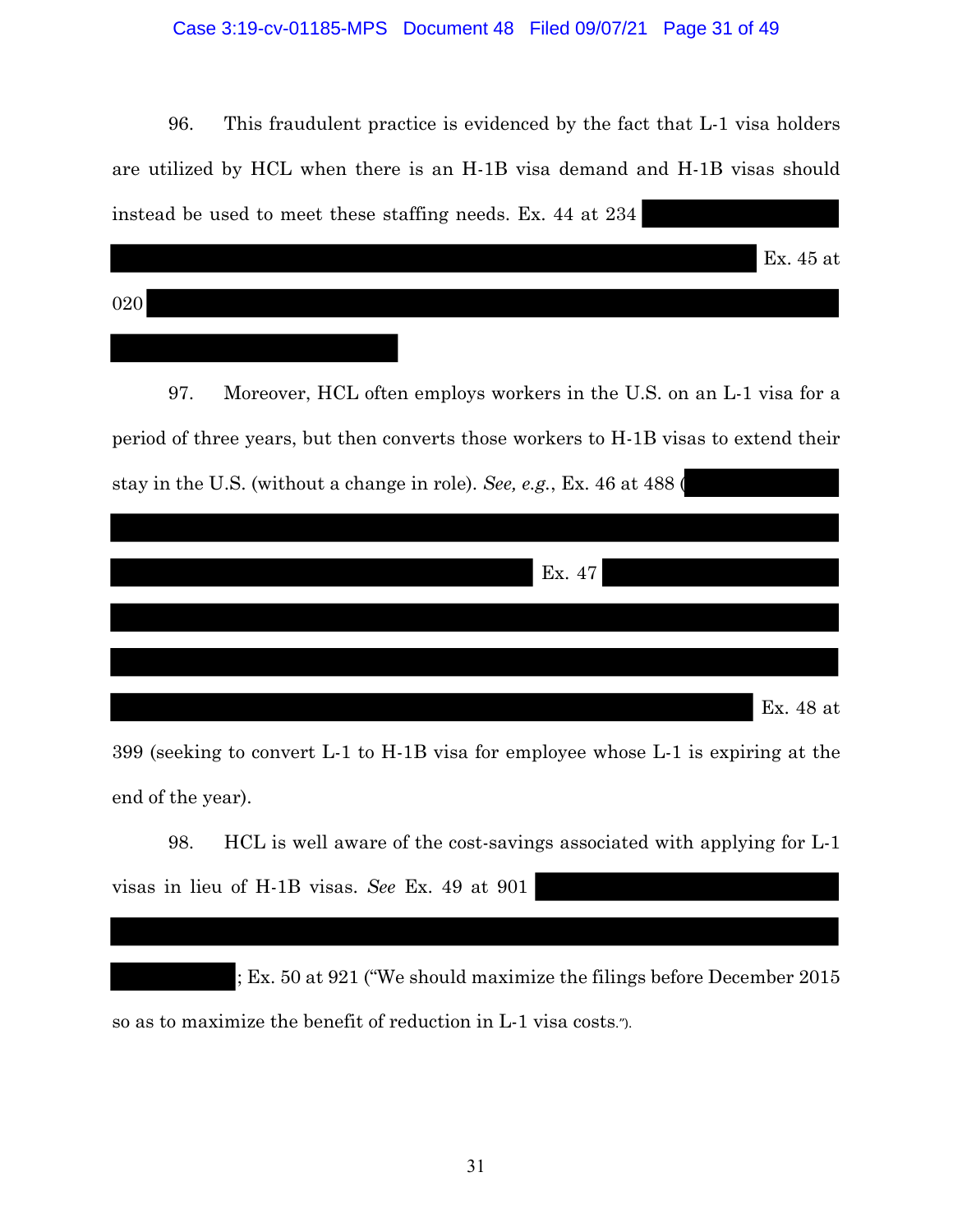#### Case 3:19-cv-01185-MPS Document 48 Filed 09/07/21 Page 32 of 49

99. Mr. Billington observed that HCL routinely sought L-1 visas—in lieu of H-1B visas—for low-level software engineers and developers whose roles were not supervisory (as required for an L-1A visa) and did not require uncommon knowledge (as required for an L-1B visa). For example, and discussed in Paragraphs 83 through 84, Mr. Billington was required to sign a letter in support of Mr. Chennampalli's L-1B visa application after his H-1B visa application was rejected. *See* Ex. 8 at 1; Ex. 9 at 2. Despite the vastly different requirements for L-1B visas and H-1B visas, the letters in support of both described the *exact same* experience, qualifications, and job responsibilities—both stated that the candidate had "an expertise in specialized technologies used by the Client [and] a Bachelor of Engineering Degree in Mechanical field which helps [him] to understand & deliver services expected by the Client" which is a "must to provide technical solutions to clients." *Compare* Ex. 8 at 1 (H-1B letter), *with* Ex. 11 at 1 (L-1B letter). In reality, Mr. Chennampalli's role at HCL was that of a low-level engineer, mostly coding for and testing software—work that falls squarely within the scope of an H-1B visa and far short of what is required for an L-1B visa.

100. Mr. Billington also observed HCL's practice of exaggerating and falsifying the roles and qualifications in L-1 visa applications for employees who performed work for which an H-1B visa was required. On information and belief, this practice is widespread throughout HCL. For example, in early 2018, Mr. Billington was asked to sign L-1B visa extension paperwork for Arjun Krishnan, who had been working in a sales role in the United States for HCL for the previous five years, a role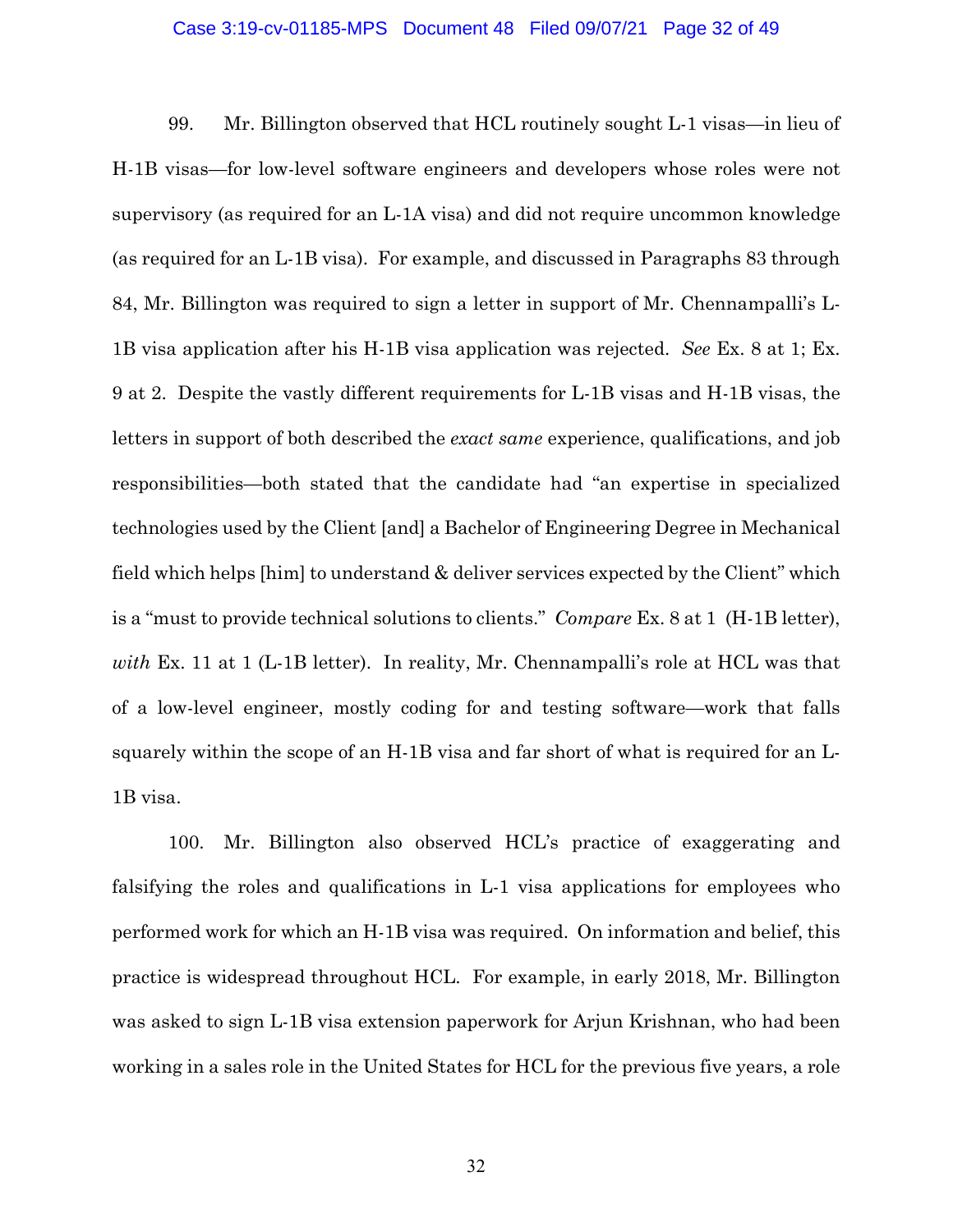#### Case 3:19-cv-01185-MPS Document 48 Filed 09/07/21 Page 33 of 49

that required an H-1B visa. Mr. Krishnan's L-1B visa application falsely stated that Mr. Krishnan had the requisite "specialized knowledge" working with artificial intelligence ("AI") required for an L-1B visa, and that his role in the U.S. required such experience. Before agreeing to sign the L-1B extension paperwork, Mr. Billington questioned Mr. Krishnan about his experience, pointing out that Mr. Krishnan had been in and would continue to perform a sales role that did not actually require AI expertise. Mr. Krishnan confirmed that he did not have such expertise and that it was not necessary for his actual role, and further stated that it was HCL's usual practice to misrepresent an employee's skill set on a visa application or extension to avoid a denial from USCIS. Mr. Billington refused to sign the paperwork and reported the fraud to Human Resources, but no action was taken by HCL.

101. **B-1 Visas**: B-1 visas are available only for employees engaged in nonbillable, short-term business activities in the U.S. such as attending a business meeting or conference, negotiating a contract, or participating in short-term training; they are not available to employees seeking to perform billable client work. Nonetheless, once HCL secures B-1 visas for employees, it has them travel to the United States to perform paid client work that requires an H-1B or L-1 visa. *See, e.g.*, Ex. 51 at 102-03

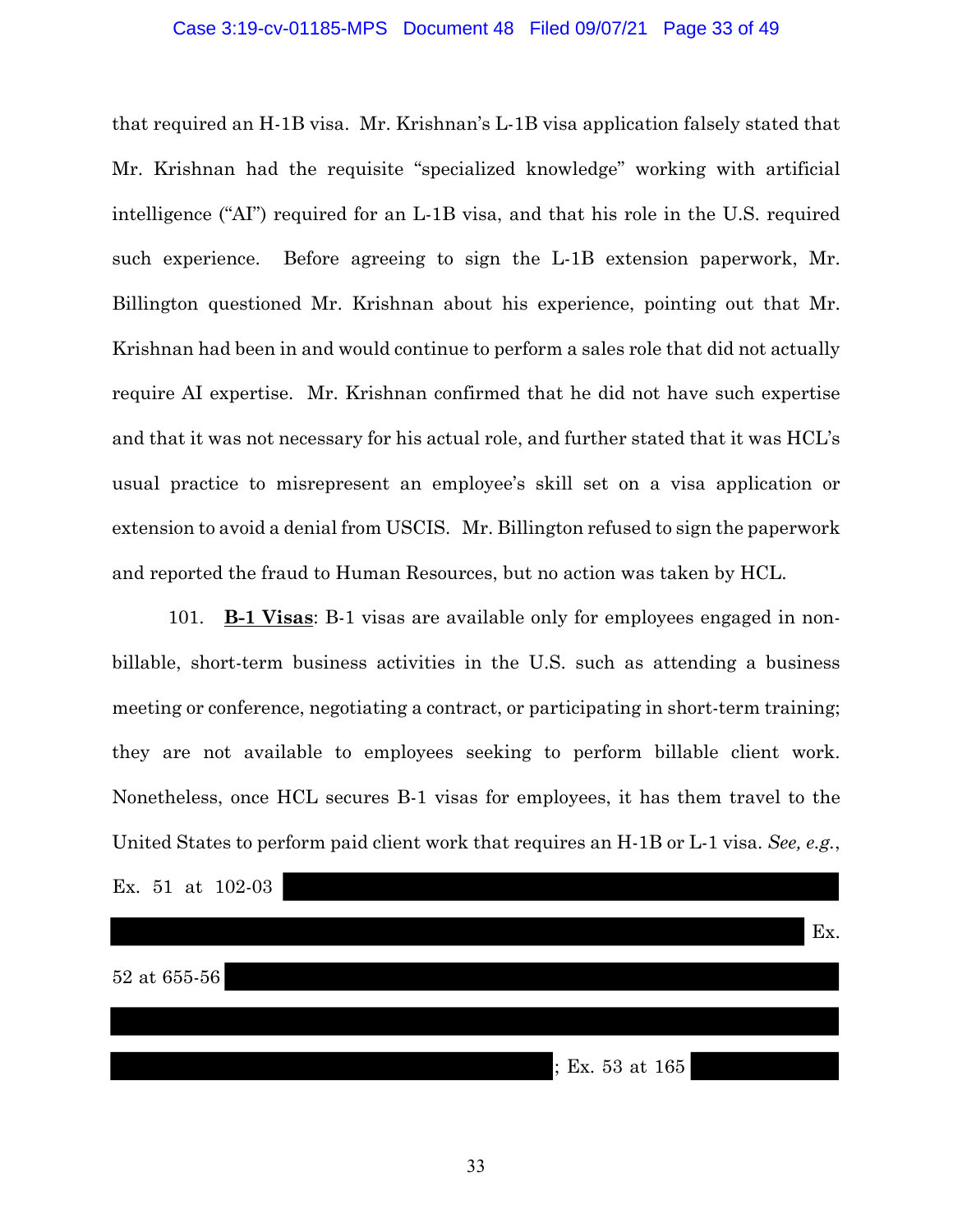| Ex. 54 at                                                                         |
|-----------------------------------------------------------------------------------|
| 678                                                                               |
| Ex. 55 at 807-08                                                                  |
|                                                                                   |
| <i>id.</i> at 790                                                                 |
|                                                                                   |
|                                                                                   |
| 102.<br>HCL is well aware that this practice is illegal. See, e.g., Ex. 56        |
|                                                                                   |
| ; Ex. 51 at 202-03                                                                |
|                                                                                   |
| But despite this                                                                  |
| knowledge, and concerns from USCIS, HCL continues to seek B-1 visas for employees |
| to work in the U.S. See Ex. 35 at 032                                             |

103. The employee's visa application materials, which HCL submits or causes to be submitted, falsely represent that the trip's purpose comports with the B-1 visa requirements (e.g., for business travel or to attend a conference). But HCL improperly utilizes B-1 visas throughout the organization, even assigning B-1 workers to do highly sensitive work for aerospace companies such as UTC and Boeing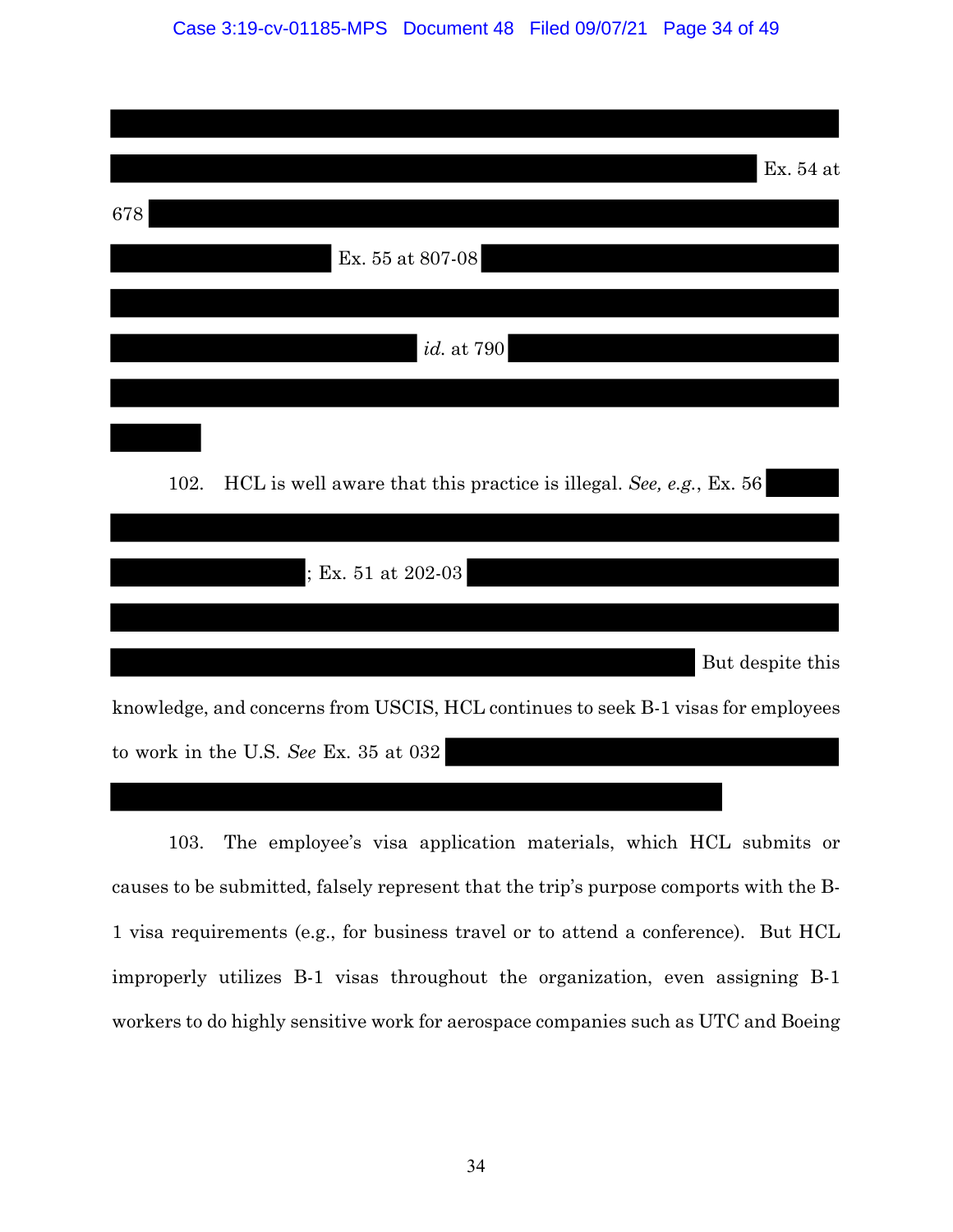#### Case 3:19-cv-01185-MPS Document 48 Filed 09/07/21 Page 35 of 49

that would otherwise be performed by U.S. workers or legitimate H-1B or L-1 visa holders.

104. HCL misuses B-1 visas to evade the requirements, costs, limitations, scrutiny, and inconvenience of the H-1B and L-1 visa programs. Mr. Billington observed that HCL would secure B-1 visas for employees whose H-1B or L-1B visa applications had been rejected and for employees who were not selected for an H-1B visa as part of the government's annual lottery process. HCL secured a B-1 visa, for example, for Arjun Krishnan in early 2018 after his L-1B visa extension was denied by USCIS. This allowed him to (illegally) travel back and forth to the U.S. to perform his sales role while the company concurrently applied for an H-1B visa for him.

105. HCL's use of B-1 visa holders also increases its profits, avoids the costs of securing H-1B or L-1B visas (which cost thousands of dollars more than B-1 visas), offers greater employee mobility, provides an unfair advantage over competitors, and avoids tax liabilities. For instance, even though HCL's B-1 visa holders are performing labor in the United States, these individuals remain on HCL's Indian payroll, allowing HCL to pay them substantially less than their U.S.-based colleagues and to avoid U.S. tax liabilities.

106. HCL goes to considerable lengths to keep its fraudulent use of B-1 visa workers secret. For instance, Mr. Billington observed that, to avoid governmental scrutiny, HCL regularly rotated B-1 visa workers into and out of the United States so that these employees appeared to remain only temporarily in the U.S. After several weeks in the United States, B-1 visa workers travel to India for a few days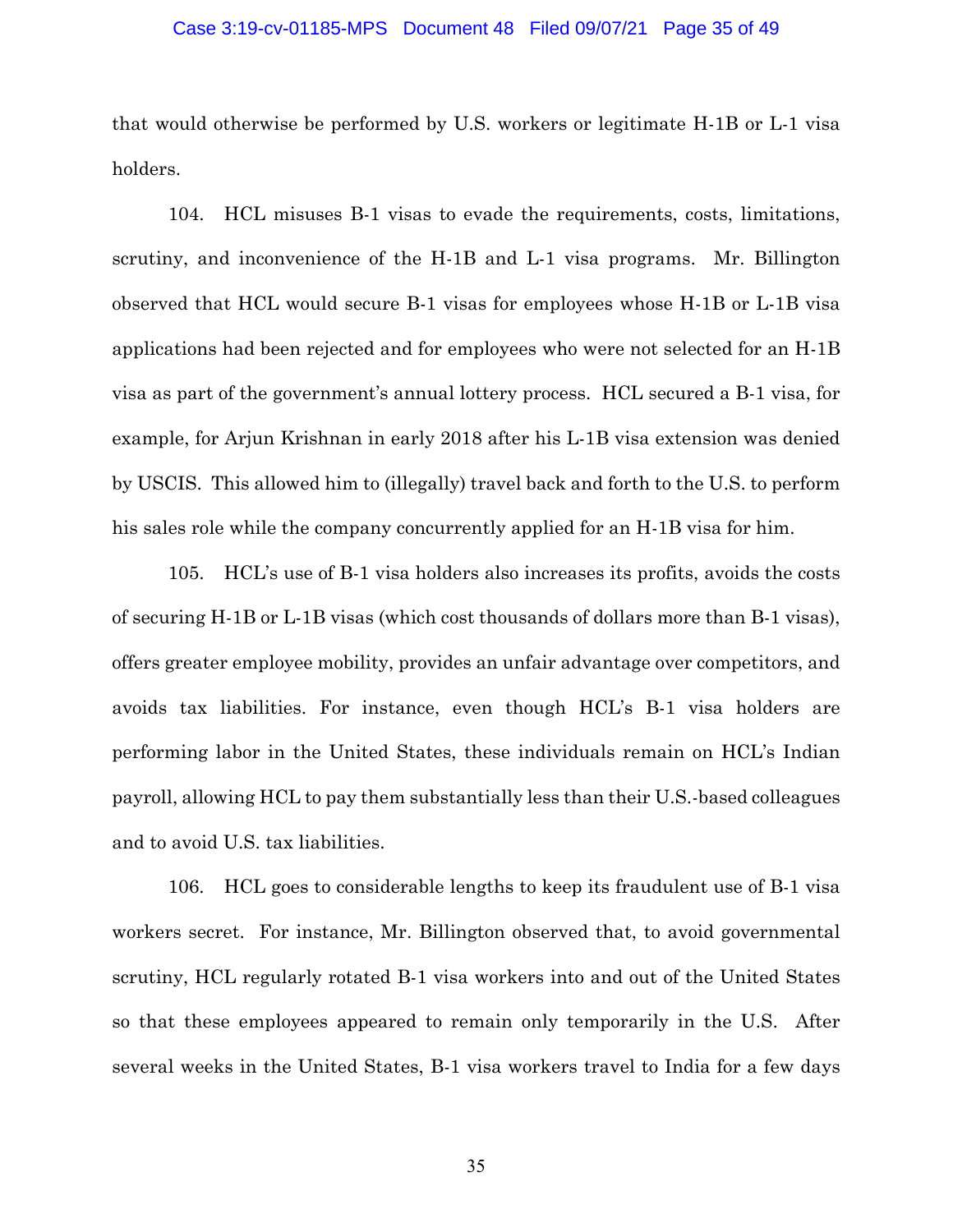#### Case 3:19-cv-01185-MPS Document 48 Filed 09/07/21 Page 36 of 49

and then return to the United States to continue working. This practice allows HCL to fraudulently utilize B-1 visa workers for skilled and unskilled labor in the U.S. on a long-term basis.

107. When Mr. Billington raised concerns about HCL employees' frequent trips back to India after short stints of work in the United States, HCL management provided a series of implausible excuses, including weddings, family illnesses, and even deaths in the family—often of the *same* family members. *See, e.g.*, Ex. 16 at 1 ("everyone from India . . . planned to go home for a week in the middle of the assessment. Then Ram has a family wedding").

108. Mr. Billington repeatedly raised concerns about HCL utilizing individuals on B-1 visas for billable work in the U.S. with HCL management. For instance, he pushed back on such a plan in June 2018. Ex. 17 at 2-3. After HCL's immigration department signed off on the proposal, Mr. Billington informed other HCL managers of the problem, telling them that it was "the third example in the last three months of non-compliance." *Id.* at 1, 2-3.He went on to state that "I think we need some visa compliance re training on when a Business visa can and cannot be used," *id.*, but HCL never instituted any such training and HCL's illegal conduct continued.

109. In January 2019, shortly before his retirement, Mr. Billington emailed his boss, Siba Satapathy, regarding another instance of non-compliance:

Apparently the plan was to fast track a business visa and have him work on that in the short term. That is inappropriate as you know. Honestly I am done with the games and do not plan to dig any deeper since every time I do I discover[] worse behavior.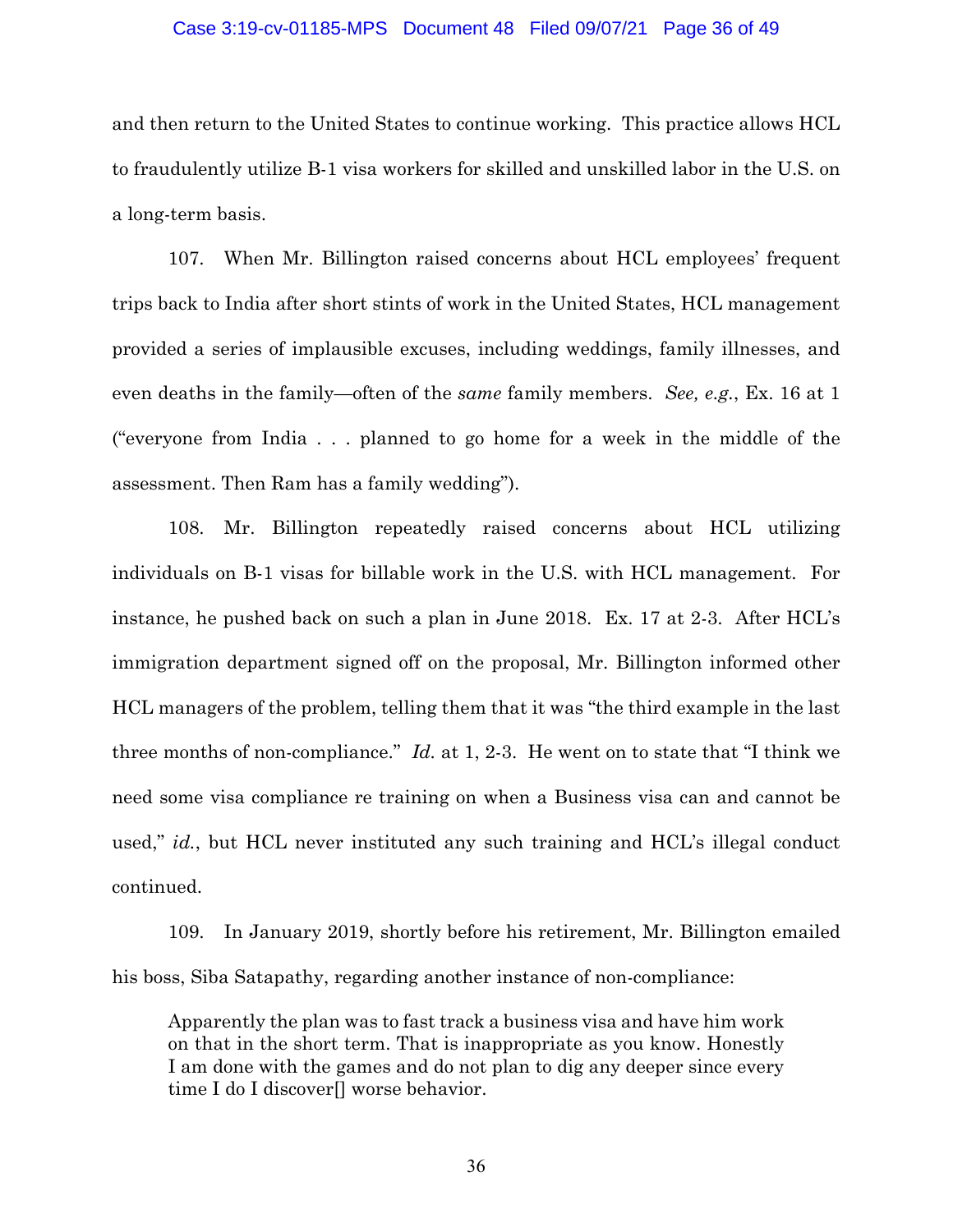#### Case 3:19-cv-01185-MPS Document 48 Filed 09/07/21 Page 37 of 49

Ex. 18. Mr. Satapathy never responded. Mr. Billington also reported HCL's H-1B, L1-B, and B-1 visa fraud to HCL's Chief Risk Officer, Kevin McGee on multiple occasions. To Mr. Billington's knowledge, Mr. McGee took no action in response to his complaints.

110. Mr. Aceves also observed B-1 visa fraud at HCL. During his tenure with the company, he witnessed Indian workers travelling to the U.S. to perform client project work. For example, in 2019, HCL brought two Indian workers, Parmaivam Madhavan and Chandrasekar Ramamurthy, to the U.S. on B-1 visas to perform work on the Keurig / Dr. Pepper client project (a Microsoft Office 365 migration project). Both employees performed billable work in violation of U.S. visa law.

111. Ms. Dorman also witnessed employees improperly working in the U.S. on B-1 visas during her tenure with HCL. In her Deputy Manager role, she was responsible for maintaining B-1 visa invitation letters, which stated that the employee would be traveling to the U.S. for purposes that comport with B-1 visa law, such as participating in trainings, meetings, or knowledge transfers. Once in the U.S., however, these employees often performed project work and did not perform the duties reflected in their invitation letters. For example, Ms. Dorman witnessed HCL bring employees to the U.S. on B-1 visas for two-week assignments servicing EFH. During this time, the employees would create design specs for projects, and HCL would "hide" them in a room away from the client while they worked.

# **F. Harm to the Government from HCL's Fraudulent Visa Practices**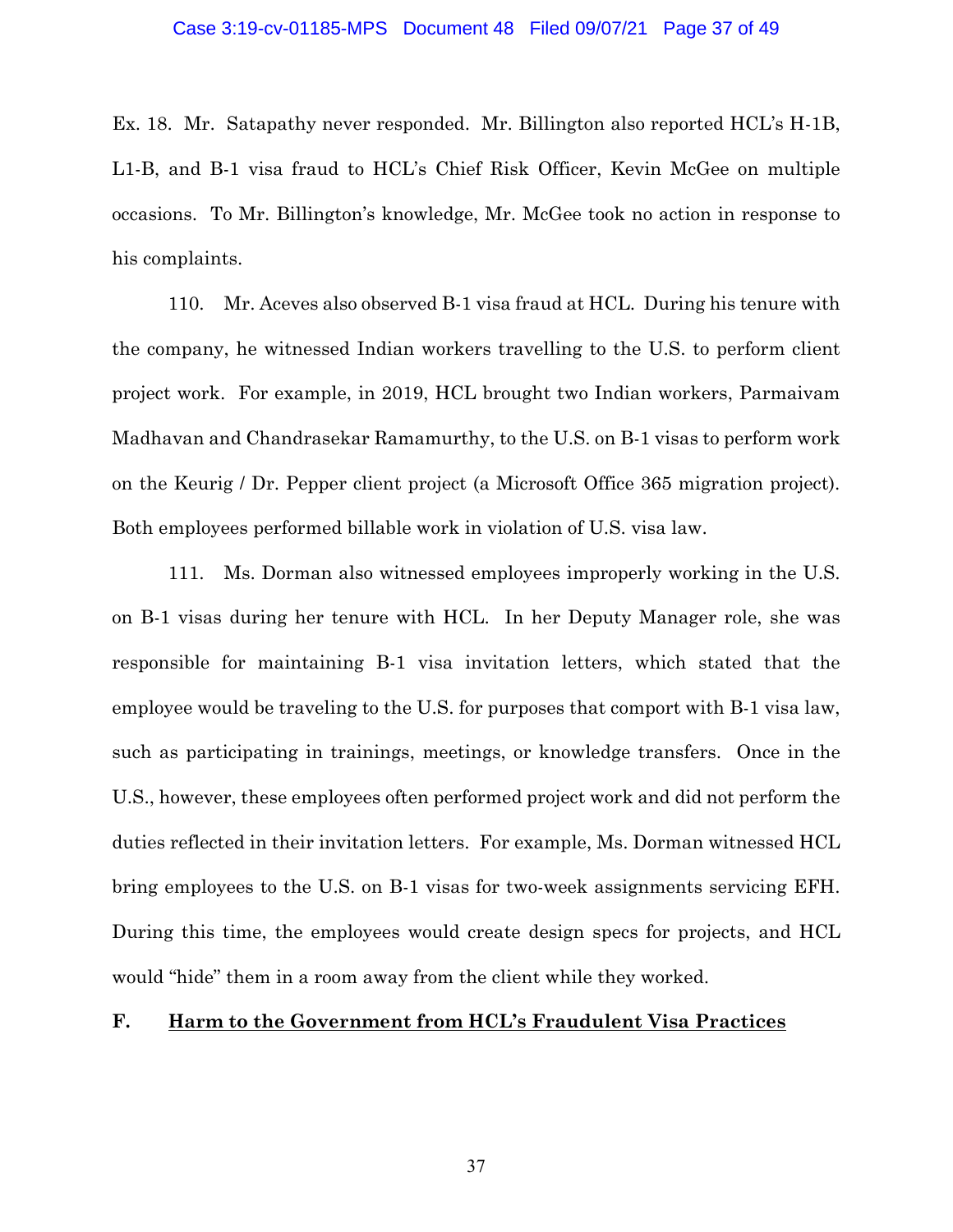#### Case 3:19-cv-01185-MPS Document 48 Filed 09/07/21 Page 38 of 49

112. The government has suffered three distinct types of harm from HCL's fraudulent visa practices. First, HCL's underpayment of its H-1B visa workers has deprived the U.S. government of significant tax revenue. Specifically, by failing to pay its H-1B employees the required prevailing wage, HCL has reduced the amount of federal payroll tax it otherwise would have been required to pay the federal government. Having falsely misrepresented on visa applications that it would pay H-1B visa employees the required prevailing wage, HCL has successfully reduced its federal tax payments without any misrepresentation to or fraud on the Internal Revenue Service ("IRS"). That is, by paying H-1B visa holders less than the required prevailing wage, the IRS and tax laws, faithfully obeyed, simply required less of a contribution from HCL (and its employees) than would have been required had HCL paid H-1B visa holders what it told the federal government it would pay. For example, the IRS requires an employer to contribute 7.65% of each U.S. employee's salary in payroll taxes. Because HCL underpaid H1-B employees, the federal government's tax receipts on that required 7.65% was lower by the very operation of the tax laws. Similarly, HCL's underpayment of visa worker salaries has reduced the amount the government receives in income taxes.

113. Second, HCL has improperly applied for thousands of L-1 visas in lieu of applying for H-1B visas to perform work for which H-1B visas are required. HCL has also improperly applied for thousands of B-1 visas to perform work for which H-1B or L-1 visas are required. Each such fraudulent L-1 visa application deprives the government of \$1,000 in filing fees, and each such fraudulent B-1 visa application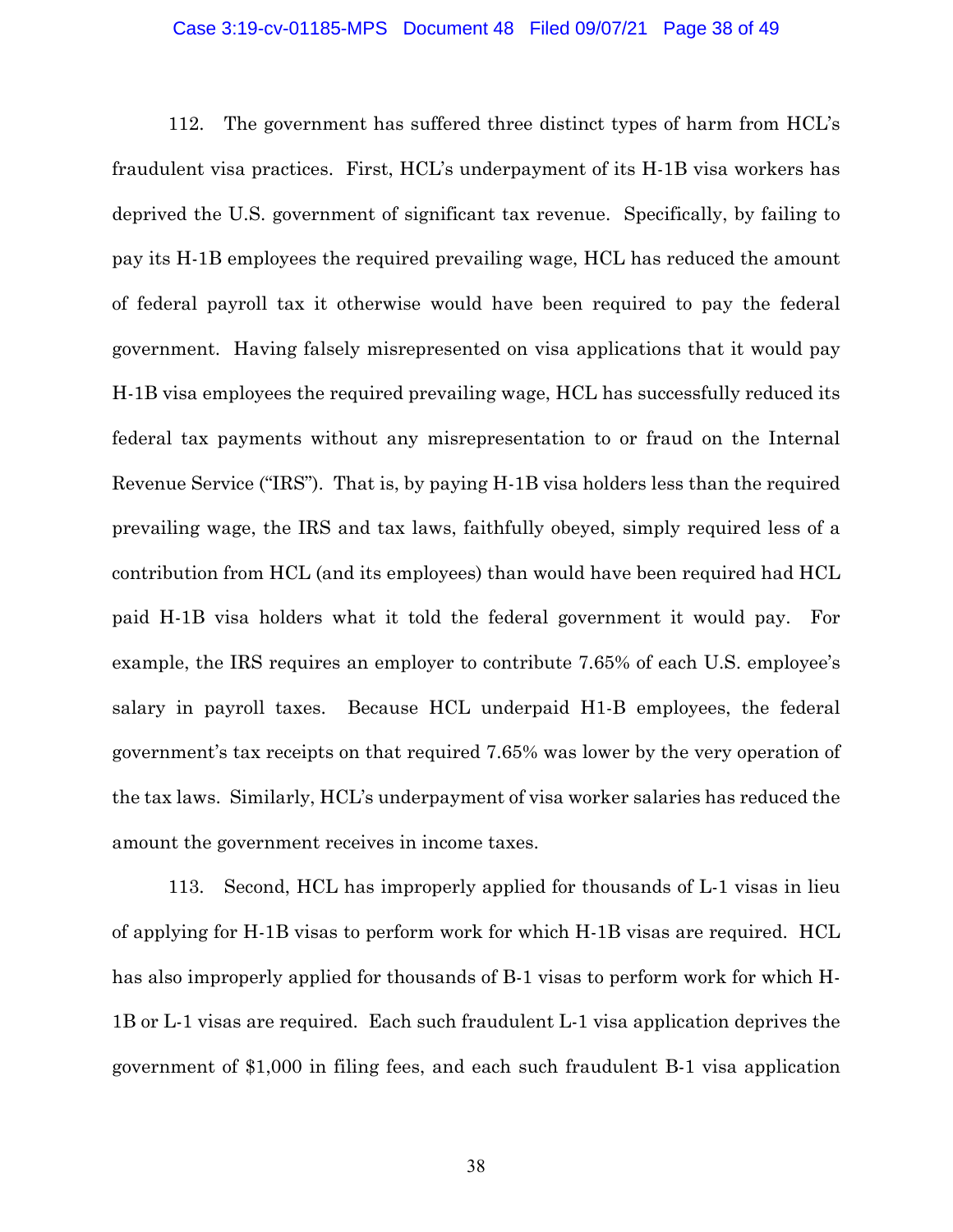#### Case 3:19-cv-01185-MPS Document 48 Filed 09/07/21 Page 39 of 49

deprives the government of \$2,300 in filing fees (H-1B) or \$1,300 in filing fees (L-1). Thus, the government has lost significant visa application revenue as a result of this fraudulent practice.

114. Third, HCL's practice of creating "visa ready" workers by fraudulently obtaining visas has deprived the government of its interest in the fraudulentlyobtained visas and its interest in controlling the distribution of such visas according to law. For example, by law, H-1B and L-1 visas may not be awarded for speculative or future work, and HCL's fraudulent acquisition of these visas has deprived other foreign nationals the ability to legally work in the U.S. HCL's conduct also harms U.S. workers who would otherwise fill the jobs assumed by individuals with fraudulently obtained visas.

# **G. Materiality of HCL's Visa Fraud**

115. HCL's visa fraud is material in at least two ways.

116. HCL's fraudulent scheme has been wildly successful. Each year, HCL submits thousands of visa applications to the U.S. government and is consistently one of the top H-1B visa filers and recipients in the country. For example, HCL received 2,313 approved H-1B visa petitions in 2018, 4,392 approved petitions in 2017, and 3,492 approved petitions in 2016 (with comparably high numbers in prior years). *See* Ex. 1. HCL also submits a substantial number of L-1B applications each year.

117. Second, absent HCL's false representations to the federal government, HCL's visa applications would have been denied (discussed below) and HCL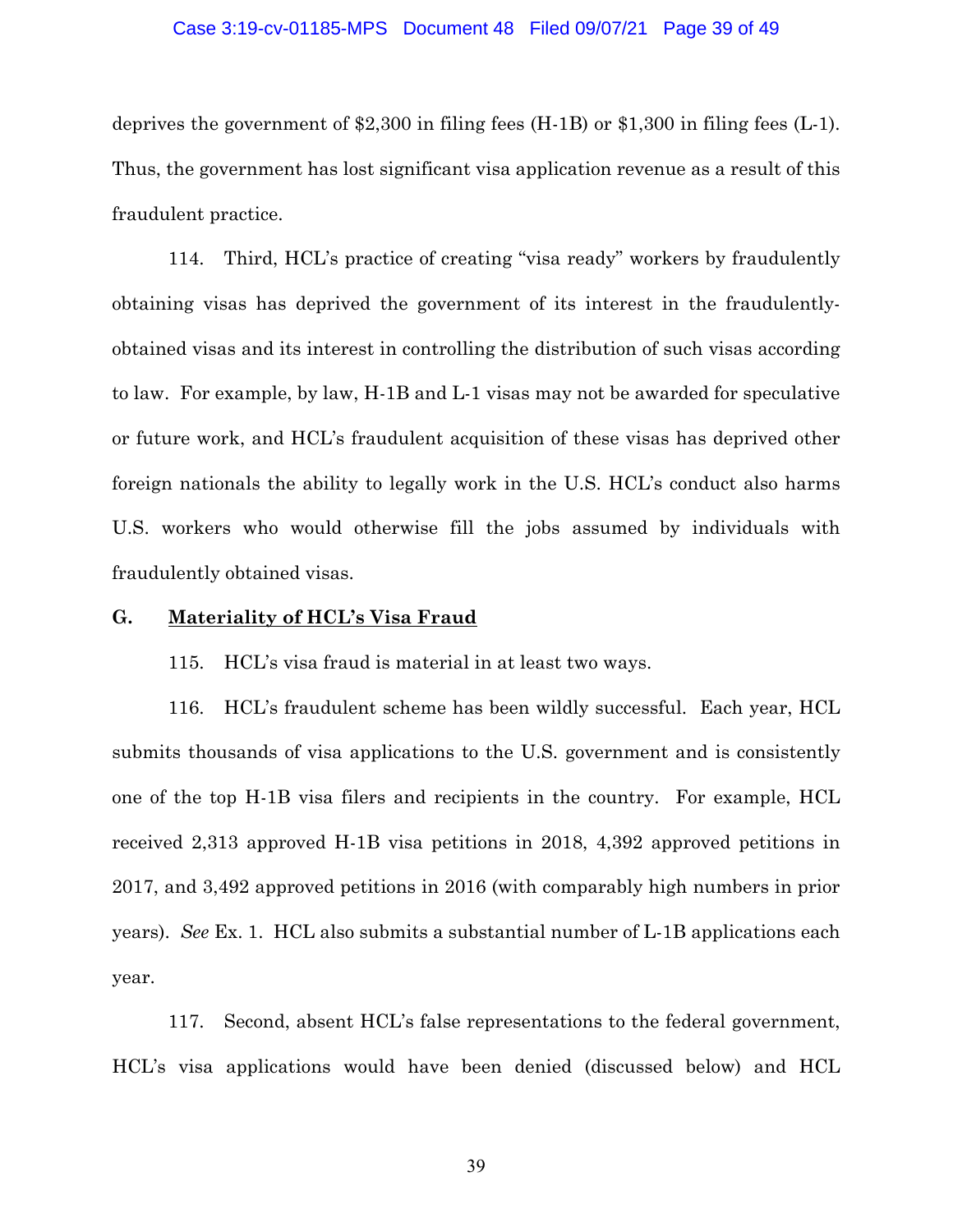otherwise would have paid substantially more in visa application fees (in applying for H-1B visas in lieu of fraudulent L-1 and B-1 visas).

# 118. **HCL's Misrepresentation of the Wages to be Paid to its H-1B Visa Workers**: HCL has knowingly and repeatedly mispresented the salary to be paid to its H-1B visa workers in order to avoid having these visa applications rejected. Because USCIS consistently denies H-1B visa petitions that fail to list the proper wage rate for the recipient, HCL was well aware that its visa petitions would be denied had it disclosed its fraudulent underpayment on the visa applications. *See e.g.*, MATTER OF G-H-P-, INC. at 12, U.S. CITIZENSHIP AND IMMIGRATION SERVICES (Oct. 31, 2018), https://tinyurl.com/yxsqjysv (denying H-1B petition and noting "the Petitioner was required to provide at the time of filing an LCA certified for the correct prevailing wage in order for it to be found to correspond to the petition. To permit otherwise may result in a petitioner paying a wage lower than that required by section  $212(n)(l)(A)$  of the Act, 8 U.S.C. § 1 182(n)(l)(A)"); File No. [REDACTED] at 11, U.S. CITIZENSHIP AND IMMIGRATION SERVICES (May 26, 2015), https://tinyurl.com/y479m8ro (dismissing appeal of H-1B visa denial where proffered wage did not comply with the prevailing wage and the "attested salary . . . on the Form I-129 f[ell] well below that required by law for the position of Software Developer, Application"); *see also* Chart of USCIS Non-Precedent Decisions at 9-17 (Ex. 26) (listing examples of USCIS's denial of H-1B visa petitions for failure to pay

proper wage rate). And HCL readily admits to this fraudulent practice. *See* Ex. 68 at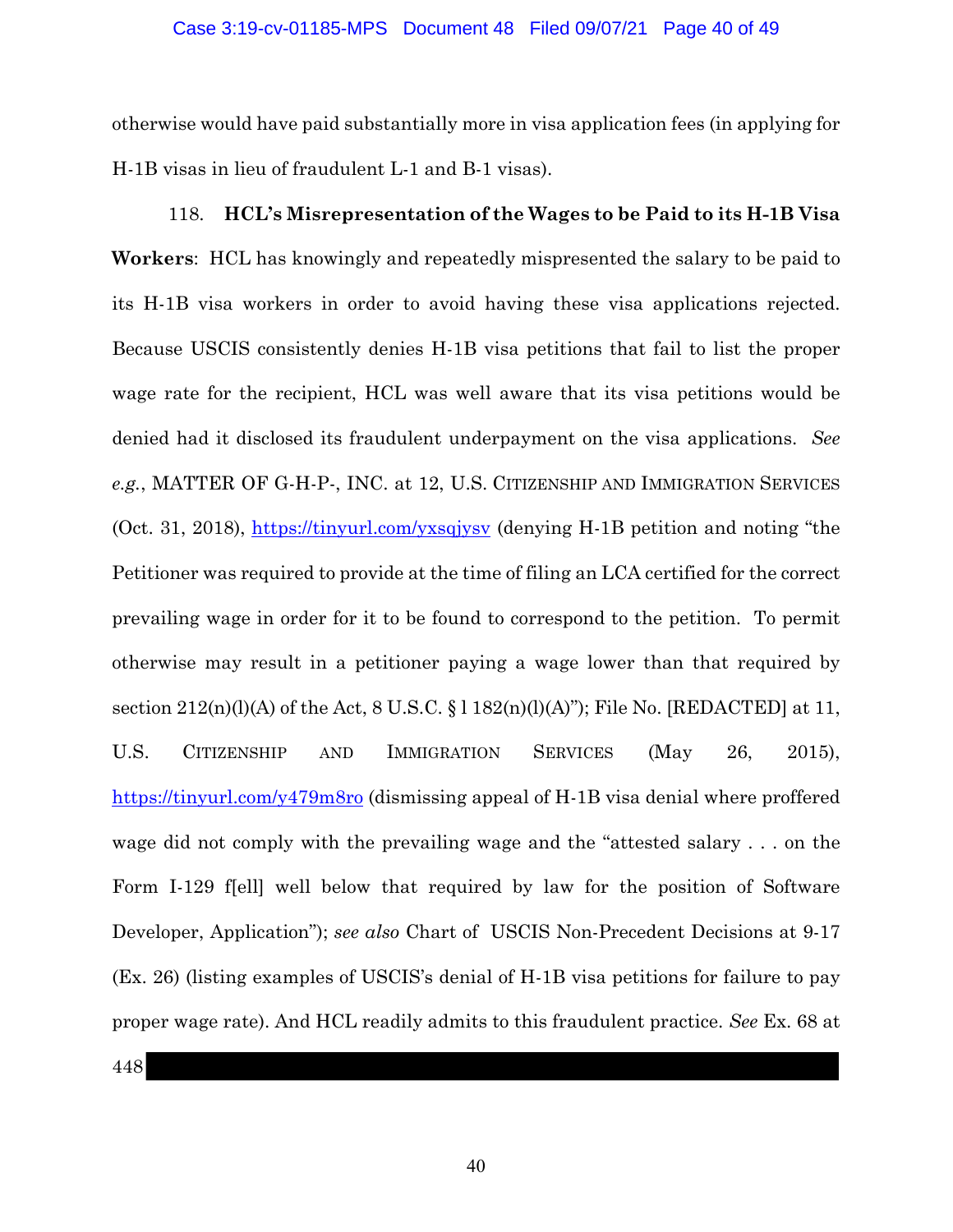119. **HCL's Invention of Fictitious Jobs and Work to Support Visa Applications**: HCL's scheme to use application materials to petition for visas against fake jobs and work is critical to HCL's receipt of visas, since the government consistently denies visa petitions for speculative or future jobs and work—*i.e.*, when the petitioner fails to demonstrate actual employment for the beneficiary in the U.S. at the time of the visa filing. As reflected in decisions issued by the Administrative Appeals Office ("AAO") of USCIS, petitions for speculative work that are supported by fraudulent invitation letters such as those utilized by HCL (or other fraudulent materials) will be denied. *See*, *e.g.*, WAC 07 149 52522 at 2, 4, U.S. CITIZENSHIP AND IMMIGRATION SERVICES (July 31, 2009), https://tinyurl.com/y63c6dtw (affirming denial of visa application where petitioner's letter and supporting evidence was "insufficient to establish eligibility for the benefit sought" and "no bona fide position" existed for the beneficiary at the time of the visa filing); MATTER OF S-S-, INC. at 5, U.S. CITIZENSHIP AND IMMIGRATION SERVICES (Dec. 9, 2015), https://tinyurl.com/y5w4mhps (affirming denial of H-1B petition where the petitioner

failed to establish that "the petition was filed for non-speculative work for the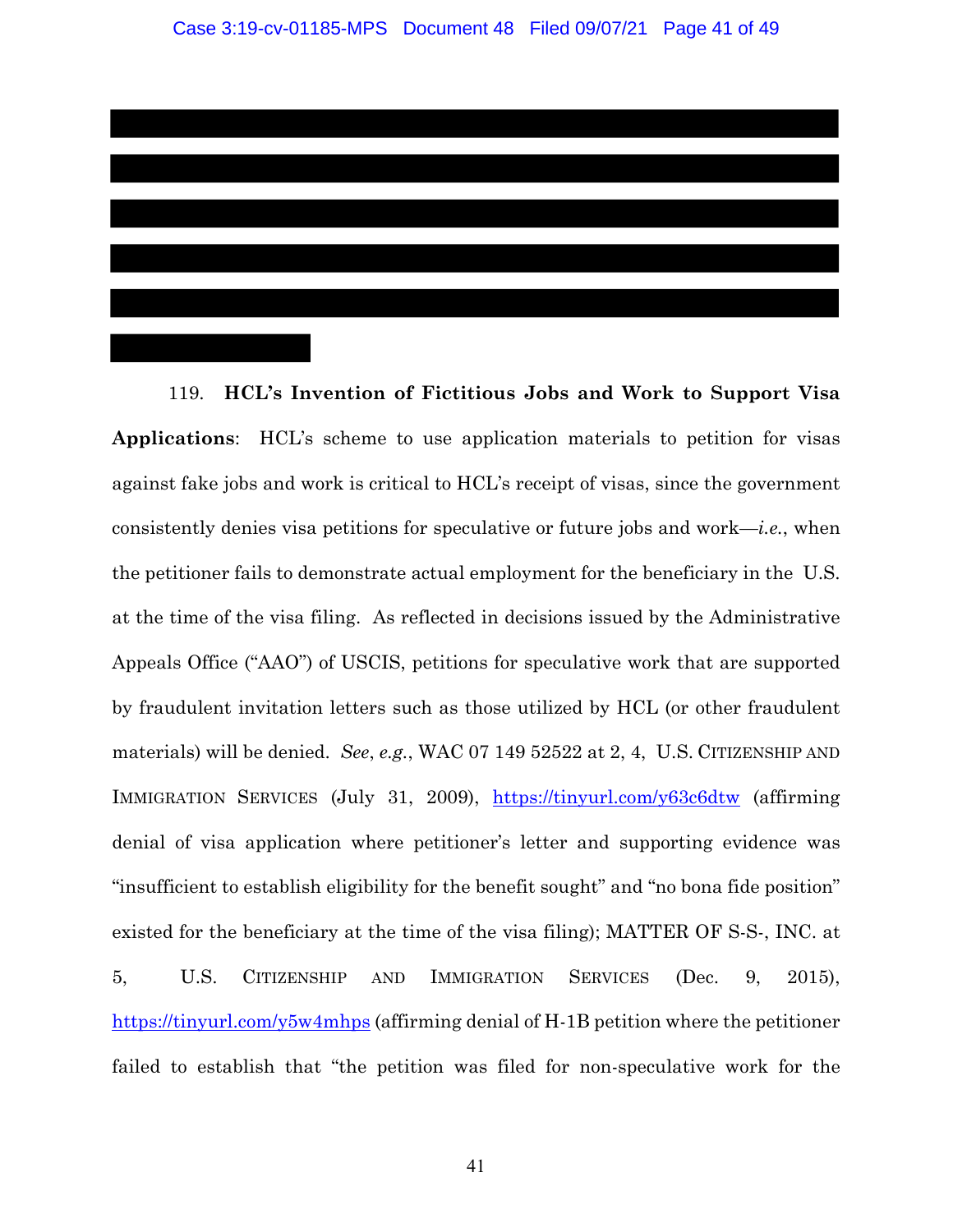#### Case 3:19-cv-01185-MPS Document 48 Filed 09/07/21 Page 42 of 49

Beneficiary that existed as of the time of the petition's filing" and there was "insufficient documentary evidence in the record corroborating the availability of work for the Beneficiary for the requested period of employment"); *see also* Chart of USCIS Non-Precedent Decisions at 1-9 (Ex. 26) (listing examples of USCIS's denial of visa petitions for fake positions or speculative work).

120. **HCL's Application for L-1 Visas in Lieu of H-1B Visas**: HCL's misrepresentations to the government about the purported work an employee will perform once in the U.S. on an L-1 visa is material to its receipt of both L-1A and L-1B visas. This is because USCIS consistently denies L-1A visa petitions where the petitioner fails to establish that the beneficiary will perform managerial work in the U.S. *See*, *e.g.*, In Re: 15276970 at 4-5, U.S. CITIZENSHIP AND IMMIGRATION SERVICES (Jan. 14, 2021), https://tinyurl.com/y6qkkqyy (upholding denial of L-1A petition where "Petitioner ha[d] not provided sufficient evidence demonstrating that the Beneficiary will be employed in a managerial capacity" and documents indicated that the Beneficiary would be involved in operational tasks for the company in the U.S.); File No. [REDACTED] at 7-8, U.S. CITIZENSHIP AND IMMIGRATION SERVICES (Sept. 8, 2014), https://tinyurl.com/yxleuthl (dismissing appeal of denial of L-1A petition based on "the lack of specificity and the additional nonqualifying duties included in the beneficiary's resume [which] raise[d] questions as to the beneficiary's actual day-today responsibilities" and whether the beneficiary would be performing both managerial and non-managerial duties in the U.S.); File No. [REDACTED] at 6, U.S. CITIZENSHIP AND IMMIGRATION SERVICES (Aug. 28, 2015),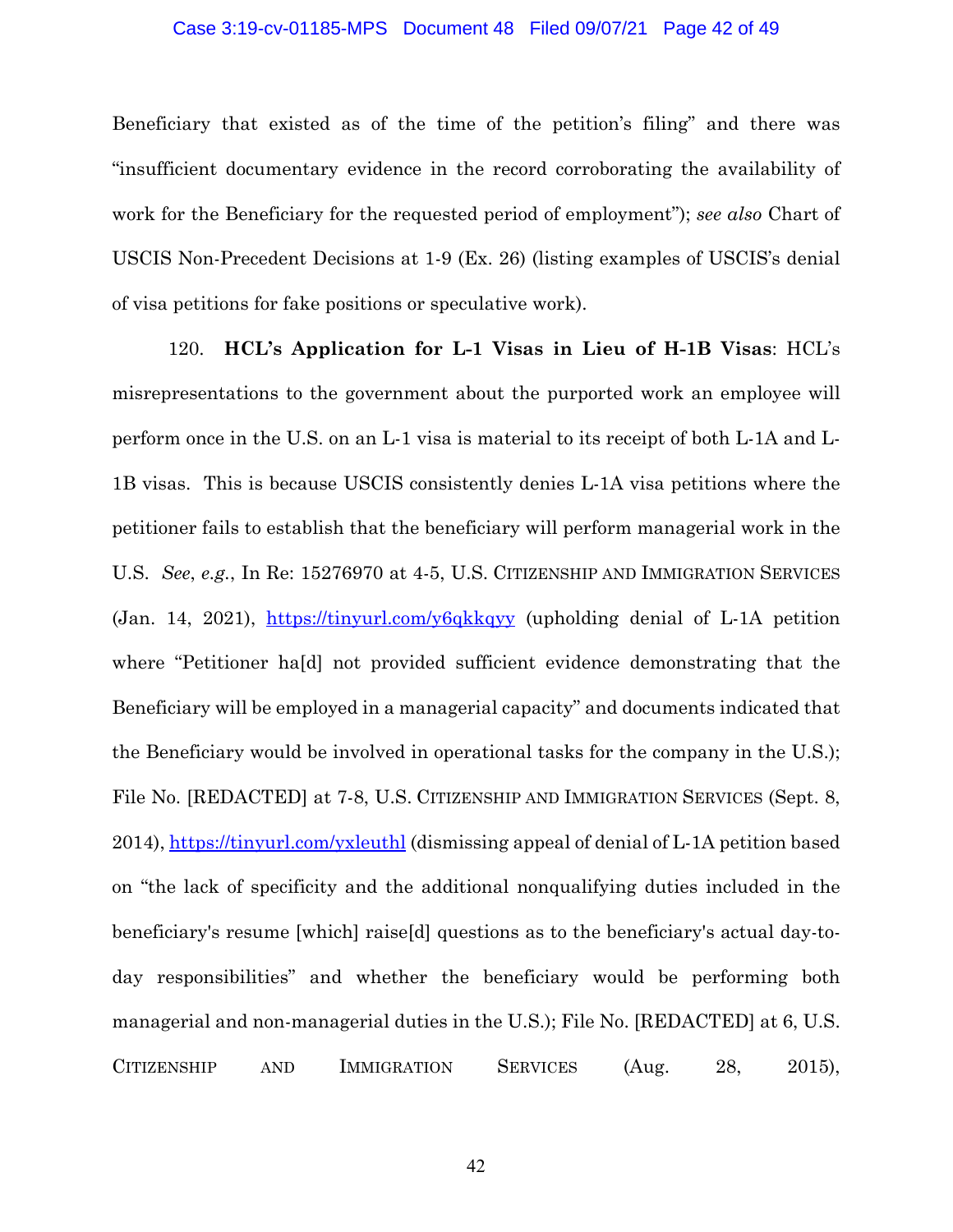#### Case 3:19-cv-01185-MPS Document 48 Filed 09/07/21 Page 43 of 49

https://tinyurl.com/yxkaxt27 (finding "the petitioner ha[d] not established that the beneficiary will be employed in a qualifying managerial or executive capacity" and denying L-1A petition where only "vague job responsibilities" were provided for the beneficiary, and "[t]he actual duties themselves [were needed to] reveal the true nature of the employment"). HCL knows that L-1A visa applicants must be employed in a managerial or executive level role, and knows that visa petitions that fail to establish this level of responsibility are rejected or subject to RFEs, it falsifies the work to be performed by L-1A visa workers in the U.S. in order to obtain visas. Ex.

69 at 798-99

#### Ex. 71 at 555

121. Similarly, L-1B petitions that fail to satisfy the "specialized knowledge" requirement are also rejected by USCIS. *See*, *e.g.*, In Re: 13856515 at 5-6, U.S. CITIZENSHIP AND IMMIGRATION SERVICES (Jan. 7, 2021), https://tinyurl.com/y5l4keoc (upholding denial of L-1B petition where "the Petitioner ha[d] not established that the Beneficiary's formal education and experience with the foreign entity resulted in knowledge that is either special or advanced"); File No. [REDACTED] at 8-9, U.S. CITIZENSHIP AND IMMIGRATION SERVICES (June 19, 2014) https://tinyurl.com/y26eogt9 (dismissing appeal of L-1B denial where "the petitioner hald not  $\dots$  demonstrate [d] that [the beneficiary's] knowledge [wa]s uncommon or advanced" and noting that "[c]laiming . . . the beneficiary ha[d] technical knowledge of complex equipment is not sufficient to establish that he possesses specialized knowledge"); File No. [REDACTED] at 11, U.S. CITIZENSHIP AND IMMIGRATION SERVICES (Mar. 25, 2013),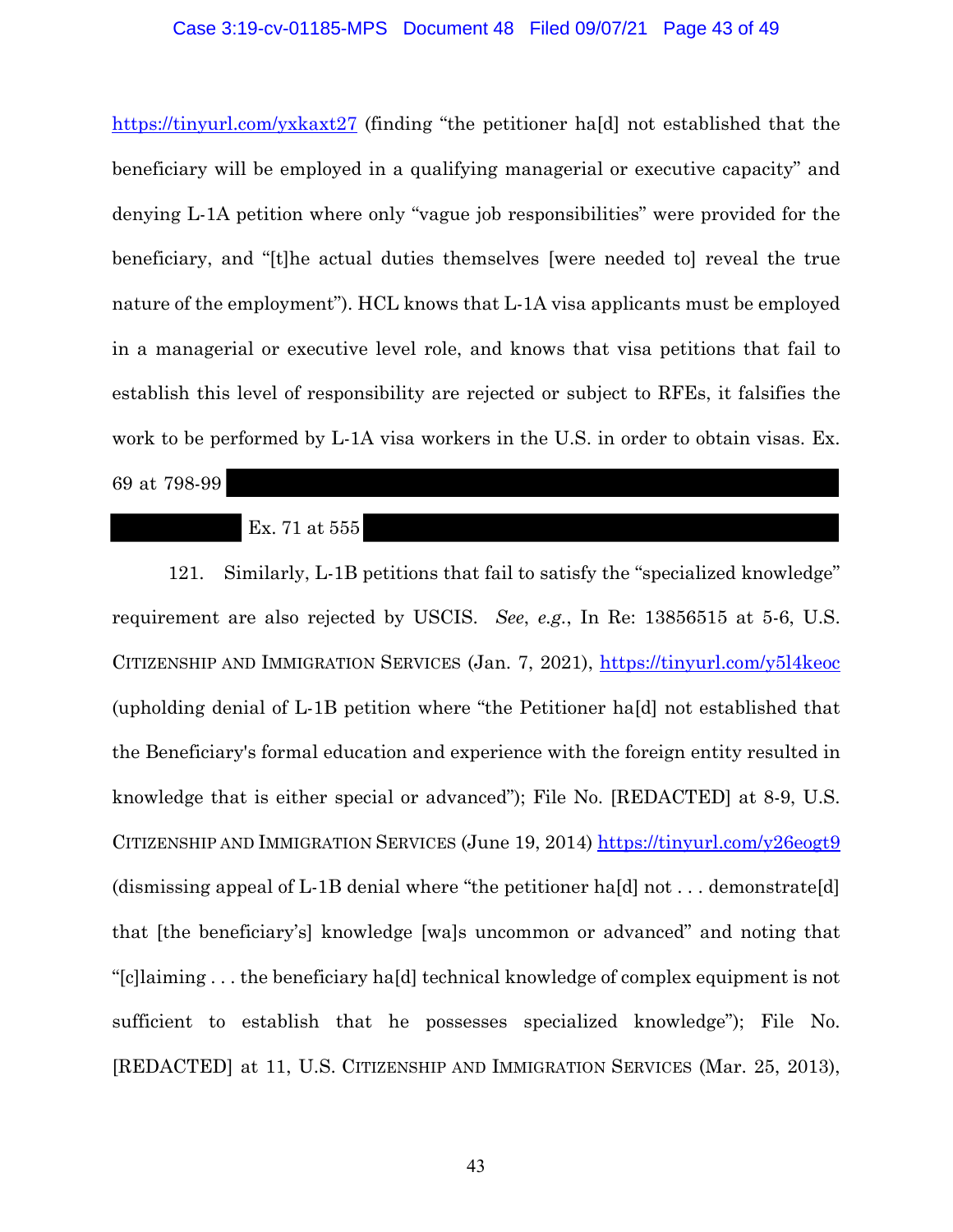#### Case 3:19-cv-01185-MPS Document 48 Filed 09/07/21 Page 44 of 49

https://tinyurl.com/y3werann (dismissing appeal and denying L-1B petition where "[t]he evidence submitted fail[ed] to establish . . . that the beneficiary possesses specialized knowledge or that he has and will be employed in a specialized knowledge capacity with the petitioner in the United States"). HCL knows what constitutes "specialized knowledge" yet still misrepresents this experience on its L-1B visa applications in order to avoid visa denials. *See* Ex. 70

122. **HCL's Application for B-1 Visas in Lieu of H-1B Visas**: HCL's representations on its visa applications that employees for whom it seeks a B-1 visa will travel to the U.S. only for permissible business purposes and not to perform billable work are material. This is because had HCL truthfully disclosed B-1 employees' anticipated work in the U.S. on their visa applications, the applications would be rejected, and the government would ban the individuals who had fraudulently obtained B-1 visas from entering the U.S., deeming these individuals "inadmissible." *See e.g.*, File No. [REDACTED] at 3, U.S. CITIZENSHIP AND IMMIGRATION SERVICES (Apr. 3, 2013), https://tinyurl.com/yxas5s3r (individual found inadmissible when "the applicant used a business visa for purposes not specified by its terms"); Matter of O-M-R- at 2, U.S. CITIZENSHIP AND IMMIGRATION SERVICES (Aug.9, 2017), https://tinyurl.com/y3tw2u6v (noting B-1 applicant "has been found inadmissible for fraud or misrepresentation, specifically for seeking admission to the United States in 2008 with a B-1 nonimmigrant business visa and concealing the fact that he had been working and intended to continue working in the United States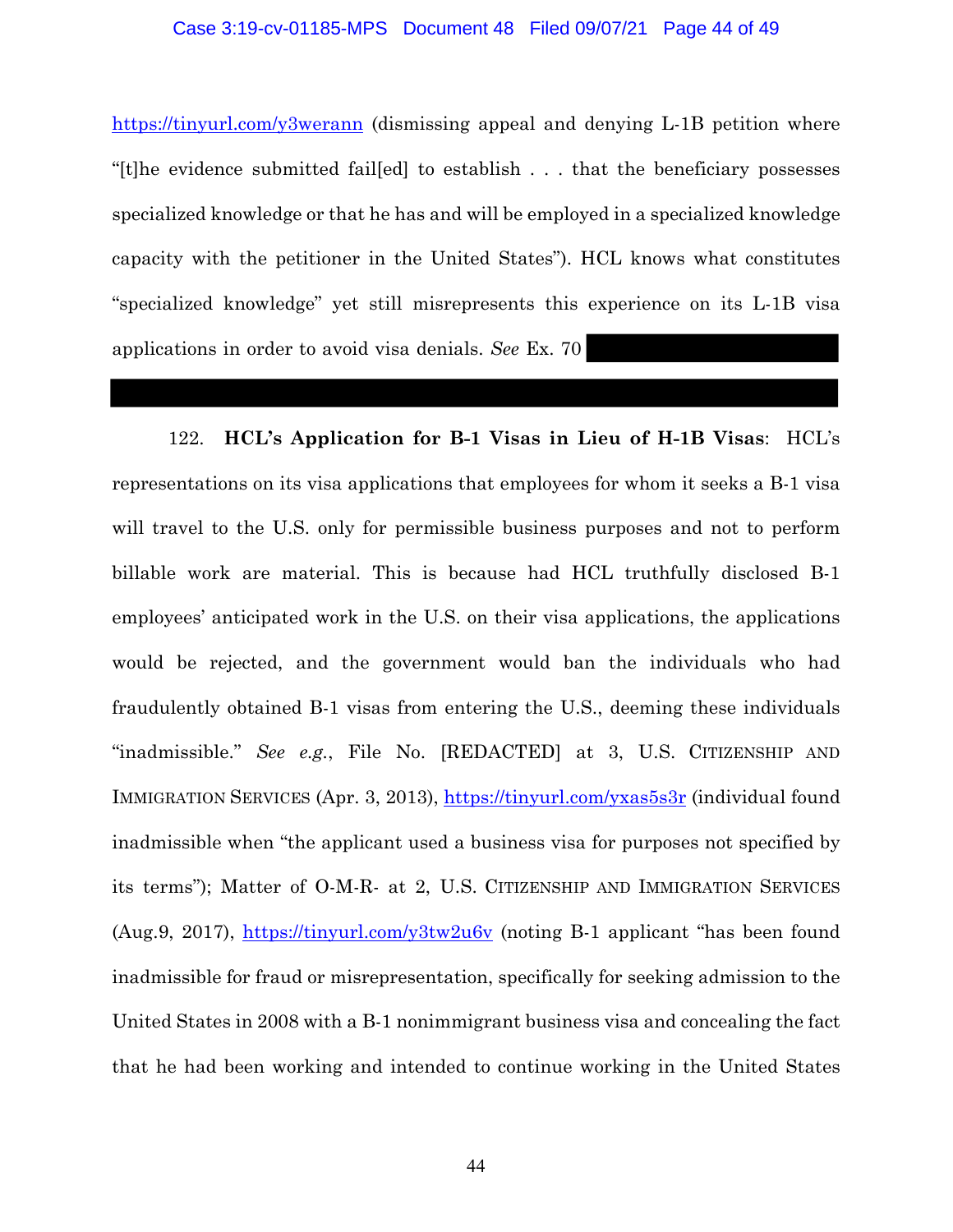#### Case 3:19-cv-01185-MPS Document 48 Filed 09/07/21 Page 45 of 49

without authorization"); *see also* Chart of USCIS Non-Precedent Decisions at 18-19 (Ex. 26) (listing examples of USCIS's denial or revocation of fraudulent B-1 visa petitions); Compl., Dkt. #1, *United States of America v. Infosys Ltd.*, No. 4:13-cv-634 (E.D. Tex. Oct. 30, 2013)5; Settlement Agreement, Dkt. #2, *United States of America v. Infosys Ltd.*, No. 4:13-cv-634 (E.D. Tex. Oct. 30, 2013).6 Moreover, because HCL has had B-1 visa applications denied where employees failed to establish they were traveling to the U.S. for business purposes only, HCL knows that its false representations are material. Ex. 62 at 698

## **CAUSES OF ACTION**

# **COUNT I (Violations of the False Claims Act, 31 U.S.C. §§ 3729-3733)**

123. Relators re-allege and incorporate the foregoing paragraphs by reference as if fully set forth herein.

124. HCL has knowingly presented, or caused to be presented, to employees of the United States, false and fraudulent claims for property or approval, in violation of 31 U.S.C. § 3729(a)(1)(A). HCL has knowingly made, used, or caused to be made or used, false records or statements material to a false or fraudulent claim, in

<sup>&</sup>lt;sup>5</sup> Available at https://www.ice.gov/doclib/news/releases/2013/131030plano2.pdf.<br><sup>6</sup> Available at https://www.ice.gov/doclib/news/releases/2013/131030plano.pdf.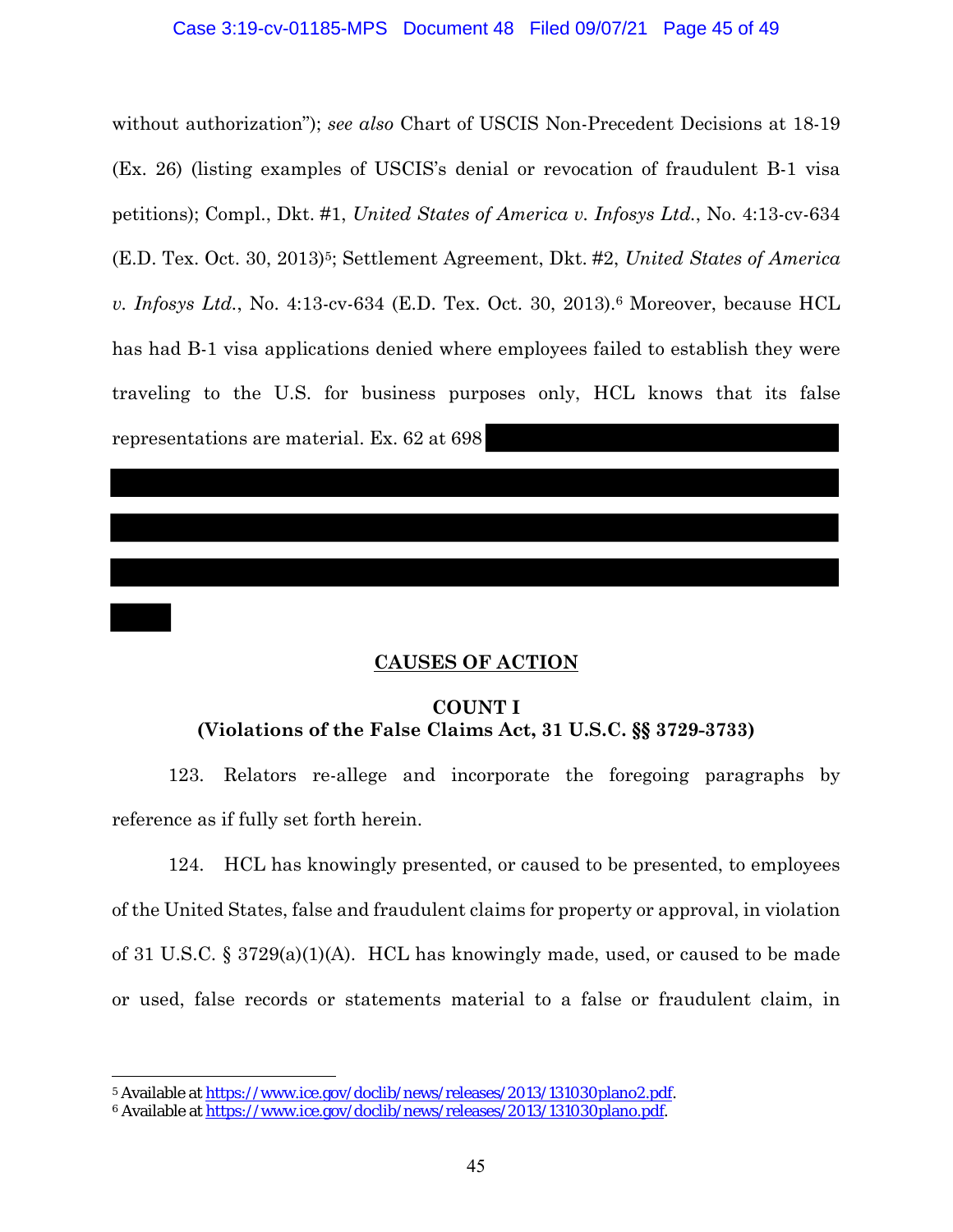violation of 31 U.S.C.  $\S 3729(a)(1)(B)$ . HCL has knowingly made, used, or caused to be made or used, false records or statements material to an obligation to pay or transmit money or property to the government, and has knowingly concealed and improperly avoided or decreased an obligation to pay or transmit money or property to the government, in violation of 31 U.S.C.  $\S 3729(a)(1)(G)$ .

125. HCL, by and through its officers, agents, and employees authorized and ratified all the violations of the False Claims Act committed by its various officers, agents, and employees.

126. HCL's fraud deprived the government of its interest in thousands of H-1B, L-1, and B-1 visas. The fraudulently obtained H-1B and L-1 visas should have rightfully been awarded to individuals seeking non-speculative work in the United States. HCL's fraudulent conduct has further deprived the government of, and substantial tax revenue because HCL consistently underpays its thousands of its H-1B visa workers utilized in the U.S. each year. Given HCL's heavy reliance on H-1B visa workers in staffing U.S. positions, the lost tax revenue suffered by the government is considerable. HCL's conduct has also deprived the government of significant visa application filing fees each time the company improperly applied for an L-1 visa for a foreign employee who traveled to the U.S. to perform work for which an H-1B visa should have been sought (resulting in a loss of \$1,000 for each fraudulent L-1 visa application) and each time the company improperly applied for a B-1 visa for a foreign employee who traveled to the U.S. to perform work for which an H-1B visa should have been sought (resulting in a loss of \$2,300 for each fraudulent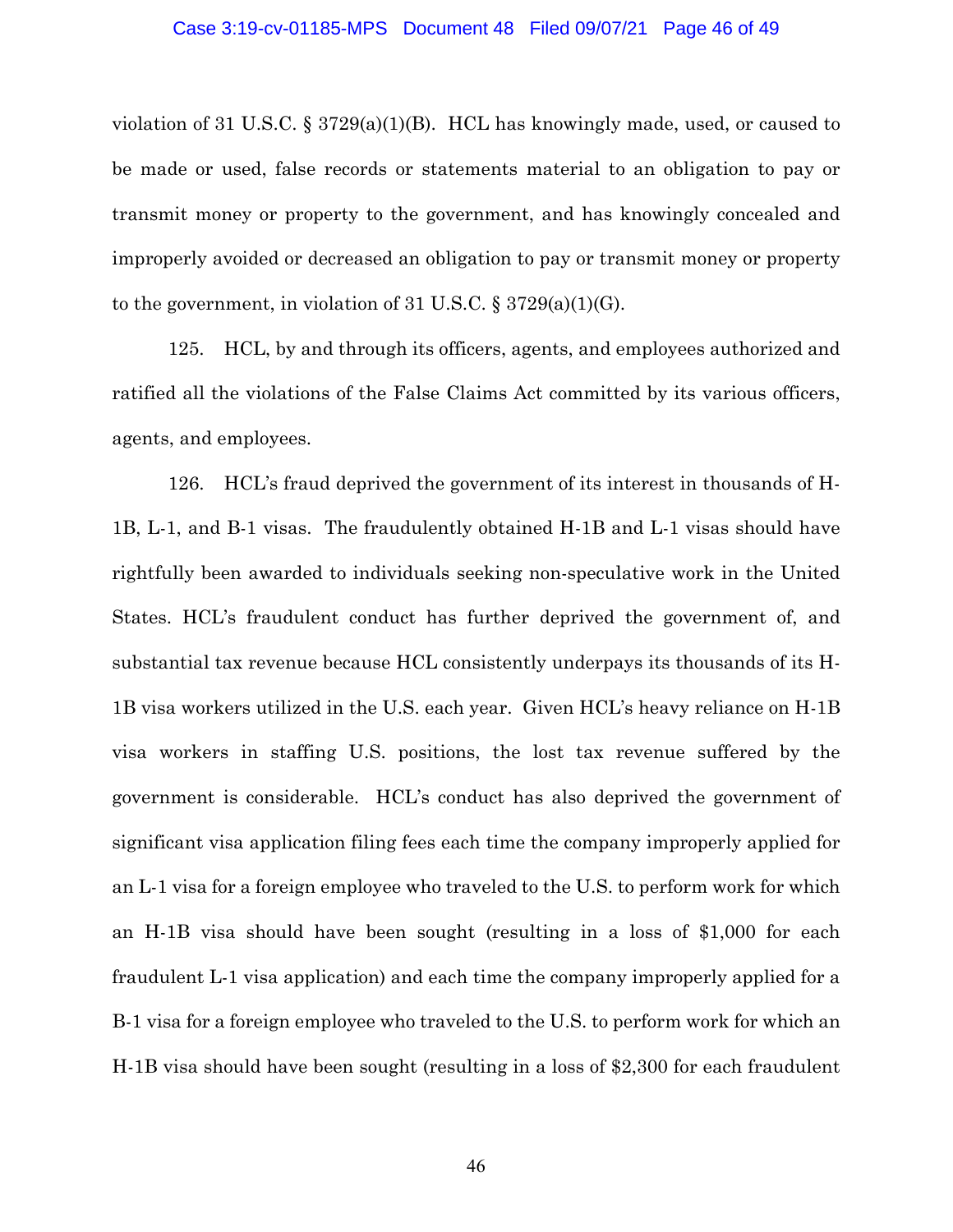#### Case 3:19-cv-01185-MPS Document 48 Filed 09/07/21 Page 47 of 49

B-1 visa application). Thus, the U.S. government has suffered millions of dollars in lost visa application fees and tax revenue — damages which continue to accrue.

127. For each False Claims Act violation, HCL is subject to penalties of up to \$10,000 for each improper act and three times the amount of damages sustained by the government. These civil penalties are mandatory. *See* 31 U.S.C. § 3729(a)(1)(G); S. Rep. No. 96-615 at 2 & n.4 (1980) ("The imposition of this forfeiture is automatic and mandatory for each claim which is found to be false. The United States is entitled to recover such forfeitures solely upon proof that false claims were made, without proof of any damages. . . The Committee does not intend that the amount of forfeiture recovery be left to the discretion of the district court. Rather, for each false claim, a forfeiture shall be imposed.").7

<sup>7</sup> *See also S*. Rep. No. 99-345 at 8 (1986) ("The imposition of this forfeiture is automatic and mandatory for each claim which is found to be false. The United States is entitled to recover such forfeitures solely upon proof that false claims were made, without proof of any damages."); *id.* at 17 ("The Committee reaffirms the apparent belief of the act's initial drafters that defrauding the Government is serious enough to warrant an automatic forfeiture rather than leaving fine determinations with district courts, possibly resulting in discretionary nominal payments."); *United States v. Halper*, 664 F. Supp. 852, 853-54 (S.D.N.Y. 1987) (collecting cases and holding "that the imposition of \$ 2,000 for each of the sixty-five false claims is mandatory").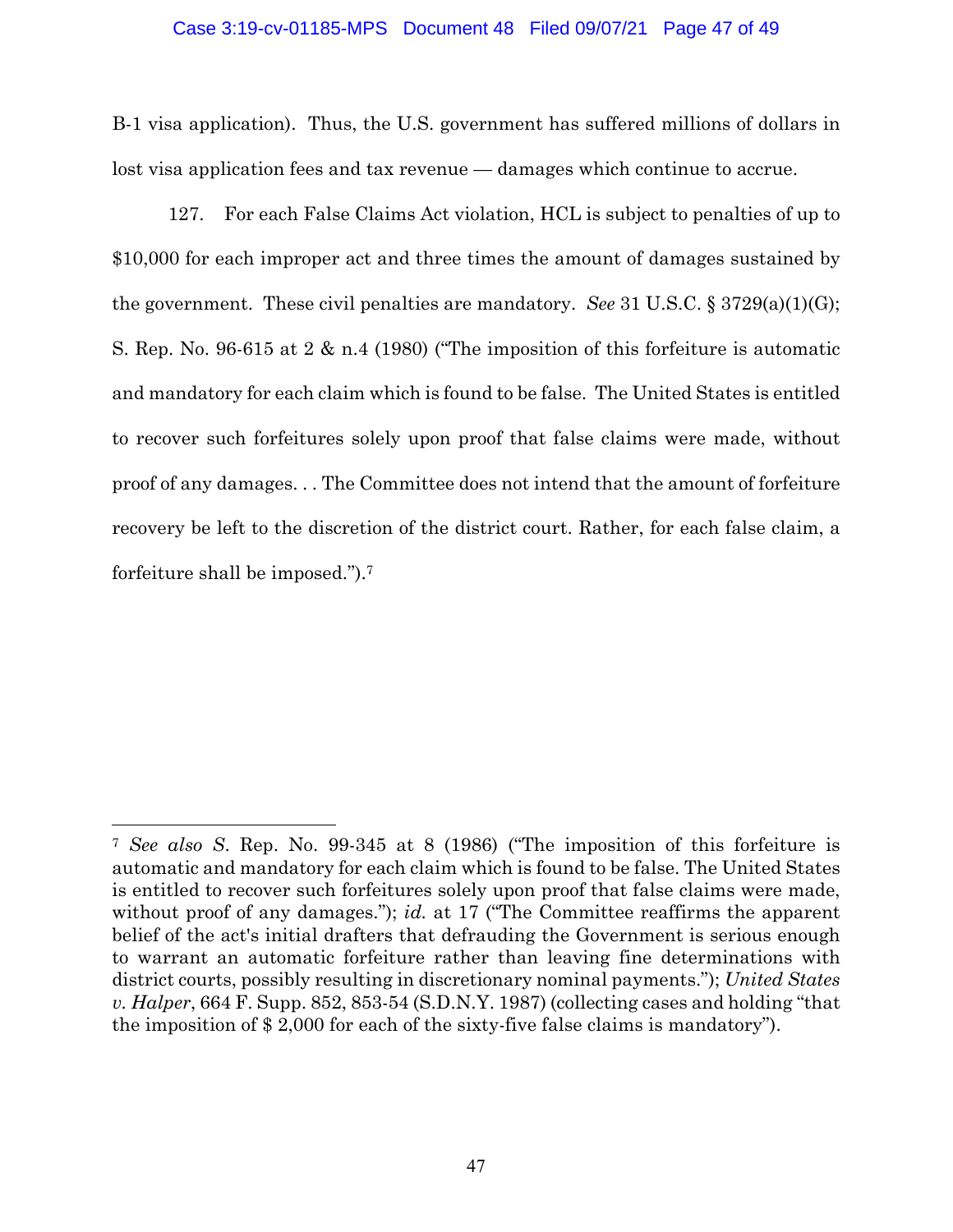#### **PRAYER FOR RELIEF**

WHEREFORE, Relators pray that the Court enter judgment against Defendants, and in favor of the United States and Relators as follows:

a. A declaratory judgment that the practices complained of herein are unlawful and violate 31 U.S.C. § 3729;

b. Imposition of the maximum amount of civil penalties permitted for each of HCL's False Claims Act violations;

c. Civil penalties in the amount of three times the actual damages suffered by the federal government as a result of HCL's actions;

d. A permanent injunction against HCL and their officers, agents, successors, employees, representatives, and any and all persons acting in concert with them, from engaging in unlawful policies, practices, customs, and usages set forth herein;

e. Relators seek a fair and reasonable amount of any award for their contribution to the government's investigation and recovery pursuant to 31 U.S.C. §§ 3730(b) and (d) of the False Claims Act, plus interest;

f. Award all reasonable attorneys' fees, expert witness fees, expenses, and costs of this action;

g. Pre- and post-judgment interest; and

h. Such other relief on behalf of the Relators and/or the United States of America as this Court deems just and appropriate.